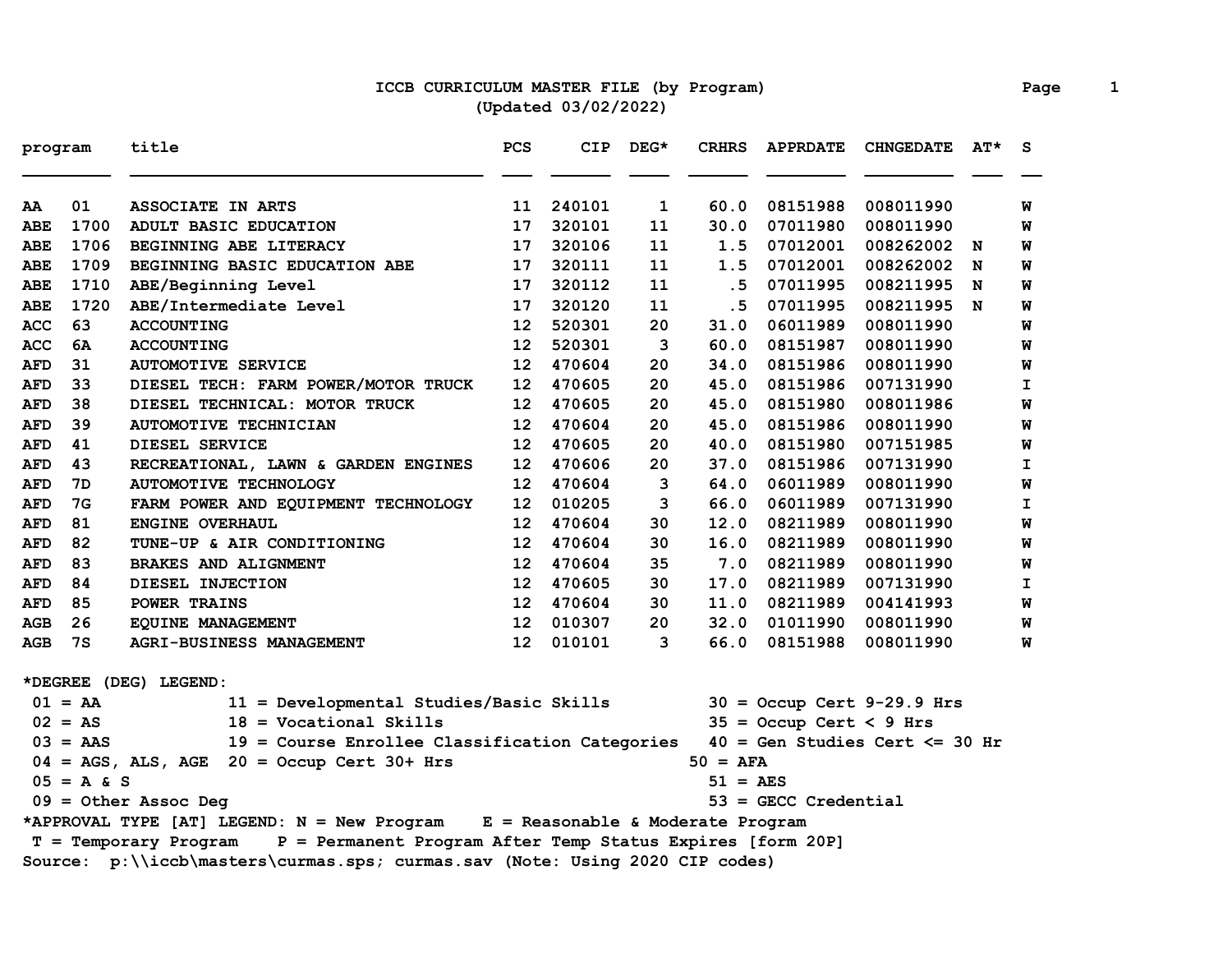### **ICCB CURRICULUM MASTER FILE (by Program) Page 2 (Updated 03/02/2022)**

| program                                                                             |                                                                                                   | title                                                                         | PCS | CIP    | DEG*           | <b>CRHRS</b> | <b>APPRDATE</b>           | <b>CHNGEDATE</b>             | AT* | <b>S</b> |
|-------------------------------------------------------------------------------------|---------------------------------------------------------------------------------------------------|-------------------------------------------------------------------------------|-----|--------|----------------|--------------|---------------------------|------------------------------|-----|----------|
| AGM                                                                                 | 36                                                                                                | <b>AGRI-BUSINESS</b>                                                          | 12  | 010105 | 20             | 30.0         | 08151987                  | 008011990                    |     | W        |
| AGM                                                                                 | 7в                                                                                                | <b>AGRI-MARKETING</b>                                                         | 12  | 010102 | 3              | 62.0         | 08011975                  | 008101988                    |     | W        |
| AGP                                                                                 | 7A                                                                                                | AGRICULTURAL PRODUCTION                                                       | 12  | 010301 | 3              | 62.0         | 08011975                  | 008101988                    |     | W        |
| <b>AGR</b>                                                                          | 3F                                                                                                | <b>AGRICULTURE</b>                                                            | 11  | 010000 | $\overline{2}$ | 62.0         | 08151987                  | 008201988                    |     | W        |
| <b>AGS</b>                                                                          | 7C                                                                                                | <b>AGRI-SUPPLY</b>                                                            | 12  | 010105 | 3              | 62.0         | 08011975                  | 008101988                    |     | W        |
| <b>AHT</b>                                                                          | 5J                                                                                                | ANIMAL HEALTH TECHNOLOGY                                                      | 12  | 510808 | 3              | 70.0         | 08181978                  | 008011986                    |     | W        |
| <b>ART</b>                                                                          | 1B                                                                                                | <b>ART</b>                                                                    | 11  | 500701 | $\mathbf 1$    | 60.0         | 08151986                  | 008201988                    |     | W        |
| AS                                                                                  | 02                                                                                                | ASSOCIATE IN SCIENCE                                                          | 11  | 300101 | $\overline{2}$ | 60.0         | 08151988                  | 008011990                    |     | W        |
| <b>ASE</b>                                                                          | 1800                                                                                              | ADULT SECONDARY EDUCATION                                                     | 18  | 320101 | 11             | 30.0         | 07011980                  | 008011990                    |     | W        |
| <b>ASE</b>                                                                          | 1825                                                                                              | LOW ADULT SECONDARY EDUCATION ASE                                             | 18  | 320125 | 11             | 1.5          | 07012001                  | 008262002                    | N   | W        |
| <b>ASE</b>                                                                          | 1830                                                                                              | ASE/Advanced Level                                                            | 18  | 320130 | 11             | . 5          | 07011995                  | 008211995                    | N   | W        |
| <b>AVI</b>                                                                          | 7R                                                                                                | <b>AVIONICS TECHNOLOGY</b>                                                    | 12  | 470609 | 3              | 72.0         | 08291977                  | 007011990                    |     | W        |
| <b>B AATAAS</b>                                                                     |                                                                                                   | ADVANCED APPLICATOR TECHNICIAN                                                | 12  | 010204 | 3              | 61.0         | 06042019                  | 008242020                    | N   | A        |
| <b>B ABEAAS</b>                                                                     |                                                                                                   | AG BUS: AG EQUIP MGT & MARKETING                                              | 12  | 010102 | 3              | 65.0         | 06211999                  | 012011999                    | Е   | W        |
| <b>B ABFCER</b>                                                                     |                                                                                                   | AG BUS: PRECISION AG FUNDAMENTALS                                             | 12  | 010204 | 35             | 6.0          | 02142022                  | 002142022                    | E   | A        |
| <b>B ABGAAS</b>                                                                     |                                                                                                   | AG BUS: GRAIN MERCHANDISING & MGT                                             | 12  | 010102 | 3              | 65.0         | 06211999                  | 005212018                    | Е   | I        |
| <b>B ABKAAS</b>                                                                     |                                                                                                   | AG BUS: AG EQUIP MGT & MARKETING                                              | 12  | 010102 | з              | 63.0         | 06211999                  | 008142012                    | Е   | I        |
| <b>B ABLAAS</b>                                                                     |                                                                                                   | HORTICULTURE: LANDSCAPE/URBAN HORT                                            | 12  | 010605 | 3              | 61.0         | 01032000                  | 005202019                    | Е   | A        |
| <b>B ABLCER</b>                                                                     |                                                                                                   | HORTICULTURE: LANDSCAPE/URBAN HORT                                            | 12  | 010605 | 30             | 25.0         | 03242008                  | 005202019                    | Е   | A        |
| <b>B ABMAAS</b>                                                                     |                                                                                                   | AG BUSINESS: MANAGEMENT                                                       | 12  | 010101 | 3              | 63.0         | 08011990                  | 005202019                    | N   | A        |
| <b>B ABRAAS</b>                                                                     |                                                                                                   | AG BUS: APPLIED AGRONOMY                                                      | 12  | 010106 | 3              | 68.0         | 06211999                  | 005212018                    | Е   | I        |
| <b>B ABTAAS</b>                                                                     |                                                                                                   | AG BUSINESS: PRECISION AG TECHNOLOGY                                          | 12  | 010204 | 3              | 60.0         | 06111999                  | 005202019                    | Е   | A        |
| <b>B ABTCER</b>                                                                     |                                                                                                   | AG BUS: PRECISION AG TECHNOLOGY CERT                                          | 12  | 010204 | 30             | 17.0         | 05172018                  | 005172018                    | E   | A        |
|                                                                                     |                                                                                                   | *DEGREE (DEG) LEGEND:                                                         |     |        |                |              |                           |                              |     |          |
|                                                                                     | $01 = AA$                                                                                         | 11 = Developmental Studies/Basic Skills                                       |     |        |                |              |                           | $30 =$ Occup Cert 9-29.9 Hrs |     |          |
|                                                                                     | $02 = AS$                                                                                         | $18 = Vocational Skills$                                                      |     |        |                |              | $35 = Occup$ Cert < 9 Hrs |                              |     |          |
|                                                                                     | 19 = Course Enrollee Classification Categories<br>$40 = Gen Studies Cert \le 30 hr$<br>$03 = AAS$ |                                                                               |     |        |                |              |                           |                              |     |          |
|                                                                                     |                                                                                                   | $04 = AGS$ , ALS, AGE 20 = Occup Cert 30+ Hrs                                 |     |        |                | $50 = AFA$   |                           |                              |     |          |
|                                                                                     | $05 = A & S$                                                                                      |                                                                               |     |        |                | 51 = AES     |                           |                              |     |          |
| $09 =$ Other Assoc Deg                                                              |                                                                                                   |                                                                               |     |        |                |              | $53$ = GECC Credential    |                              |     |          |
|                                                                                     |                                                                                                   | *APPROVAL TYPE [AT] LEGEND: N = New Program E = Reasonable & Moderate Program |     |        |                |              |                           |                              |     |          |
| P = Permanent Program After Temp Status Expires [form 20P]<br>T = Temporary Program |                                                                                                   |                                                                               |     |        |                |              |                           |                              |     |          |
| Source: p:\\iccb\masters\curmas.sps; curmas.sav (Note: Using 2020 CIP codes)        |                                                                                                   |                                                                               |     |        |                |              |                           |                              |     |          |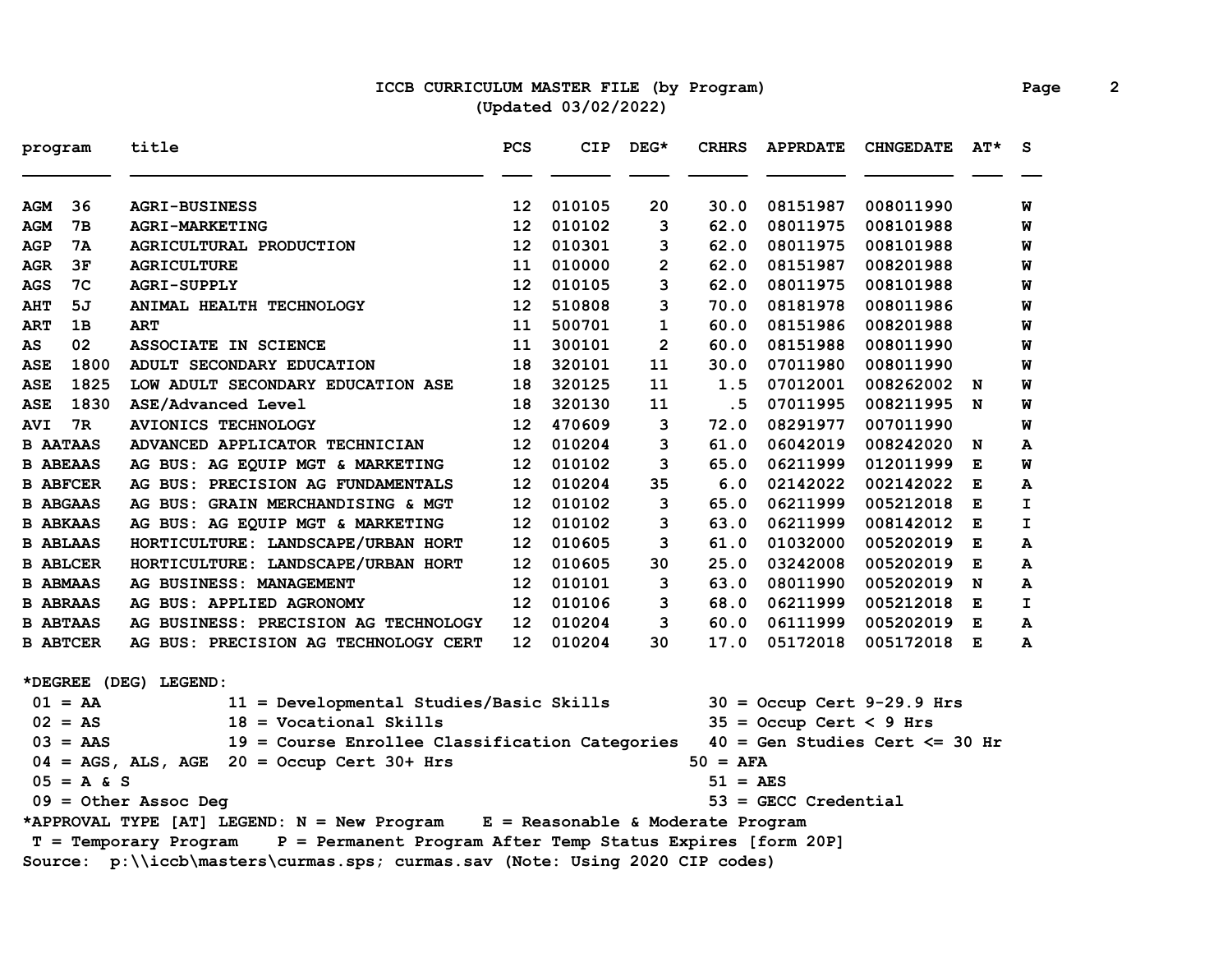# **ICCB CURRICULUM MASTER FILE (by Program) Page 3 (Updated 03/02/2022)**

| program         | title                                                                               | PCS | <b>CIP</b> | DEG* | <b>CRHRS</b>      | <b>APPRDATE</b>           | <b>CHNGEDATE</b>                  | $AT^{\star}$ | <b>S</b> |
|-----------------|-------------------------------------------------------------------------------------|-----|------------|------|-------------------|---------------------------|-----------------------------------|--------------|----------|
| <b>B ACCAAS</b> | <b>ACCOUNTING TECHNOLOGIES</b>                                                      | 12  | 520301     | 3    | 60.0              | 08011990                  | 005182020                         | N            | A        |
| <b>B ACCCER</b> | <b>ACCOUNTING</b>                                                                   | 12  | 520301     | 20   | 30.0              | 08011990                  | 005182020                         | N            | A        |
| <b>B AGBCER</b> | <b>AGRI-BUSINESS</b>                                                                | 12  | 010101     | 20   | 33.0              | 08011990                  | 005202019                         | N            | A        |
| <b>B AROCER</b> | <b>AGRICULTURE RETAIL OPERATIONS</b>                                                | 12  | 010105     | 30   | 16.0              | 03012019                  | 003012019 N                       |              | A        |
| <b>B BDCAAS</b> | BUS DATA PROCESS: COMP PROG OPTION                                                  | 12  | 110201     | 3    | 64.0              | 08011990                  | 005191995                         |              | W        |
| <b>B BDCCER</b> | BUS DATA PROC: COMPUTER PROGRAMMING                                                 | 12  | 110201     | 20   | 30.0              | 08011990                  | 005191995                         |              | W        |
| <b>B BDMCER</b> | BUSINESS DATA PROCESS: MICROCOMP OPT                                                | 12  | 520407     | 20   | 32.0              | 08011990                  | 005191995                         |              | W        |
| <b>B BNKAAS</b> | <b>BANKING</b>                                                                      | 12  | 520803     | 3    | 60.0              | 08011990                  | 005171999                         |              | W        |
| <b>B BPMAAS</b> | BUS DATA PROCESS: MICRO SPEC                                                        | 12  | 110601     | з    | 63.0              | 08011990                  | 005191995                         |              | W        |
| <b>B CCPAAS</b> | CUSTOMIZED CAREER PREPARATION                                                       | 12  | 520101     | 3    | 60.0              | 02042003                  | 002042003 N                       |              | A        |
| <b>B CMSAAS</b> | CIS: MICROCOM SPEC-SYSTEMS                                                          | 12  | 110601     | 3    | 60.0              | 08011990                  | 005142001                         |              | W        |
| <b>B CPLAAS</b> | COMP INFO SYS: PROG--MULTI-PLATFORM                                                 | 12  | 110201     | 3    | 60.0              | 08011990                  | 005142001                         |              | W        |
| <b>B CPMAAS</b> | COMP INFO SYS: PROG--MICROCOMPUTER                                                  | 12  | 110601     | 3    | 60.0              | 02221995                  | 005142001 E                       |              | W        |
| <b>B CSMCER</b> | COMP INFO SYS: MICROCOMPUTER                                                        | 12  | 110601     | 20   | 33.0              | 08011990                  | 005142001                         |              | W        |
| <b>B CSPCER</b> | COMPUTER INFO SYSTEMS: COMP PROGRAMG                                                | 12  | 110201     | 20   | 30.0              | 08011990                  | 005142001                         |              | W        |
| <b>B CSSAAS</b> | CIS: MICROCOM SPEC-SOFTWARE                                                         | 12  | 110202     | 3    | 60.0              | 01272000                  | 005142001                         | Е            | W        |
| <b>B ECMAAS</b> | <b>BUSINESS: E-COMMERCE</b>                                                         | 12  | 520208     | з    | 61.0              | 05142001                  | 005162003                         | Е            | W        |
| <b>B EQMAAS</b> | AG BUS: EQUINE MGT                                                                  | 12  | 010307     | 3    | 65.0              | 08011990                  | 005212018                         | N            | W        |
| <b>B EQMCER</b> | AG BUS: EQUINE MGT                                                                  | 12  | 010307     | 20   | 33.0              | 08011990                  | 007122017                         | N            | W        |
| <b>B ETRCER</b> | <b>BUSINESS: ENTREPRENUER BASICS</b>                                                | 12  | 520701     | 30   | 13.0              | 01242012                  | 005202019                         | Е            | A        |
| <b>B</b> FLDCER | HORTICULTURE: FLORAL DESIGN                                                         | 12  | 010608     | 30   | 24.0              | 01082007                  | 005162021                         | Е            | I        |
| <b>B FSACER</b> | HOSPITALITY: FOOD SERVICE ASSISTANT                                                 | 12  | 120505     | 30   | 12.0              | 01242012                  | 005162021 E                       |              | I.       |
| <b>B</b> FSSCER | FOODSERVICE SANITATION CERTIFICATE                                                  | 12  | 120505     | 35   | 1.0               | 01092015                  | 005162021 E                       |              | I        |
|                 | *DEGREE (DEG) LEGEND:                                                               |     |            |      |                   |                           |                                   |              |          |
| $01 = AA$       | 11 = Developmental Studies/Basic Skills                                             |     |            |      |                   |                           | $30 =$ Occup Cert 9-29.9 Hrs      |              |          |
| $02 = AS$       | $18 = Vocational Skills$                                                            |     |            |      |                   | $35 =$ Occup Cert < 9 Hrs |                                   |              |          |
| $03 = AAS$      | 19 = Course Enrollee Classification Categories                                      |     |            |      |                   |                           | $40 = Gen Studies Cert \le 30 hr$ |              |          |
|                 | $04 = AGS$ , ALS, AGE 20 = Occup Cert 30+ Hrs                                       |     |            |      | $50 = AFA$        |                           |                                   |              |          |
| $05 = A & S$    |                                                                                     |     |            |      | $51 = \text{AES}$ |                           |                                   |              |          |
|                 | $09 =$ Other Assoc Deg                                                              |     |            |      |                   | $53$ = GECC Credential    |                                   |              |          |
|                 | *APPROVAL TYPE [AT] LEGEND: N = New Program E = Reasonable & Moderate Program       |     |            |      |                   |                           |                                   |              |          |
|                 | P = Permanent Program After Temp Status Expires [form 20P]<br>T = Temporary Program |     |            |      |                   |                           |                                   |              |          |
|                 | Source: p:\\iccb\masters\curmas.sps; curmas.sav (Note: Using 2020 CIP codes)        |     |            |      |                   |                           |                                   |              |          |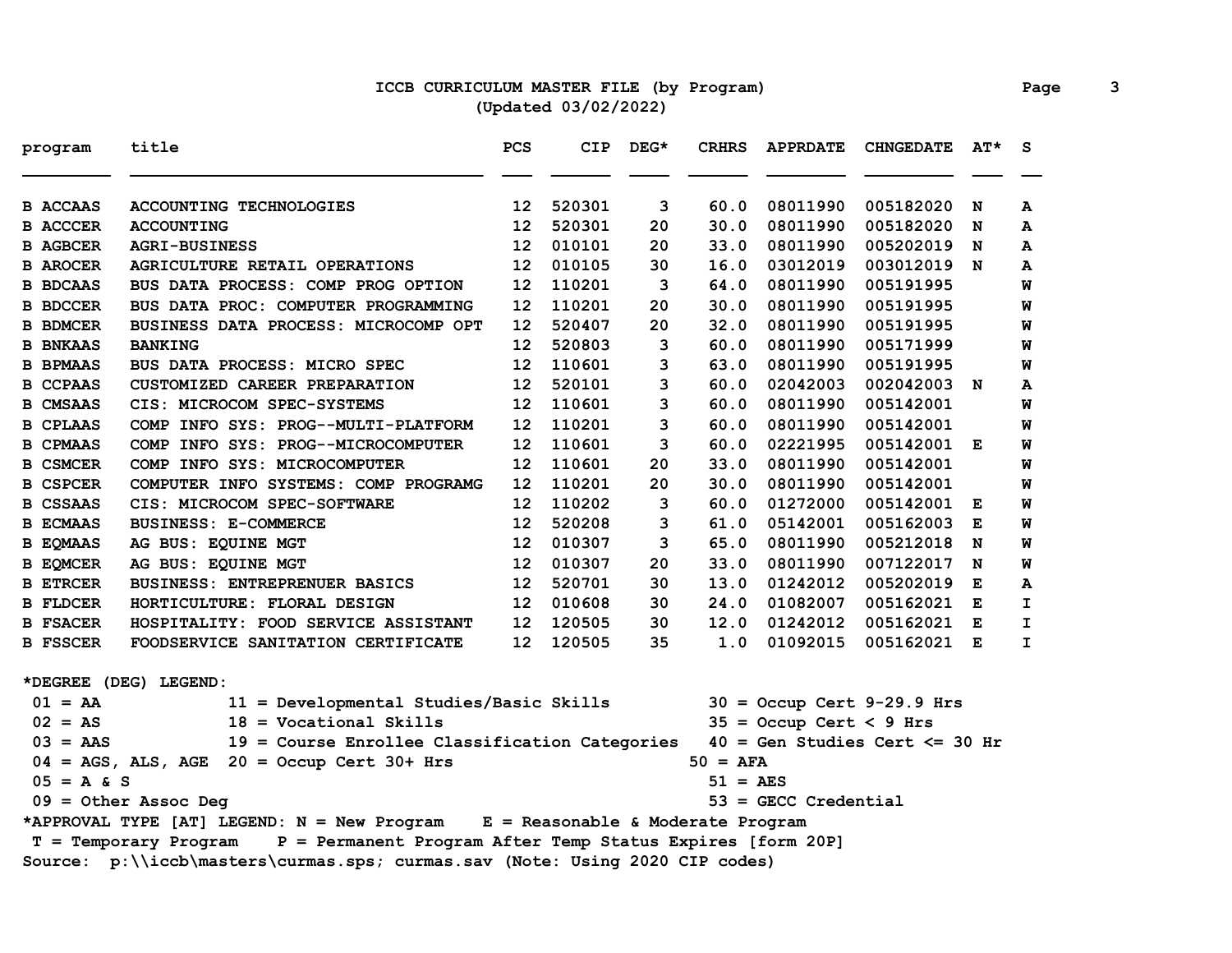## **ICCB CURRICULUM MASTER FILE (by Program) Page 4 (Updated 03/02/2022)**

| program                                                                      | title                                                                               | PCS             | <b>CIP</b> | $DEG*$ | <b>CRHRS</b> | <b>APPRDATE</b>           | <b>CHNGEDATE</b>                  | $AT^{\star}$ | S.           |
|------------------------------------------------------------------------------|-------------------------------------------------------------------------------------|-----------------|------------|--------|--------------|---------------------------|-----------------------------------|--------------|--------------|
| <b>B GISAAS</b>                                                              | GEOGRAPHIC INFORMATION SYSTEMS                                                      | 12              | 010204     | 3      | 62.0         | 04202001                  | 005162003                         | Е            | I.           |
| <b>B GISCER</b>                                                              | GEOGRAPHIC INFORMATION SYSTEMS                                                      | 12              | 010204     | 30     | 12.0         | 01072003                  | 005182020                         | Е            | A            |
| <b>B HCMAAS</b>                                                              | HOSPITALITY: CULINARY ARTS MGT                                                      | 12              | 520905     | 3      | 68.0         | 06042012                  | 005162021                         | Е            | $\mathbf{I}$ |
| <b>B HIFCER</b>                                                              | HOSPITALITY INDUSTRY: FOOD SERVICE                                                  | 12              | 520905     | 20     | 36.0         | 08161981                  | 005162021 N                       |              | $\mathbf{I}$ |
| <b>B HIHAAS</b>                                                              | HOSPITALITY: HOTEL/MOTEL MGT                                                        | 12              | 520904     | 3      | 65.0         | 07111990                  | 005162021 N                       |              | $\mathbf{I}$ |
| <b>B HIMCER</b>                                                              | HOSPITALITY IND: HOTEL/MOTEL MGT                                                    | 12              | 520904     | 20     | 31.0         | 03111992                  | 005162021                         | E            | $\mathbf{I}$ |
| <b>B HIRAAS</b>                                                              | HOSPITALITY INDUSTRY: RESTAURANT MGT                                                | 12              | 520905     | 3      | 67.0         | 01061986                  | 005162021                         | N            | I.           |
| <b>B HRCAAS</b>                                                              | HOSP. IND: RESORT & CASINO MGT.                                                     | 12              | 520906     | 3      | 66.0         | 09192008                  | 005162021                         | т            | I.           |
| <b>B INDCER</b>                                                              | <b>BUSINESS: ENTREPRENEURSHIP</b>                                                   | 12              | 520701     | 20     | 35.0         | 05221995                  | 005202019                         | Е            | А            |
| <b>B INTCER</b>                                                              | <b>BUSINESS: INTERNATL BUSINESS MGMT</b>                                            | 12 <sup>2</sup> | 521101     | 20     | 36.0         | 05221995                  | 005152022 E                       |              | I.           |
| <b>B IPRCER</b>                                                              | OFFICE CAREERS: OFFICE ASSISTANT                                                    | 12 <sub>1</sub> | 520401     | 30     | 15.0         | 08011990                  | 005162003                         |              | M            |
| <b>B IPRCOC</b>                                                              | OFC INFORMATION PROC CERT COMPL                                                     | 12              | 520401     | 30     | 14.0         | 08011990                  | 005171999                         |              | W            |
| <b>B MGTAAS</b>                                                              | <b>BUSINESS: MANAGEMENT</b>                                                         | 12 <sub>1</sub> | 520201     | 3      | 64.0         | 08011990                  | 005202019                         | N            | A            |
| <b>B MKTAAS</b>                                                              | <b>BUSINESS: MARKETING</b>                                                          | 12 <sup>2</sup> | 521804     | 3      | 61.0         | 08011990                  | 005182020                         | N            | A            |
| <b>B MSOCER</b>                                                              | MOUS MICROSFT OFFICE USER SPECIALIST                                                | 12 <sup>2</sup> | 520407     | 30     | 16.0         | 12062000                  | 005142001 E                       |              | W            |
| <b>B MTAAAS</b>                                                              | MATERIAL/TRANSPORT/DISTRIB MANAGE.                                                  | 12 <sub>1</sub> | 521801     | 3      | 60.0         | 05201990                  | 005201993                         |              | I            |
| <b>B MTDCER</b>                                                              | TRANSPORTATION MANAGEMENT CERT.                                                     | 12              | 521801     | 20     | 31.0         | 08011990                  | 005201993                         |              | I            |
| <b>B MTMCER</b>                                                              | MATERIALS MANAGEMENT                                                                | 12              | 520203     | 20     | 32.0         | 08011990                  | 005191995                         |              | W            |
| <b>B OCAAAS</b>                                                              | OFFICE CAREERS: ADMIN ASSISTANT                                                     | 12              | 520402     | 3      | 61.0         | 08011990                  | 005162003                         |              | W            |
| <b>B OCDAAS</b>                                                              | OFFICE CAREERS: DESKTOP PUBLISHING                                                  | 12              | 100303     | 3      | 60.0         | 08011990                  | 005201994                         |              | W            |
| <b>B OCIAAS</b>                                                              | OFFICE CAREERS: INFORMATION PROCESS                                                 | 12              | 520407     | 3      | 61.0         | 08011990                  | 005171999                         |              | W            |
| <b>B OCLAAS</b>                                                              | OFFICE CAREERS: LEGAL SECRETARY                                                     | 12              | 220301     | 3      | 62.0         | 08011990                  | 005171999                         |              | W            |
| <b>B OCMAAS</b>                                                              | OFFICE CAREERS: MEDICAL SECRETARY                                                   | 12              | 510716     | 3      | 62.0         | 08011990                  | 005171999                         |              | W            |
|                                                                              | *DEGREE (DEG) LEGEND:                                                               |                 |            |        |              |                           |                                   |              |              |
| $01 = AA$                                                                    | 11 = Developmental Studies/Basic Skills                                             |                 |            |        |              |                           | $30 =$ Occup Cert 9-29.9 Hrs      |              |              |
| $02 = AS$                                                                    | $18 = Vocational Skills$                                                            |                 |            |        |              | $35 =$ Occup Cert < 9 Hrs |                                   |              |              |
| $03 = AAS$                                                                   | 19 = Course Enrollee Classification Categories                                      |                 |            |        |              |                           | $40 = Gen Studies Cert \le 30 hr$ |              |              |
|                                                                              | $04 = AGS$ , ALS, AGE $20 = Occup$ Cert 30+ Hrs                                     |                 |            |        | $50 = AFA$   |                           |                                   |              |              |
| $05 = A & S$                                                                 |                                                                                     |                 |            |        | 51 = AES     |                           |                                   |              |              |
|                                                                              | $09 = 0$ ther Assoc Deg                                                             |                 |            |        |              | $53 =$ GECC Credential    |                                   |              |              |
|                                                                              | *APPROVAL TYPE [AT] LEGEND: N = New Program E = Reasonable & Moderate Program       |                 |            |        |              |                           |                                   |              |              |
|                                                                              | P = Permanent Program After Temp Status Expires [form 20P]<br>T = Temporary Program |                 |            |        |              |                           |                                   |              |              |
| Source: p:\\iccb\masters\curmas.sps; curmas.sav (Note: Using 2020 CIP codes) |                                                                                     |                 |            |        |              |                           |                                   |              |              |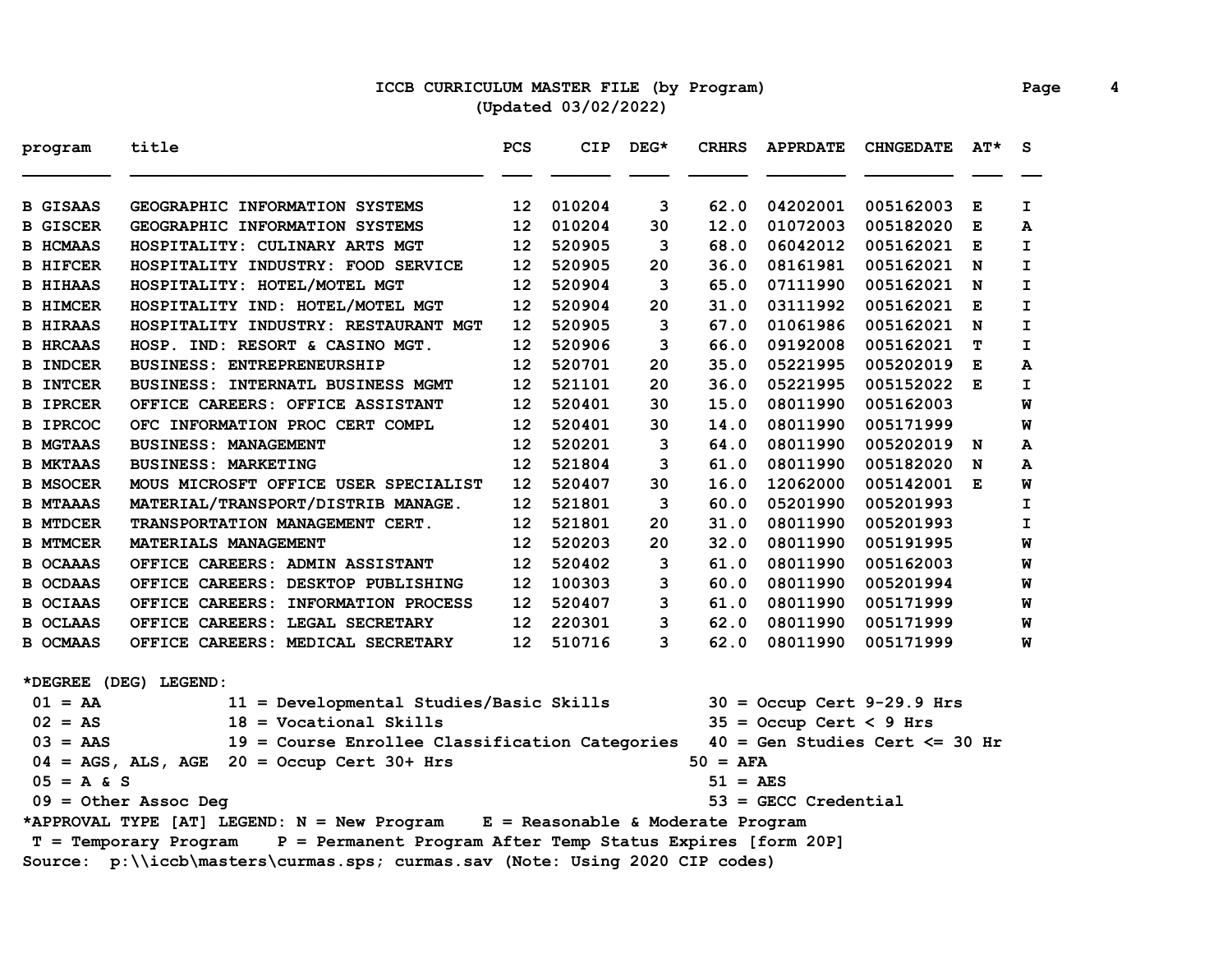# **ICCB CURRICULUM MASTER FILE (by Program) Page 5 (Updated 03/02/2022)**

| program                                                                             | title                                                                         | PCS                                                                          | <b>CIP</b> | $DEG*$               | <b>CRHRS</b>      | <b>APPRDATE</b>           | <b>CHNGEDATE</b>                  | AT* | S |
|-------------------------------------------------------------------------------------|-------------------------------------------------------------------------------|------------------------------------------------------------------------------|------------|----------------------|-------------------|---------------------------|-----------------------------------|-----|---|
| <b>B OCOCER</b>                                                                     | OFFICE CAREERS: OFFICE SERVICES                                               | 12                                                                           | 520408     | 20                   | 30.0              | 08011990                  | 005191995                         |     | W |
| <b>B OCPCER</b>                                                                     | OFFICE CAREERS: INFO PROCESSING                                               | 12                                                                           | 520401     | 20                   | 30.0              | 08011990                  | 005162003                         |     | W |
| <b>B OCTCER</b>                                                                     | OFFICE CAREERS: MEDICAL TRANSCRIPTION                                         | 12                                                                           | 510708     | 20                   | 31.0              | 08011990                  | 005162003                         |     | W |
| <b>B RESAAS</b>                                                                     | <b>REAL ESTATE</b>                                                            | 12                                                                           | 521501     | 3                    | 60.0              | 08011990                  | 010012000                         |     | W |
| <b>B RESCER</b>                                                                     | <b>REAL ESTATE</b>                                                            | 12                                                                           | 521501     | 20                   | 30.0              | 08011990                  | 010012000                         |     | W |
| <b>B RTLAAS</b>                                                                     | <b>BUSINESS: RETAILING</b>                                                    | 12                                                                           | 521803     | 3                    | 62.0              | 08011990                  | 005152000                         |     | W |
| <b>B SERCER</b>                                                                     | <b>CUSTOMER SERVICE</b>                                                       | 12                                                                           | 520201     | 30                   | 15.0              | 11052014                  | 008152017 E                       |     | A |
| <b>B TRACER</b>                                                                     | HOSPITALITY INDUSTRY: TRAVEL/TOURISM                                          | 12                                                                           | 520903     | 20                   | 30.0              | 08011990                  | 005162003                         |     | W |
| 0101<br><b>BAC</b>                                                                  | TRANSFER COURSE ENROLLEE                                                      | 11                                                                           | 240104     | $\ddot{\phantom{a}}$ | $\cdot$ 0         | 07201981                  | 008011990                         |     | W |
| 45<br><b>BGM</b>                                                                    | <b>BUILDING MAINTENANCE</b>                                                   | 12                                                                           | 460401     | 20                   | 32.0              | 08151988                  | 008011990                         |     | W |
| BIO<br>3в                                                                           | LIFE SCIENCE                                                                  | 11                                                                           | 260101     | $\mathbf{2}$         | 63.0              | 08151985                  | 008201988                         |     | W |
| <b>BUS</b><br>4A                                                                    | <b>BUSINESS ADMINISTRATION</b>                                                | 11                                                                           | 520201     | $\overline{2}$       | 60.0              | 08011975                  | 008201988                         |     | W |
| <b>BUS</b><br>4B                                                                    | <b>BUSINESS EDUCATION</b>                                                     | 11                                                                           | 131303     | $\overline{2}$       | 60.0              | 08011975                  | 008201988                         |     | W |
| <b>BUS</b><br>61                                                                    | <b>BANKING, CERTIFICATE</b>                                                   | 12                                                                           | 110202     | 20                   | 36.0              | 08151980                  | 012011983                         |     | W |
| 6K<br><b>BUS</b>                                                                    | <b>BANKING</b>                                                                | 12                                                                           | 520803     | 3                    | 61.0              | 06011989                  | 008011990                         |     | W |
| C TFCCER                                                                            | TEACHING EFL TO CHILDREN                                                      | 12                                                                           | 131401     | 30                   | 29.0              | 01062004                  | 005142007                         | Е   | I |
| C TFLCER                                                                            | TEACHING ENG AS A FOR LANGUAGE                                                | 12                                                                           | 131401     | 30                   | 29.0              | 09152000                  | 005142007                         | т   | I |
| C TFMCER                                                                            | TEFL: MULTIMEDIA                                                              | 12                                                                           | 131401     | 30                   | 19.0              | 06202002                  | 005142007                         | N   | I |
| C TFOCER                                                                            | TEFL ORAL COMMUNICATION                                                       | 12                                                                           | 131401     | 30                   | 15.0              | 06202002                  | 005142007                         | N   | I |
| 6Q<br>CHD                                                                           | CHILD DEVELOPMENT                                                             | 12                                                                           | 190709     | 3                    | 61.0              | 05201990                  | 008011990                         |     | W |
| 42<br><b>CIT</b>                                                                    | ARCHITECTURAL AND CIVIL DRAFTING                                              | 12 <sup>2</sup>                                                              | 151303     | 20                   | 31.0              | 05201990                  | 008011990                         |     | W |
| 7E<br><b>CIT</b>                                                                    | CONSTRUCTION TECHNOLOGY                                                       | 12                                                                           | 151001     | 3                    | 65.0              | 05201990                  | 008011990                         |     | W |
| CIT<br>7Q                                                                           | CONSTRUCTION TECH/BUILDING CONST OPT                                          | 12                                                                           | 151001     | 3                    | 63.0              | 08201976                  | 008151984                         |     | W |
|                                                                                     | *DEGREE (DEG) LEGEND:                                                         |                                                                              |            |                      |                   |                           |                                   |     |   |
| $01 = AA$                                                                           | 11 = Developmental Studies/Basic Skills                                       |                                                                              |            |                      |                   |                           | $30 =$ Occup Cert 9-29.9 Hrs      |     |   |
| $02 = AS$                                                                           | $18 = Vocational Skills$                                                      |                                                                              |            |                      |                   | $35 =$ Occup Cert < 9 Hrs |                                   |     |   |
| $03 = AAS$                                                                          | 19 = Course Enrollee Classification Categories                                |                                                                              |            |                      |                   |                           | $40 = Gen Studies Cert \le 30 hr$ |     |   |
|                                                                                     | $04 = AGS$ , ALS, AGE 20 = Occup Cert 30+ Hrs                                 |                                                                              |            |                      | $50 = AFA$        |                           |                                   |     |   |
| $05 = A & S$                                                                        |                                                                               |                                                                              |            |                      | $51 = \text{AES}$ |                           |                                   |     |   |
|                                                                                     | $09 = 0$ ther Assoc Deg                                                       |                                                                              |            |                      |                   | $53$ = GECC Credential    |                                   |     |   |
|                                                                                     | *APPROVAL TYPE [AT] LEGEND: N = New Program E = Reasonable & Moderate Program |                                                                              |            |                      |                   |                           |                                   |     |   |
| P = Permanent Program After Temp Status Expires [form 20P]<br>T = Temporary Program |                                                                               |                                                                              |            |                      |                   |                           |                                   |     |   |
|                                                                                     |                                                                               | Source: p:\\iccb\masters\curmas.sps; curmas.sav (Note: Using 2020 CIP codes) |            |                      |                   |                           |                                   |     |   |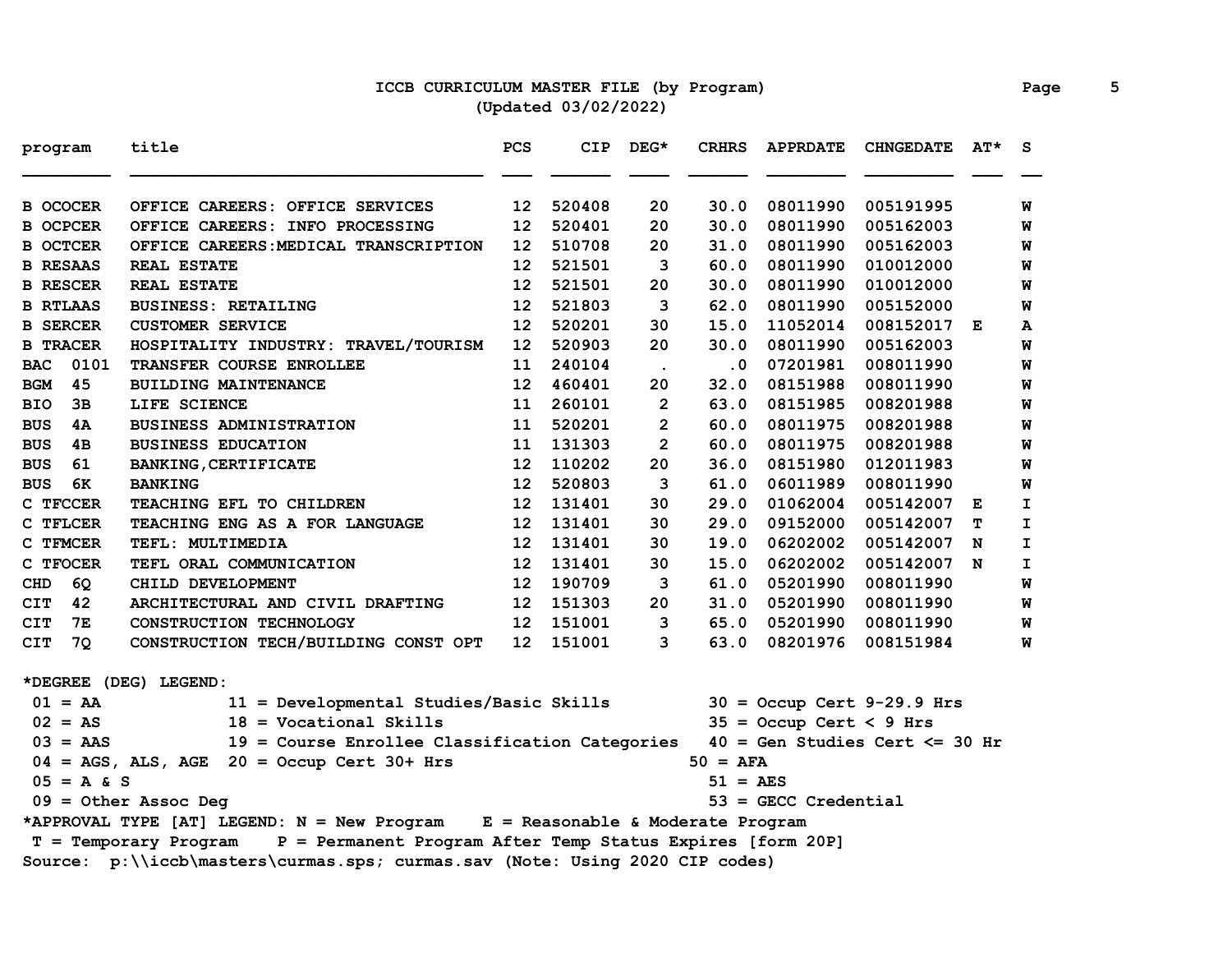## **ICCB CURRICULUM MASTER FILE (by Program) Page 6 (Updated 03/02/2022)**

| program                                                                      |                | title                                                                         | PCS              | <b>CIP</b> | $DEG*$         | <b>CRHRS</b> | <b>APPRDATE</b>           | <b>CHNGEDATE</b>                  | $AT^{\star}$ | S. |
|------------------------------------------------------------------------------|----------------|-------------------------------------------------------------------------------|------------------|------------|----------------|--------------|---------------------------|-----------------------------------|--------------|----|
| CJS                                                                          | 4F             | CRIMINAL JUSTICE                                                              | 11               | 430107     | 2              | 60.0         | 08151987                  | 008201988                         |              | W  |
| <b>CJS</b>                                                                   | 4G             | CRIMINAL JUSTICE ED/CORRECTIONS OPT                                           | 11               | 430102     | $\overline{2}$ | 60.0         | 08151987                  | 008101988                         |              | W  |
| <b>CJS</b>                                                                   | 7N             | CRIMINAL JUSTICE                                                              | 12               | 430107     | 3              | 60.0         | 08151982                  | 008011990                         |              | W  |
| <b>CLR</b>                                                                   | 30             | <b>CLOCK REPAIR</b>                                                           | 12               | 470408     | 20             | 36.0         | 08151987                  | 008011991                         |              | W  |
| <b>COM</b>                                                                   | 6J             | <b>MASS COMM: JOURNALISM</b>                                                  | 12               | 090401     | 3              | 60.0         | 06011989                  | 008011990                         |              | W  |
| <b>COM</b>                                                                   | 6м             | MASS COMM: BROADCASTING (PERFORMANCE)                                         | 12               | 090701     | 3              | 60.0         | 02141990                  | 008011990                         |              | W  |
| <b>COM</b>                                                                   | 6N             | MASS COMM: BROADCAST ENGINEERING                                              | 12               | 100202     | 3              | 64.0         | 06011989                  | 008011990                         |              | W  |
| <b>COM</b>                                                                   | 6т             | MASS COMM: ADVERTISING                                                        | 12               | 090903     | 3              | 60.0         | 06011989                  | 008011990                         |              | W  |
| <b>COM</b>                                                                   | 6V             | <b>MASS COMM: VISUAL ARTS</b>                                                 | 12               | 500401     | 3              | 66.0         | 05201990                  | 008011990                         |              | W  |
| <b>COM</b>                                                                   | 6X             | MASS COMM: PUBLIC RELATIONS                                                   | 12               | 090902     | 3              | 62.0         | 06011989                  | 008011990                         |              | W  |
| COS                                                                          | 28             | COSMETOLOGY TEACHER TRAINING                                                  | 12 <sup>1</sup>  | 120401     | 20             | 31.0         | 07071987                  | 008011991                         |              | W  |
| <b>COS</b>                                                                   | 29             | <b>COSMETOLOGY</b>                                                            | 12               | 120401     | 20             | 43.0         | 08151987                  | 008011991                         |              | W  |
| <b>CSC</b>                                                                   | 46             | VISUALIZ COMPUT GRAPHICS SPEC                                                 | 12 <sup>2</sup>  | 110803     | 20             | 34.0         | 05201990                  | 008011990                         |              | W  |
| <b>DAP</b>                                                                   | 21             | DATA PROC: COMPUTER PROGRAMMING                                               | 12 <sup>2</sup>  | 110201     | 20             | 30.0         | 05201990                  | 008011990                         |              | W  |
| <b>DAP</b>                                                                   | 27             | BUSINESS DATA PROCESS: MICROCOMP OPT                                          | 12 <sup>2</sup>  | 110301     | 20             | 30.0         | 05201990                  | 008011990                         |              | W  |
| <b>DAP</b>                                                                   | 6В             | BUS DATA PROCESS: COMP PROG OPTION                                            | 12               | 110201     | 3              | 64.0         | 05201990                  | 008011990                         |              | W  |
| <b>DAP</b>                                                                   | 7T             | BUS DATA PROCESS: MICRO SPEC OPT                                              | 12               | 110601     | 3              | 60.0         | 05201990                  | 008011990                         |              | W  |
| <b>DAS</b>                                                                   | 10             | DENTAL ASSISTING                                                              | 12               | 510601     | 20             | 38.0         | 02141990                  | 008011990                         |              | W  |
| <b>DHG</b>                                                                   | 5 <sub>C</sub> | <b>DENTAL HYGIENE</b>                                                         | 12               | 510602     | 3              | 76.0         | 08151987                  | 008011990                         |              | W  |
| <b>DRT</b>                                                                   | 32             | DRAFTING: MECHANICAL OPTION                                                   | 12 <sup>12</sup> | 151306     | 20             | 33.0         | 08151987                  | 005151993                         |              | W  |
| <b>DTT</b>                                                                   | 19             | DIETETIC ASSISTANT                                                            | 12 <sup>1</sup>  | 513104     | 20             | 31.0         | 08291977                  | 008051982                         |              | W  |
| DTT                                                                          | 6S             | DIETETIC TECHNOLOGY                                                           | 12               | 513104     | 3              | 64.0         | 08291977                  | 008151982                         |              | W  |
|                                                                              | E ACECER       | AUTO COLLISION REPAIR: ESTIMATING                                             | 12 <sup>1</sup>  | 470603     | 35             | 8.0          | 03032006                  | 004182017 E                       |              | W  |
|                                                                              |                | *DEGREE (DEG) LEGEND:                                                         |                  |            |                |              |                           |                                   |              |    |
|                                                                              | $01 = AA$      | 11 = Developmental Studies/Basic Skills                                       |                  |            |                |              |                           | $30 =$ Occup Cert 9-29.9 Hrs      |              |    |
|                                                                              | $02 = AS$      | $18 = Vocational$ Skills                                                      |                  |            |                |              | $35 =$ Occup Cert < 9 Hrs |                                   |              |    |
|                                                                              | $03 = AAS$     | 19 = Course Enrollee Classification Categories                                |                  |            |                |              |                           | $40 = Gen Studies Cert \le 30 hr$ |              |    |
|                                                                              |                | $04 = AGS$ , ALS, AGE $20 = Occup$ Cert 30+ Hrs                               |                  |            |                | $50 = AFA$   |                           |                                   |              |    |
|                                                                              | $05 = A & S$   |                                                                               |                  |            |                | 51 = AES     |                           |                                   |              |    |
| $09 = 0$ ther Assoc Deg                                                      |                |                                                                               |                  |            |                |              | $53 =$ GECC Credential    |                                   |              |    |
|                                                                              |                | *APPROVAL TYPE [AT] LEGEND: N = New Program E = Reasonable & Moderate Program |                  |            |                |              |                           |                                   |              |    |
|                                                                              |                |                                                                               |                  |            |                |              |                           |                                   |              |    |
| Source: p:\\iccb\masters\curmas.sps; curmas.sav (Note: Using 2020 CIP codes) |                |                                                                               |                  |            |                |              |                           |                                   |              |    |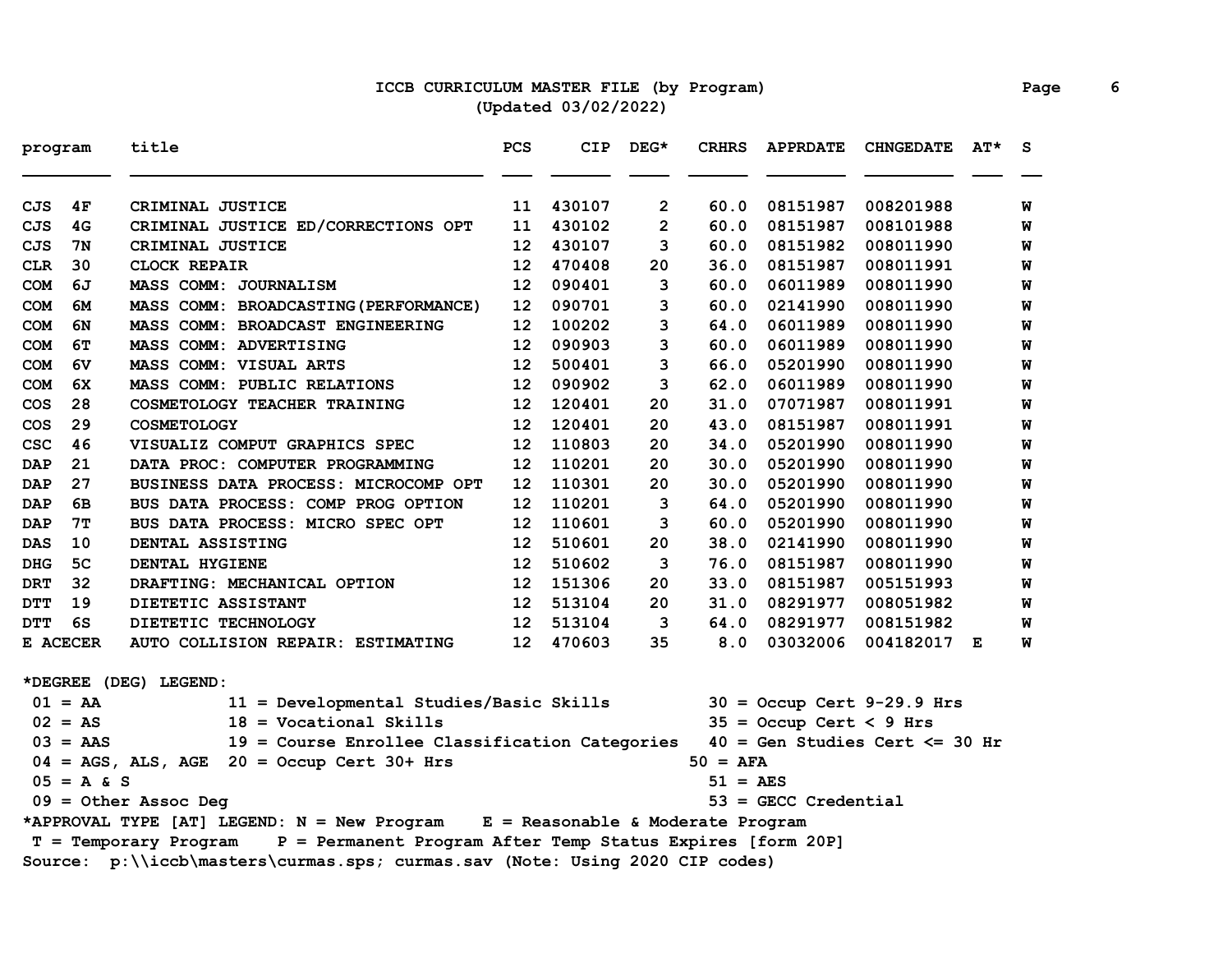## **ICCB CURRICULUM MASTER FILE (by Program) Page 7 (Updated 03/02/2022)**

| program      | title                                                                               | PCS | <b>CIP</b> | $DEG*$ | <b>CRHRS</b>      | <b>APPRDATE</b>           | <b>CHNGEDATE</b>                  | $AT^{\star}$ | S            |  |
|--------------|-------------------------------------------------------------------------------------|-----|------------|--------|-------------------|---------------------------|-----------------------------------|--------------|--------------|--|
| E ACRAAS     | AUTO COLLISION REPAIR TECH                                                          | 12  | 470603     | 3      | 63.0              | 03012002                  | 005162021                         | Е            | I.           |  |
| E ACRCER     | <b>AUTOMOTIVE COLLISION REPAIR TECHNCN</b>                                          | 12  | 470603     | 20     | 32.0              | 07011997                  | 005162021                         | N            | $\mathbf{I}$ |  |
| E AFTAAS     | <b>AUTOMOTIVE FORD ASSET PROGRAM</b>                                                | 12  | 470604     | 3      | 71.0              | 09241999                  | 005132002                         | Е            | A            |  |
| E AMTCER     | <b>AUTOMOTIVE TECHNICIAN</b>                                                        | 12  | 470604     | 20     | 39.0              | 08011990                  | 008032017                         | N            | A            |  |
| E AUSCER     | AUTOMOTIVE MAINTENANCE & LGHT REPAIR                                                | 12  | 470604     | 30     | 27.0              | 08011990                  | 008032017                         | N            | A            |  |
| E AUTAAS     | <b>AUTOMOTIVE TECHNOLOGY</b>                                                        | 12  | 470604     | 3      | 73.0              | 08011990                  | 008152017                         | N            | A            |  |
| E BCRCER     | BUILDING CONSTRUCTION AND REPAIR                                                    | 12  | 460401     | 20     | 31.0              | 08011990                  | 008152017 N                       |              | A            |  |
| E BGMCER     | BUILDING CONSTRUCTION AND REPAIR                                                    | 12  | 460401     | 20     | 31.0              | 08011990                  | 005161997                         |              | W            |  |
| E BIMAAS     | BIOMEDICAL EQUIPMENT<br><b>TECHNOLOGY</b>                                           | 12  | 150401     | 3      | 60.0              | 05021997                  | 005112001                         | E            | W            |  |
| E BLACER     | CONSTRUCTION: BRICKLAYER                                                            | 12  | 460101     | 20     | 35.0              | 09192003                  | 005172004                         | т            | A            |  |
| E BRLCER     | <b>BRAKES AND ALIGNMENT</b>                                                         | 12  | 470604     | 35     | 7.0               | 08011990                  | 005152022 N                       |              | I            |  |
| E BRLCOC     | <b>BRAKES AND ALIGNMENT</b>                                                         | 12  | 470604     | 35     | 7.0               | 08011990                  | 005171999                         |              | M            |  |
| E CADCER     | COMPUTER-AIDED DRAFTING (CAD)                                                       | 12  | 151302     | 30     | 14.0              | 03172016                  | 005172021                         | Е            | A            |  |
| E CBMAAS     | CONSTRUCTION DES/MGMT: BLDG MATERLS                                                 | 12  | 522001     | 3      | 61.0              | 07091991                  | 005161997                         | N            | W            |  |
| E CBSCER     | <b>BASIC CONSTRUCTION SKILLS</b>                                                    | 12  | 460401     | 30     | 19.0              | 03162016                  | 001162018                         | Е            | A            |  |
| E CCACER     | <b>CONSTRUCTION: CARPENTRY</b>                                                      | 12  | 460201     | 20     | 31.0              | 05212004                  | 005182020                         | т            | A            |  |
| E CCDCER     | AUTO COLLISION REPAIR: CUST.AUTO DES                                                | 12  | 470603     | 35     | 8.0               | 04062006                  | 005212018                         | E            | W            |  |
| E CDBAAS     | CONSTRUCTION DES/MGMT: CONTRACTING                                                  | 12  | 522001     | 3      | 65.0              | 07091991                  | 005142007                         | N            | A            |  |
| E CDGCER     | CONSTRUCTION MGT: MAPPING TECHNICIAN                                                | 12  | 151102     | 20     | 30.0              | 02082012                  | 005212018                         | Е            | I.           |  |
| E CDMAAS     | CONSTRUCTION MANAGEMENT                                                             | 12  | 522001     | 3      | 63.0              | 08011990                  | 005182020                         | N            | A            |  |
| E CDSAAS     | LAND SURVEYING                                                                      | 12  | 151102     | 3      | 63.0              | 01192001                  | 005162022                         | Е            | A            |  |
| E CDSCER     | CONTRUCT MGT: SURVEY INSTR OPERATOR                                                 | 12  | 151102     | 30     | 19.0              | 02082012                  | 005212018 E                       |              | I            |  |
| E CITAAS     | CONSTRUCTION DESIGN AND MANAGEMENT                                                  | 12  | 522001     | 3      | 64.0              | 08011990                  | 005161997                         |              | W            |  |
|              | *DEGREE (DEG) LEGEND:                                                               |     |            |        |                   |                           |                                   |              |              |  |
| $01 = AA$    | 11 = Developmental Studies/Basic Skills                                             |     |            |        |                   |                           | $30 =$ Occup Cert 9-29.9 Hrs      |              |              |  |
| $02 = AS$    | $18 = Vocational Skills$                                                            |     |            |        |                   | $35 =$ Occup Cert < 9 Hrs |                                   |              |              |  |
| $03 = AAS$   | 19 = Course Enrollee Classification Categories                                      |     |            |        |                   |                           | $40 = Gen Studies Cert \le 30 hr$ |              |              |  |
|              | $04 = AGS$ , ALS, AGE 20 = Occup Cert 30+ Hrs                                       |     |            |        | $50 = AFA$        |                           |                                   |              |              |  |
| $05 = A & S$ |                                                                                     |     |            |        | $51 = \text{AES}$ |                           |                                   |              |              |  |
|              | $09 =$ Other Assoc Deg                                                              |     |            |        |                   | $53$ = GECC Credential    |                                   |              |              |  |
|              | *APPROVAL TYPE [AT] LEGEND: N = New Program E = Reasonable & Moderate Program       |     |            |        |                   |                           |                                   |              |              |  |
|              | P = Permanent Program After Temp Status Expires [form 20P]<br>T = Temporary Program |     |            |        |                   |                           |                                   |              |              |  |
|              | Source: p:\\iccb\masters\curmas.sps; curmas.sav (Note: Using 2020 CIP codes)        |     |            |        |                   |                           |                                   |              |              |  |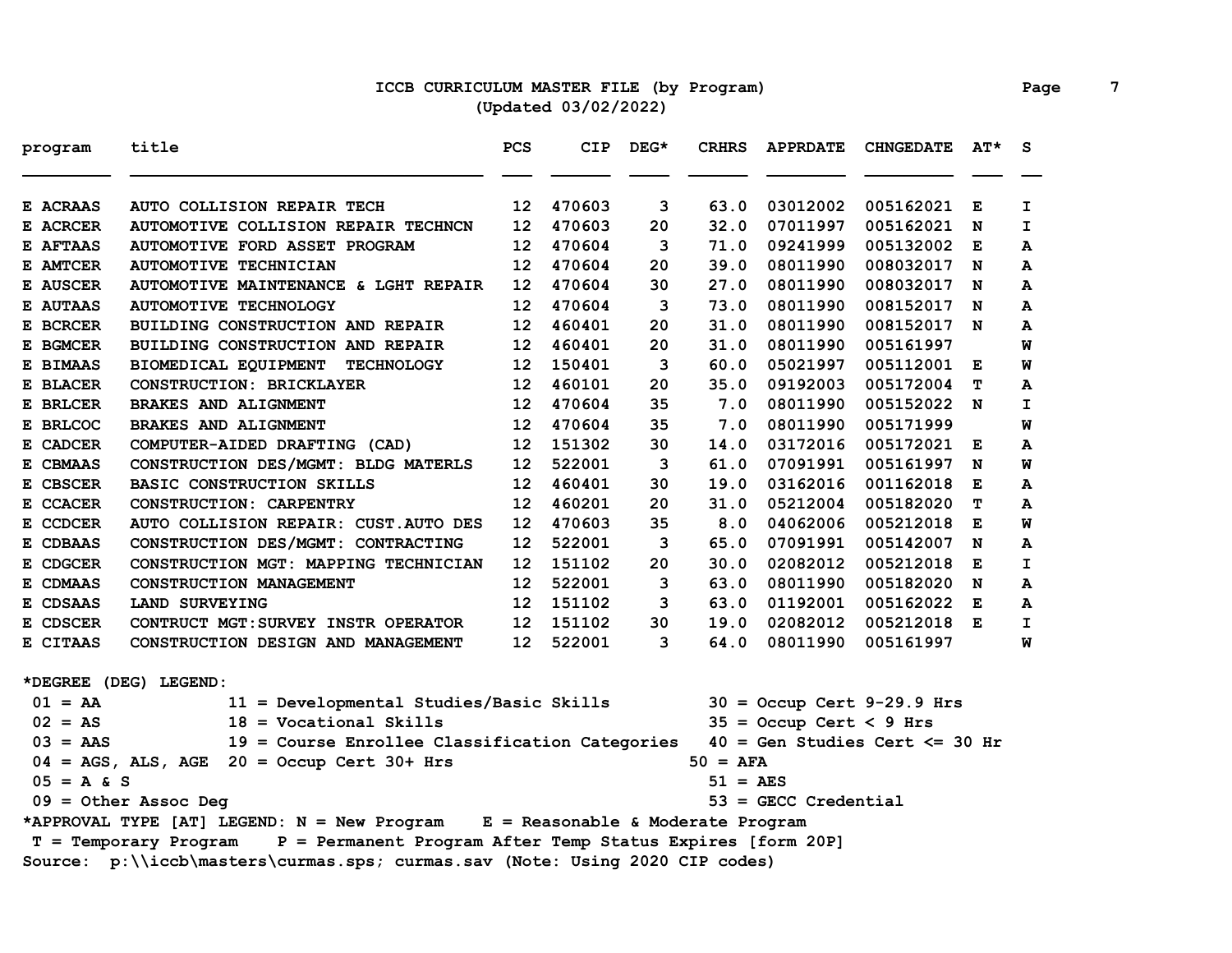### **ICCB CURRICULUM MASTER FILE (by Program) Page 8 (Updated 03/02/2022)**

| program      | title                                                                               | PCS | <b>CIP</b> | $DEG*$ | <b>CRHRS</b> | <b>APPRDATE</b>           | <b>CHNGEDATE</b>                   | $AT^{\star}$ | -S |
|--------------|-------------------------------------------------------------------------------------|-----|------------|--------|--------------|---------------------------|------------------------------------|--------------|----|
| E CIVCER     | COMP-AIDED DRAFT (CAD): STRUCT/CIVIL                                                | 12  | 151302     | 30     | 29.0         | 08011990                  | 005212018                          | N            | A  |
| E CLSCER     | LAND SURVEYING                                                                      | 12  | 151102     | 30     | 24.0         | 11132014                  | 005172021                          | Е            | A  |
| E CMDCER     | COMP-AIDED DRAFTING (CAD): MECH DES                                                 | 12  | 151306     | 30     | 28.0         | 08151987                  | 005162022 N                        |              | A  |
| E CNHAAS     | CNH SERVICE TECHNICIAN                                                              | 12  | 470605     | 3      | 65.0         | 03262010                  | 005172021                          | P            | A  |
| E CRRCER     | AUTO COLLISION REPAIR: REFINISHING                                                  | 12  | 470603     | 35     | 8.5          | 03032006                  | 004182017                          | Е            | M  |
| E CTTAAS     | CONSTRUCTION TRADE TECHNOLOGY                                                       | 12  | 460499     | 3      | 60.0         | 03312006                  | 003312006                          | т            | A  |
| E CWCCER     | AUTO COLLISION REPAIR: AUTO WELDING                                                 | 12  | 470603     | 35     | 8.0          | 04062006                  | 004182017                          | Е            | W  |
| E DRTCER     | COMP-AIDED DRAFT (CAD): STRUCT/CIVIL                                                | 12  | 151302     | 20     | 33.0         | 08011990                  | 005191995                          |              | W  |
| E ECJAAS     | CONSTRUCTION: ELECT. CONST. JRNYMN                                                  | 12  | 460302     | 3      | 64.0         | 01172003                  | 011272008                          | т            | W  |
| E ECSAAS     | ELECTRONIC CONTROL SYSTEMS TECH                                                     | 12  | 151202     | 3      | 60.0         | 08011990                  | 008152017                          | N            | A  |
| E ECSCER     | ELECTRICAL CONTROLS                                                                 | 12  | 151202     | 20     | 30.0         | 12052012                  | 005152022                          | Е            | I. |
| E EITCER     | ELEC. TELECOM. INSTALLER/TECHNICIAN                                                 | 12  | 460302     | 20     | 43.0         | 04012008                  | 004012008                          | т            | А  |
| E EIWCER     | CONST: ELECTRICAL INSIDE WIREMAN                                                    | 12  | 460302     | 20     | 31.0         | 01172003                  | 005182020                          | $\mathbf{P}$ | A  |
| E ELPCER     | ELECTRICAL POWER                                                                    | 12  | 470105     | 20     | 31.0         | 08011990                  | 008152017 N                        |              | A  |
| E ELPCOC     | ELECTRICAL POWER                                                                    | 12  | 470105     | 30     | 19.0         | 08011990                  | 005171999                          |              | W  |
| E ELTAAS     | ELECTRONICS ENGINEERING TECHNOLOGY                                                  | 12  | 150303     | 3      | 67.0         | 08011990                  | 005122002                          |              | W  |
| E ENOCER     | <b>AUTOMOTIVE ENGINE OVERHAUL</b>                                                   | 12  | 470604     | 30     | 13.0         | 08011990                  | 005152022 N                        |              | I  |
| E ENOCOC     | <b>ENGINE OVERHAUL</b>                                                              | 12  | 470604     | 30     | 12.0         | 08011990                  | 005171999                          |              | W  |
| E ENSAES     | ASSOCIATE IN ENGINEERING SCIENCE                                                    | 11  | 140101     | 51     | 60.0         | 03071995                  | 003071995                          | N            | A  |
| E ERWCER     | ELECTRICAL RESIDENTIAL WIRING TECH                                                  | 12  | 460302     | 20     | 42.0         | 05192008                  | 005192008                          | т            | A  |
| E FLRCER     | CONSTRUCTION: FLOOR COVERER                                                         | 12  | 469999     | 20     | 43.0         | 09172004                  | 007042019                          | т            | A  |
| E GLZCER     | <b>CONSTRUCTION: GLAZIER</b>                                                        | 12  | 460406     | 30     | 27.0         | 08202003                  | 010132006                          | $\mathbf{P}$ | A  |
| E HACAAS     | HEATING, VENTILATION, AND AIR COND                                                  | 12  | 470201     | 3      | 60.0         | 06032011                  | 008152017                          | т            | A  |
|              | *DEGREE (DEG) LEGEND:                                                               |     |            |        |              |                           |                                    |              |    |
| $01 = AA$    | 11 = Developmental Studies/Basic Skills                                             |     |            |        |              |                           | $30 =$ Occup Cert 9-29.9 Hrs       |              |    |
| $02 = AS$    | $18 = Vocational$ Skills                                                            |     |            |        |              | $35 =$ Occup Cert < 9 Hrs |                                    |              |    |
| $03 = AAS$   | 19 = Course Enrollee Classification Categories                                      |     |            |        |              |                           | $40 = Gen Studies Cert \leq 30 Hr$ |              |    |
|              | $04 = AGS$ , ALS, AGE $20 = Occup$ Cert 30+ Hrs                                     |     |            |        | $50 = AFA$   |                           |                                    |              |    |
| $05 = A & S$ |                                                                                     |     |            |        | 51 = AES     |                           |                                    |              |    |
|              | $09 = 0$ ther Assoc Deg                                                             |     |            |        |              | $53 =$ GECC Credential    |                                    |              |    |
|              | *APPROVAL TYPE [AT] LEGEND: N = New Program E = Reasonable & Moderate Program       |     |            |        |              |                           |                                    |              |    |
|              | P = Permanent Program After Temp Status Expires [form 20P]<br>T = Temporary Program |     |            |        |              |                           |                                    |              |    |
|              | Source: p:\\iccb\masters\curmas.sps; curmas.sav (Note: Using 2020 CIP codes)        |     |            |        |              |                           |                                    |              |    |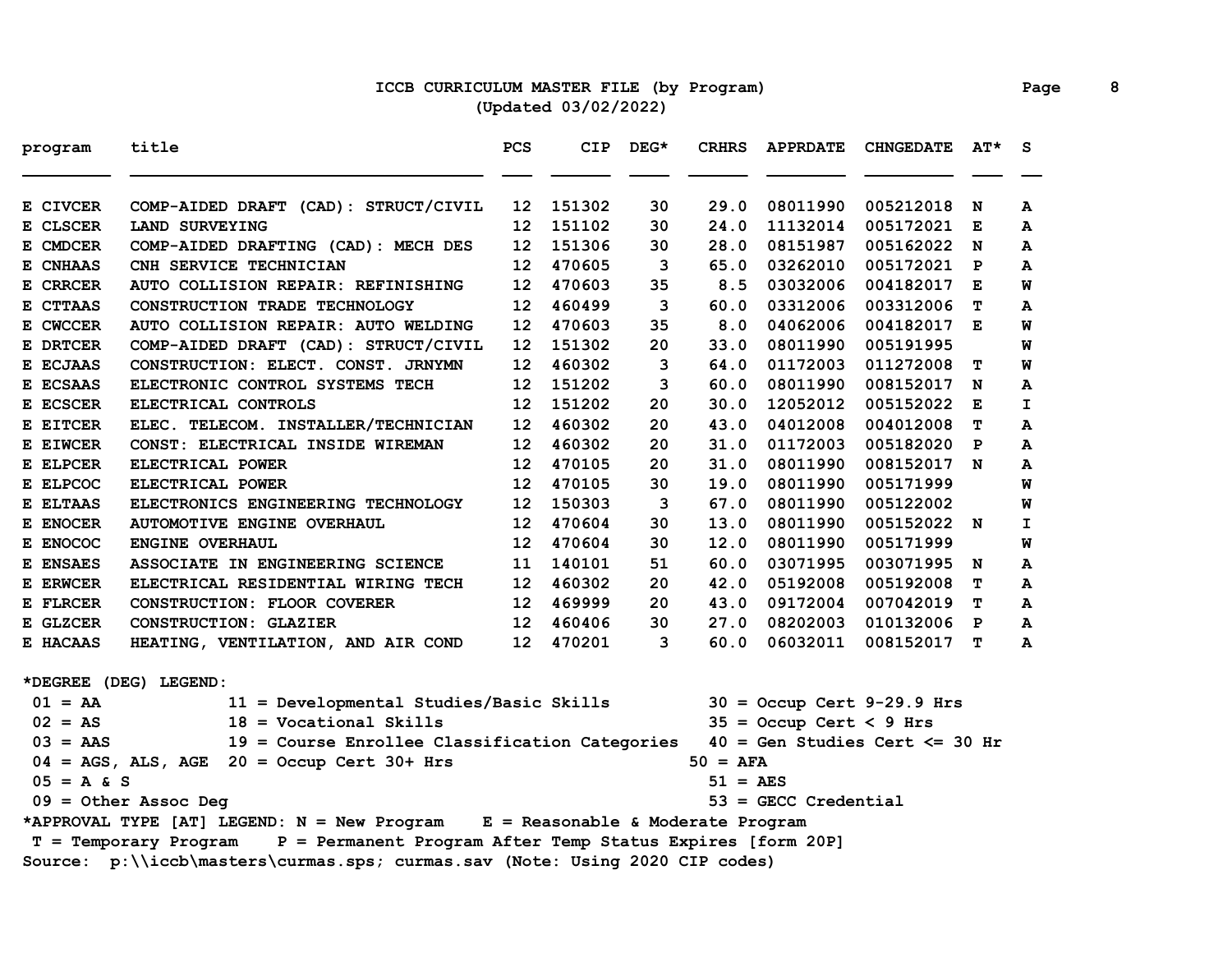## **ICCB CURRICULUM MASTER FILE (by Program) Page 9 (Updated 03/02/2022)**

| program      | title                                                                               | PCS             | <b>CIP</b> | $DEG*$ | <b>CRHRS</b>          | <b>APPRDATE</b>           | <b>CHNGEDATE</b>                  | $AT^{\star}$ | S           |
|--------------|-------------------------------------------------------------------------------------|-----------------|------------|--------|-----------------------|---------------------------|-----------------------------------|--------------|-------------|
| E HACCER     | HVAC SERVICE TECHNICIAN I                                                           | 12              | 470201     | 20     | 45.0                  | 06042010                  | 011202015                         | P            | A           |
| E HVCCER     | HVAC INSTALLATION TECHNICIAN                                                        | 12 <sub>1</sub> | 470201     | 30     | 29.0                  | 02272005                  | 005162022                         | Е            | A           |
| E IMACER     | INDUSTRIAL MAINTENANCE LEVEL I                                                      | 12              | 470303     | 30     | 13.0                  | 06042012                  | 005202019                         | Е            | W           |
| E IMBCER     | INDUSTRIAL MAINTENANCE LEVEL II                                                     | 12              | 470303     | 30     | 13.0                  | 06042012                  | 005202019                         | E            | W           |
| E IMCCER     | INDUSTRIAL MACHINING                                                                | 12              | 150613     | 30     | 17.0                  | 03162016                  | 003162016                         | E            | A           |
| E IMTCER     | INDUSTRIAL MAINTENANCE TECHNOLOGY                                                   | 12              | 470303     | 20     | 37.0                  | 01302008                  | 008152017                         | Е            | A           |
| E IRWCER     | CONSTRUCTION: IRONWORKERS                                                           | 12              | 480509     | 20     | 31.0                  | 03262007                  | 005182020                         | т            | A           |
| E IWTCER     | INDUSTRIAL WELDING                                                                  | 12              | 480503     | 30     | 16.0                  | 08052013                  | 008052013                         | E            | A           |
| E LBCCER     | CONSTRUCTION: CONCRETE SPECIALIST                                                   | 12              | 460402     | 30     | 10.0                  | 03072007                  | 003072007                         | T            | A           |
| E LBRCER     | <b>CONSTRUCTION: LABORER</b>                                                        | 12              | 460000     | 20     | 42.0                  | 06172005                  | 006172005                         | т            | A           |
| E MFGAAS     | INDUSTRIAL TECHNOLOGY                                                               | 12              | 150612     | 3      | 63.0                  | 07011997                  | 005162022 N                       |              | А           |
| E MFOCER     | MANUFACTURING OPERATIONS                                                            | 12              | 150613     | 20     | 35.0                  | 07101990                  | 005201993                         |              | M           |
| E MFTCER     | INDUSTRIAL OPERATIONS                                                               | 12              | 150612     | 20     | 40.0                  | 07101990                  | 005152022                         | N            | I.          |
| E MLLCER     | CONSTRUCTION: MILLWRIGHT                                                            | 12              | 480703     | 20     | 44.0                  | 09172004                  | 011052007                         | $\mathbf{P}$ | A           |
| E MLRCER     | FORD MAINTENANCE & LIGHT REPAIR                                                     | 12              | 470604     | 30     | 15.0                  | 02172000                  | 005162003                         | Е            | W           |
| E MMCCER     | MACHINERY MAINTENANCE                                                               | 12              | 480503     | 30     | 18.0                  | 03172016                  | 003172016 E                       |              | A           |
| E MPECER     | A+/NET+ CERTIFICATION                                                               | 12 <sub>1</sub> | 151202     | 30     | 12.0                  | 08011990                  | 006222009                         |              | W           |
| E MPECOC     | MICROCOMPUTER ELECTRONICS                                                           | 12              | 151202     | 30     | 16.0                  | 08011990                  | 005171999                         |              | W           |
| E MPTAAS     | MICRO-PRECISION TECHNOLOGY                                                          | 12 <sub>2</sub> | 150811     | 3      | 68.0                  | 08011990                  | 005201993                         |              | W           |
| E MTMCER     | MATERIALS MANAGEMENT                                                                | 12 <sub>2</sub> | 520203     | 20     | 31.0                  | 08011990                  | 005162003                         |              | $\mathbf I$ |
| E PDACER     | CONSTRUCTION: PAINTING & DECORATING                                                 | 12              | 460408     | 20     | 35.0                  | 05162003                  | 001222007 P                       |              | A           |
| E PETAAS     | DIESEL POWER EQUIPMENT TECHNOLOGY                                                   | 12              | 470605     | 3      | 68.0                  | 11101999                  | 005172021 P                       |              | A           |
| E PFTCER     | CONSTRUCTION: PLUMBERS & PIPEFITTERS                                                | 12              | 460502     | 20     | 30.0                  | 05192006                  | 005162022                         | т            | A           |
|              | *DEGREE (DEG) LEGEND:                                                               |                 |            |        |                       |                           |                                   |              |             |
| $01 = AA$    | 11 = Developmental Studies/Basic Skills                                             |                 |            |        |                       |                           | $30 =$ Occup Cert 9-29.9 Hrs      |              |             |
| $02 = AS$    | $18 = Vocational$ Skills                                                            |                 |            |        |                       | $35 =$ Occup Cert < 9 Hrs |                                   |              |             |
| $03 = AAS$   | 19 = Course Enrollee Classification Categories                                      |                 |            |        |                       |                           | $40 = Gen Studies Cert \le 30 hr$ |              |             |
|              | $04 = AGS$ , ALS, AGE $20 = Occup$ Cert 30+ Hrs                                     |                 |            |        | $50 = AFA$            |                           |                                   |              |             |
| $05 = A & S$ |                                                                                     |                 |            |        | $51 = \overline{AES}$ |                           |                                   |              |             |
|              | $09 = 0$ ther Assoc Deg                                                             |                 |            |        |                       | $53 =$ GECC Credential    |                                   |              |             |
|              | *APPROVAL TYPE [AT] LEGEND: N = New Program E = Reasonable & Moderate Program       |                 |            |        |                       |                           |                                   |              |             |
|              | P = Permanent Program After Temp Status Expires [form 20P]<br>T = Temporary Program |                 |            |        |                       |                           |                                   |              |             |
|              | Source: p:\\iccb\masters\curmas.sps; curmas.sav (Note: Using 2020 CIP codes)        |                 |            |        |                       |                           |                                   |              |             |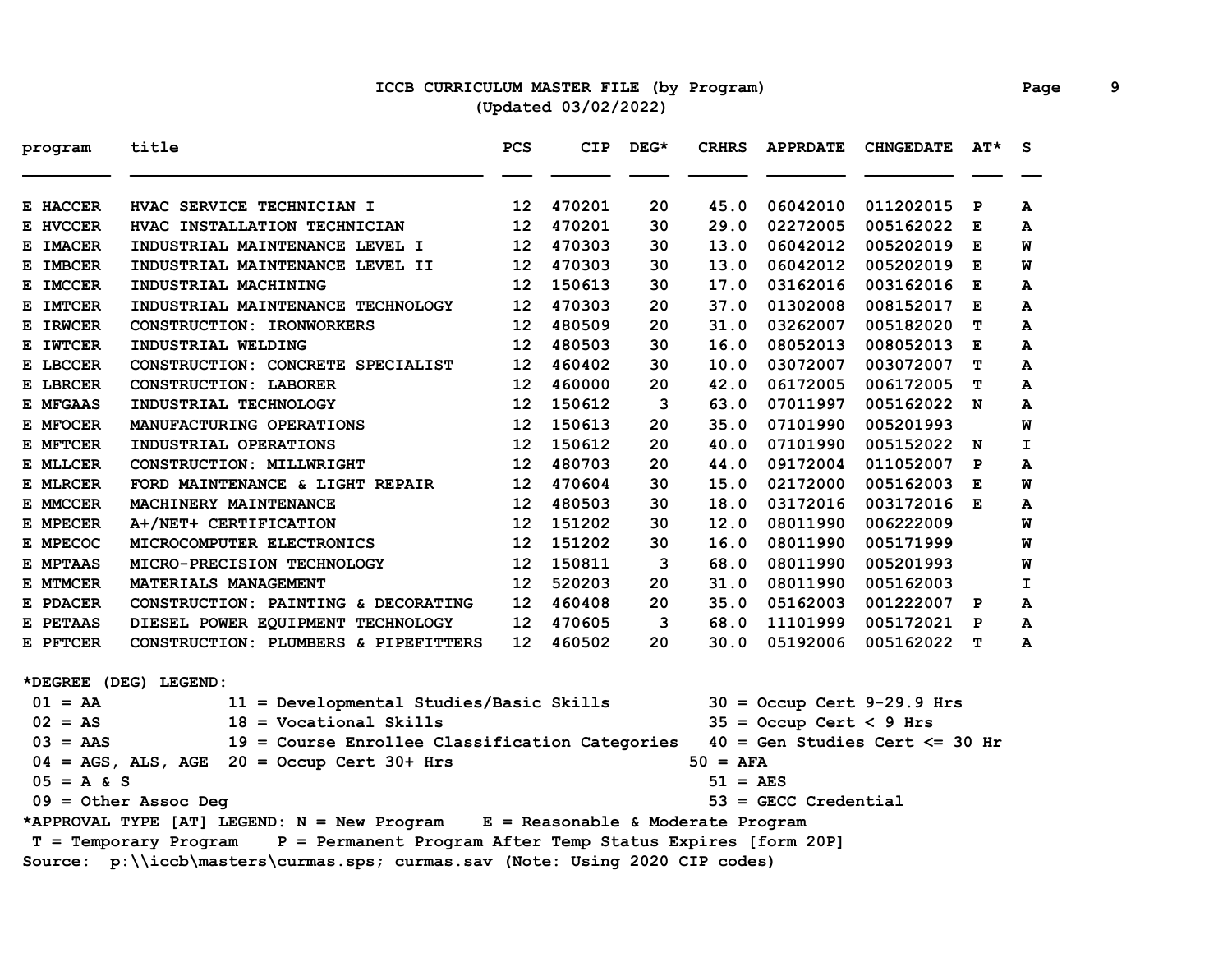### **ICCB CURRICULUM MASTER FILE (by Program) Page 10 (Updated 03/02/2022)**

| program           | title                                                                               | PCS             | <b>CIP</b> | $DEG*$         | <b>CRHRS</b>      | <b>APPRDATE</b>           | <b>CHNGEDATE</b>                  | $AT^{\star}$ | S.           |
|-------------------|-------------------------------------------------------------------------------------|-----------------|------------|----------------|-------------------|---------------------------|-----------------------------------|--------------|--------------|
| E PWTCER          | <b>AUTOMOTIVE POWER TRAINS</b>                                                      | 12 <sup>2</sup> | 470604     | 30             | 11.0              | 08211989                  | 005152022                         | $\mathbf N$  | I.           |
| E PWTCOC          | POWER TRAINS                                                                        | 12              | 470604     | 30             | 11.0              | 08211989                  | 005171999                         |              | W            |
| E SERCER          | LAND SURVEYING TECHNICIAN                                                           | 12              | 151102     | 30             | 12.0              | 02132020                  | 005182020                         | Е            | W            |
| E SMACER          | CONSTRUCTION: SHEET METAL                                                           | 12              | 480506     | 20             | 43.0              | 02202004                  | 011052007                         | $\mathbf{P}$ | A            |
| E SRVCER          | LAND SURVEYING TECHNICIAN                                                           | 12              | 151102     | 30             | 12.0              | 02132020                  | 005202020                         | Е            | A            |
| E SSTAAS          | SPRINKLER SYSTEM TECHNICIAN                                                         | 12              | 460502     | 3              | 69.0              | 01092009                  | 003012018                         | т            | W            |
| E TACCER          | AUTO ELECTRICITY/ELECTRONICS                                                        | 12              | 470604     | 30             | 23.0              | 08011990                  | 005152022 N                       |              | $\mathbf{I}$ |
| E TACCOC          | TUNE-UP & AIR CONDITIONING                                                          | 12              | 470604     | 30             | 16.0              | 08011990                  | 005171999                         |              | W            |
| E TELAAS          | TELECOMMUNICATIONS SYSTEMS TECH                                                     | 12              | 150305     | 3              | 64.0              | 06212000                  | 005132002                         | Е            | W            |
| E TELCER          | TELECOMMUNICATIONS SYSTEMS TECH                                                     | 12              | 150305     | 20             | 32.0              | 06212000                  | 005162003                         | E            | W            |
| E TTTCER          | TRACTOR-TRAILER TRAINING                                                            | 12              | 490205     | 30             | 12.0              | 08011990                  | 009262000                         |              | W            |
| E TTTCOC          | TRACTOR-TRAILER TRAINING                                                            | 12              | 490205     | 30             | 12.0              | 08011990                  | 005171999                         |              | W            |
| 4D<br>EDU         | ELEMENTARY EDUCATION                                                                | 11              | 131202     | $\overline{2}$ | 60.0              | 08011975                  | 008201988                         |              | W            |
| <b>EDU</b><br>4E  | SECONDARY EDUCATION                                                                 | 11              | 131205     | $\overline{2}$ | 60.0              | 08011975                  | 008201988                         |              | W            |
| EHAC CER          | HVAC SERVICE TECHNICIAN I                                                           | 12              | 470201     | 20             | 45.0              | 06042010                  | 008222011                         | т            | W            |
| <b>ELT</b><br>34  | SERVICE ELECTRONICS                                                                 | 12              | 470105     | 20             | 30.0              | 08011975                  | 008151986                         |              | W            |
| <b>ELT</b><br>7F  | ELECTRONICS ENGINEERING TECHNOLOGY                                                  | 12              | 150303     | 3              | 70.0              | 05201990                  | 008011990                         |              | W            |
| <b>ELT</b><br>7P  | ELECTRONIC/COMPUTER SYSTEMS TECH.                                                   | 12              | 151202     | 3              | 66.0              | 08151986                  | 008011990                         |              | W            |
| 91<br><b>ELT</b>  | ELECTRICAL POWER                                                                    | 12              | 470105     | 30             | 9.0               | 05051987                  | 008011990                         | Е            | W            |
| 92<br><b>ELT</b>  | MICROCOMPUTER ELECTRONICS                                                           | 12              | 151202     | 30             | 14.0              | 05051987                  | 008011990                         | Е            | W            |
| COC<br><b>EMI</b> | EMERGENCY MED TECH: INTERMEDIATE                                                    | 12              | 510904     | 35             | 7.0               | 07101990                  | 011011990                         | N            | W            |
| 93<br><b>EMS</b>  | EMER MED SERVICES - AMBULANCE                                                       | 12              | 510810     | 35             | 6.0               | 02141990                  | 008011990                         |              | W            |
| 94<br><b>EMS</b>  | EMER MED SERVICES - PARAMEDIC                                                       | 12              | 510904     | 30             | 18.0              | 07111989                  | 008011990 N                       |              | W            |
|                   | *DEGREE (DEG) LEGEND:                                                               |                 |            |                |                   |                           |                                   |              |              |
| $01 = AA$         | 11 = Developmental Studies/Basic Skills                                             |                 |            |                |                   |                           | $30 =$ Occup Cert 9-29.9 Hrs      |              |              |
| $02 = AS$         | $18 = Vocational$ Skills                                                            |                 |            |                |                   | $35 =$ Occup Cert < 9 Hrs |                                   |              |              |
| $03 = AAS$        | 19 = Course Enrollee Classification Categories                                      |                 |            |                |                   |                           | $40 = Gen Studies Cert \le 30 hr$ |              |              |
|                   | $04 = AGS$ , ALS, AGE 20 = Occup Cert 30+ Hrs                                       |                 |            |                | $50 = AFA$        |                           |                                   |              |              |
| $05 = A & S$      |                                                                                     |                 |            |                | $51 = \text{AES}$ |                           |                                   |              |              |
|                   | $09 = 0$ ther Assoc Deg                                                             |                 |            |                |                   | $53 =$ GECC Credential    |                                   |              |              |
|                   | *APPROVAL TYPE [AT] LEGEND: N = New Program E = Reasonable & Moderate Program       |                 |            |                |                   |                           |                                   |              |              |
|                   | P = Permanent Program After Temp Status Expires [form 20P]<br>T = Temporary Program |                 |            |                |                   |                           |                                   |              |              |
|                   | Source: p:\\iccb\masters\curmas.sps; curmas.sav (Note: Using 2020 CIP codes)        |                 |            |                |                   |                           |                                   |              |              |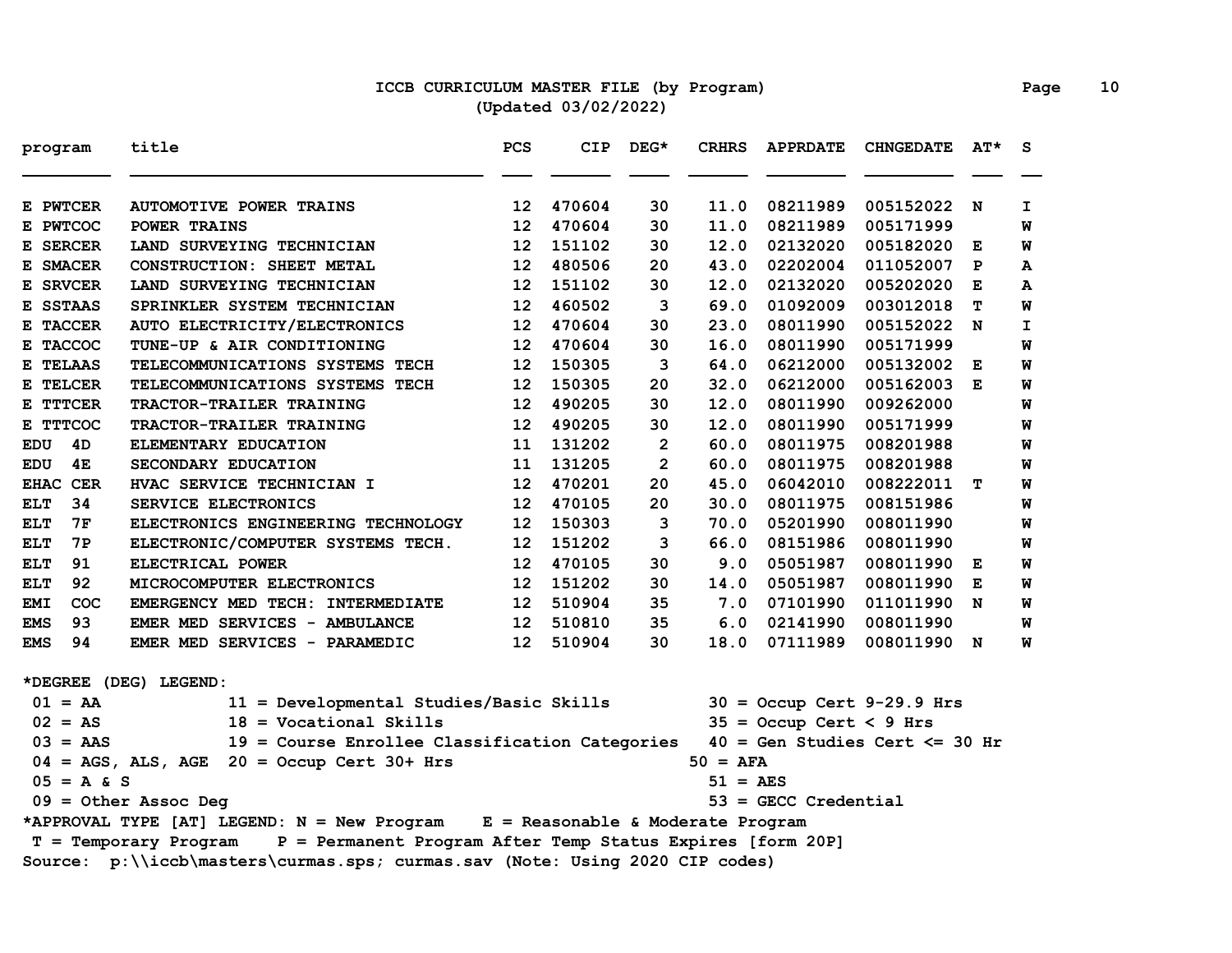### **ICCB CURRICULUM MASTER FILE (by Program) Page 11 (Updated 03/02/2022)**

| program                                                                             | title                                           | <b>PCS</b> | <b>CIP</b> | $DEG*$       | <b>CRHRS</b> | <b>APPRDATE</b>           | <b>CHNGEDATE</b>                  | AT* | <b>S</b> |  |
|-------------------------------------------------------------------------------------|-------------------------------------------------|------------|------------|--------------|--------------|---------------------------|-----------------------------------|-----|----------|--|
| 3E<br><b>ENS</b>                                                                    | ENGINEERING SCIENCE                             | 11         | 140101     | $\mathbf{2}$ | 65.0         | 08151987                  | 008201988                         |     | W        |  |
| 1936<br><b>ESL</b>                                                                  | BEGINNING ESL LITERACY                          | 19         | 320136     | 11           | 1.5          | 07012001                  | 008262002                         | N   | W        |  |
| 1940<br><b>ESL</b>                                                                  | ESL/Beginning Level                             | 19         | 320140     | 11           | . 5          | 07011995                  | 008211995                         | N   | W        |  |
| 1945<br>ESL                                                                         | LOW INTERMEDIATE ESL                            | 19         | 320145     | 11           | 1.5          | 07012001                  | 008262002                         | N   | W        |  |
| 1950<br>ESL                                                                         | ESL/Intermediate Level                          | 19         | 320150     | 11           | .5           | 07011995                  | 008211995                         | N   | W        |  |
| 1955<br><b>ESL</b>                                                                  | LOW ADVANCED ESL                                | 19         | 320155     | 11           | 1.5          | 07012001                  | 008262002                         | N   | W        |  |
| 1960<br>ESL                                                                         | ESL/Advanced Level                              | 19         | 320160     | 11           | . 5          | 07011995                  | 008211995                         | N   | W        |  |
| <b>ESM</b><br>6H                                                                    | <b>EQUINE MANAGEMENT</b>                        | 12         | 010307     | 3            | 63.0         | 01011990                  | 008011990                         |     | W        |  |
| F AADAFA                                                                            | ASSOCIATE IN FINE ARTS: ART & DESIGN            | 11         | 500702     | 50           | 63.0         | 03041997                  | 005162003                         | N   | А        |  |
| F AAEAFA                                                                            | ASSOCIATE IN FINE ARTS-ART EDUCATION            | 11         | 131206     | 50           | 60.0         | 06081998                  | 008152017                         | E   | A        |  |
| F ENTAAS                                                                            | THEATRE ARTS: ENTERTAINMENT TECHNOLGY           | 12         | 500502     | 3            | 62.0         | 06032011                  | 005212018                         | т   | A        |  |
| <b>F ENTCER</b>                                                                     | ENTERTAINMENT TECHNOLOGY                        | 12         | 500502     | 30           | 24.0         | 05112011                  | 005212018                         | т   | A        |  |
| F FAAAFA                                                                            | ASSOCIATE IN FINE ARTS-ART                      | 11         | 500702     | 50           | 62.0         | 03041997                  | 008241998                         | N   | M        |  |
| F GDICER                                                                            | DIGITAL ILLUSTRATION                            | 12         | 100303     | 30           | 18.0         | 03282011                  | 008192019                         | Е   | I.       |  |
| F GDPCER                                                                            | GRAPHIC DESIGN: PRINT PRODUCTION                | 12         | 500409     | 30           | 22.0         | 01072003                  | 005172004                         | Е   | W        |  |
| F GDSAAS                                                                            | <b>GRAPHIC DESIGN</b>                           | 12         | 500409     | 3            | 60.0         | 08011990                  | 005162021                         | N   | I.       |  |
| F GDWAAS                                                                            | <b>WEB DESIGN</b>                               | 12         | 110801     | 3            | 65.0         | 02222001                  | 005172004                         | E   | W        |  |
| F GPPCER                                                                            | PRINT PRODUCTION                                | 12         | 100305     | 30           | 18.0         | 03282011                  | 005162021                         | Е   | I.       |  |
| F MCAAAS                                                                            | MASS COMM: ADVERTISING                          | 12         | 090903     | 3            | 60.0         | 08011990                  | 005201994                         |     | W        |  |
| F MCBAAS                                                                            | COMMUNICATION: MEDIA ARTS & PRODUCTION          | 12         | 090701     | 3            | 60.0         | 08011990                  | 008142012 N                       |     | A        |  |
| F MCCAAS                                                                            | COMMUNICATION: BROADCAST TECHNOLOGY             | 12         | 100202     | 3            | 60.0         | 08011990                  | 005202019 N                       |     | A        |  |
| F MCDAAS                                                                            | MASS COMM: DESKTOP PUBL GRAPHIC DES             | 12         | 100303     | 3            | 61.0         | 08011990                  | 005142001                         |     | W        |  |
| F MCEAAS                                                                            | MASS COMM: COMMUNICATIONS TECHNOLOGY            | 12         | 100202     | 3            | 64.0         | 08011990                  | 006011992                         |     | W        |  |
|                                                                                     | *DEGREE (DEG) LEGEND:                           |            |            |              |              |                           |                                   |     |          |  |
| $01 = AA$                                                                           | 11 = Developmental Studies/Basic Skills         |            |            |              |              |                           | $30 =$ Occup Cert 9-29.9 Hrs      |     |          |  |
| $02 = AS$                                                                           | $18 = Vocational$ Skills                        |            |            |              |              | $35 =$ Occup Cert < 9 Hrs |                                   |     |          |  |
| $03 = AAS$                                                                          | 19 = Course Enrollee Classification Categories  |            |            |              |              |                           | $40 = Gen Studies Cert \le 30 hr$ |     |          |  |
|                                                                                     | $04 = AGS$ , ALS, AGE $20 = Occup$ Cert 30+ Hrs |            |            |              | $50 = AFA$   |                           |                                   |     |          |  |
| $05 = A & S$                                                                        |                                                 |            |            |              | 51 = AES     |                           |                                   |     |          |  |
|                                                                                     | $09 = 0$ ther Assoc Deg                         |            |            |              |              | $53 =$ GECC Credential    |                                   |     |          |  |
| *APPROVAL TYPE [AT] LEGEND: N = New Program E = Reasonable & Moderate Program       |                                                 |            |            |              |              |                           |                                   |     |          |  |
| P = Permanent Program After Temp Status Expires [form 20P]<br>T = Temporary Program |                                                 |            |            |              |              |                           |                                   |     |          |  |
| Source: p:\\iccb\masters\curmas.sps; curmas.sav (Note: Using 2020 CIP codes)        |                                                 |            |            |              |              |                           |                                   |     |          |  |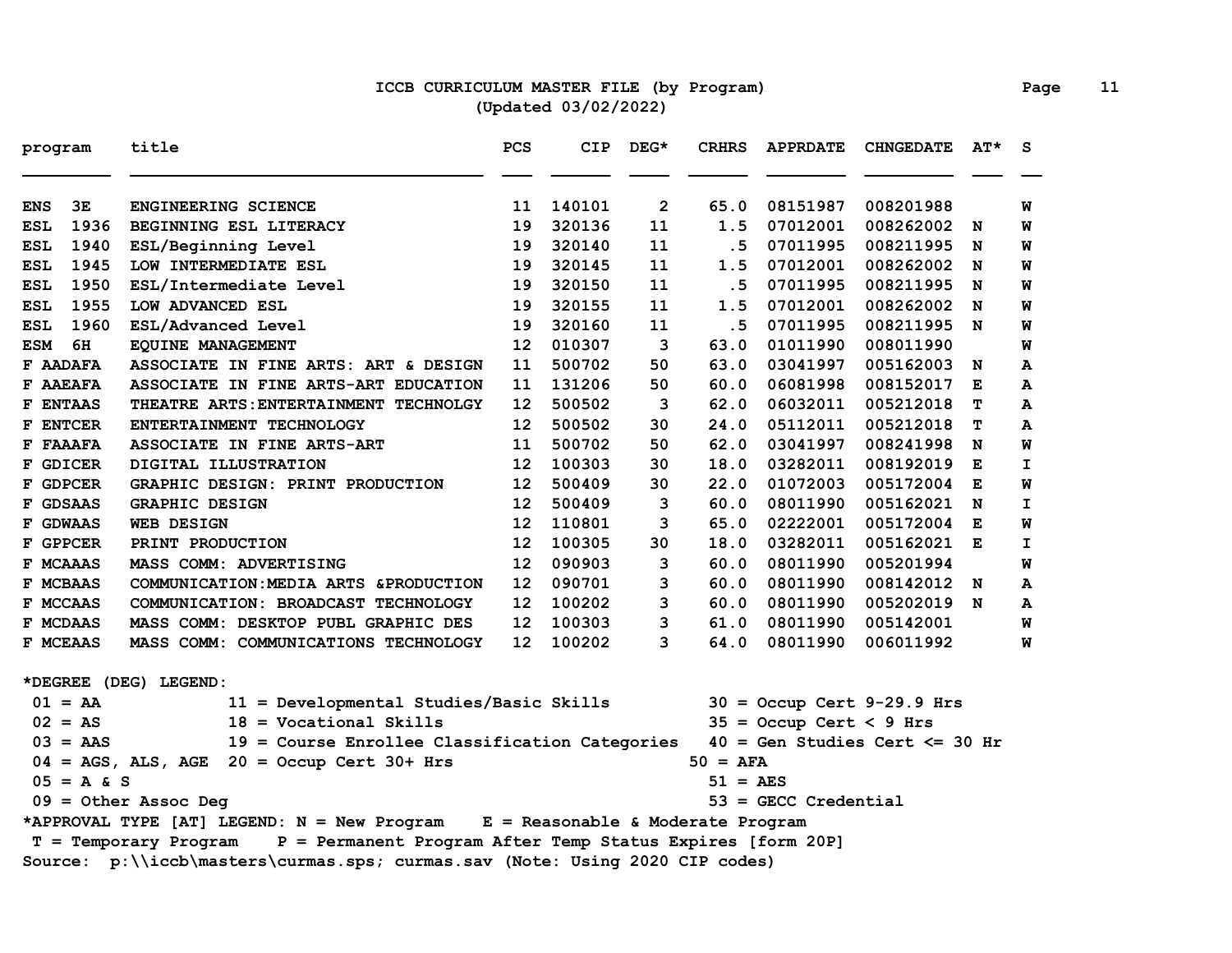### **ICCB CURRICULUM MASTER FILE (by Program) Page 12 (Updated 03/02/2022)**

| program          | title                                                                               | PCS             | <b>CIP</b> | $DEG*$ | <b>CRHRS</b> | <b>APPRDATE</b>           | <b>CHNGEDATE</b>                  | $AT^{\star}$ | <b>S</b> |
|------------------|-------------------------------------------------------------------------------------|-----------------|------------|--------|--------------|---------------------------|-----------------------------------|--------------|----------|
| F MCJAAS         | MASS COMM: JOURNALISM                                                               | 12              | 090401     | 3      | 60.0         | 08011990                  | 010262000                         |              | W        |
| F MCPAAS         | MASS COMM: PUBLIC RELATIONS                                                         | 12              | 090902     | 3      | 63.0         | 08011990                  | 005201994                         |              | W        |
| F MCRAAS         | MASS COMM: ADVERTISING/PUBLIC REL                                                   | 12              | 090903     | 3      | 63.0         | 08011990                  | 010262000                         |              | W        |
| F MCVAAS         | MASS COMM: VISUAL ARTS                                                              | 12              | 500401     | 3      | 66.0         | 08011990                  | 005171999                         |              | W        |
| <b>F MPHAAS</b>  | MASS COMMUNICATION: PHOTOGRAPHY                                                     | 12              | 100201     | 3      | 60.0         | 03262010                  | 008222011                         | т            | A        |
| F MPRCER         | COMMUNICATION: MEDIA PRODUCTION                                                     | 12              | 090702     | 30     | 18.0         | 03282011                  | 008142012                         | Е            | A        |
| F MSEAFA         | ASSOCIATE IN FINE ARTS-MUSIC ED.                                                    | 11              | 131312     | 50     | 65.0         | 06081998                  | 005212018                         | E            | А        |
| F MSPAFA         | ASSOCIATE IN FINE ART-MUSIC PERFORM                                                 | 11              | 500901     | 50     | 64.0         | 06081998                  | 005212018                         | E            | A        |
| 65<br><b>FCC</b> | FCC GENERAL RADIOTELEPHONE LICENSE                                                  | 12              | 100202     | 20     | 32.0         | 09071983                  | 007011990                         |              | M        |
| FENT AAS         | THEATRE ARTS: ENTERTAINMENT TECHNOLGY                                               | 12              | 500502     | 3      | 62.0         | 06032011                  | 008222011                         | т            | W        |
| FENT CER         | ENTERTAINMENT TECHNOLOGY                                                            | 12              | 500502     | 30     | 27.0         | 05112011                  | 008222011                         | т            | W        |
| FGDI CER         | DIGITAL ILLUSTRATION                                                                | 12              | 100303     | 30     | 18.0         | 03282011                  | 008222011                         | Е            | W        |
| FGDP CER         | PRINT PRODUCTION                                                                    | 12              | 100305     | 30     | 24.0         | 03282011                  | 001092012                         | E            | W        |
| <b>FMPH AAS</b>  | MASS COMMUNICATION: PHOTOGRAPHY                                                     | 12              | 100201     | 3      | 60.0         | 03262010                  | 008222011                         | т            | W        |
| FMPR CER         | AUDIO/VIDEO PRODUCTION                                                              | 12              | 090702     | 30     | 18.0         | 03282011                  | 008222011 E                       |              | W        |
| <b>FSM</b><br>25 | FOOD SERVICE MANAGEMENT                                                             | 12              | 120507     | 20     | 32.0         | 08161981                  | 006011992                         |              | W        |
| 6Z<br><b>FSM</b> | FOOD SERVICE MANAGEMENT                                                             | 12              | 120507     | 3      | 62.0         | 01061986                  | 006011992                         |              | W        |
| <b>FST</b><br>51 | FIRE SERVICE TECHNOLOGY                                                             | 12              | 430203     | 20     | 31.0         | 08151988                  | 008011990                         |              | W        |
| 6P<br><b>FST</b> | FIRE SERVICE TECHNOLOGY                                                             | 12              | 430203     | 3      | 60.0         | 08011989                  | 008011990                         |              | W        |
| G ACLCER         | ADVANCE CARDIAC LIFE SUPPORT                                                        | 12              | 510902     | 35     | 1.0          | 10062014                  | 005162021 E                       |              | W        |
| <b>G AKGCER</b>  | APPLIED ELECTROCARDIOGRAPHY                                                         | 12 <sup>2</sup> | 510902     | 35     | 1.0          | 10062014                  | 010062014                         | Е            | A        |
| <b>G AMACER</b>  | ACCELERATED MEDICAL ASSISTING                                                       | 12              | 510801     | 30     | 18.0         | 08242018                  | 008222021 E                       |              | I        |
| <b>G AMTCER</b>  | EMER MED SVCS-ADVANCED EMT                                                          | 12 <sup>2</sup> | 510904     | 35     | 8.0          | 07212020                  | 007212020 E                       |              | A        |
|                  | *DEGREE (DEG) LEGEND:                                                               |                 |            |        |              |                           |                                   |              |          |
| $01 = AA$        | 11 = Developmental Studies/Basic Skills                                             |                 |            |        |              |                           | $30 =$ Occup Cert 9-29.9 Hrs      |              |          |
| $02 = AS$        | $18 = Vocational Skills$                                                            |                 |            |        |              | $35 =$ Occup Cert < 9 Hrs |                                   |              |          |
| $03 = AAS$       | 19 = Course Enrollee Classification Categories                                      |                 |            |        |              |                           | $40 = Gen Studies Cert \le 30 hr$ |              |          |
|                  | $04 = AGS$ , ALS, AGE 20 = Occup Cert 30+ Hrs                                       |                 |            |        | $50 = AFA$   |                           |                                   |              |          |
| $05 = A & S$     |                                                                                     |                 |            |        | 51 = AES     |                           |                                   |              |          |
|                  | $09 = 0$ ther Assoc Deg                                                             |                 |            |        |              | $53 =$ GECC Credential    |                                   |              |          |
|                  | *APPROVAL TYPE [AT] LEGEND: N = New Program E = Reasonable & Moderate Program       |                 |            |        |              |                           |                                   |              |          |
|                  | P = Permanent Program After Temp Status Expires [form 20P]<br>T = Temporary Program |                 |            |        |              |                           |                                   |              |          |
|                  | Source: p:\\iccb\masters\curmas.sps; curmas.sav (Note: Using 2020 CIP codes)        |                 |            |        |              |                           |                                   |              |          |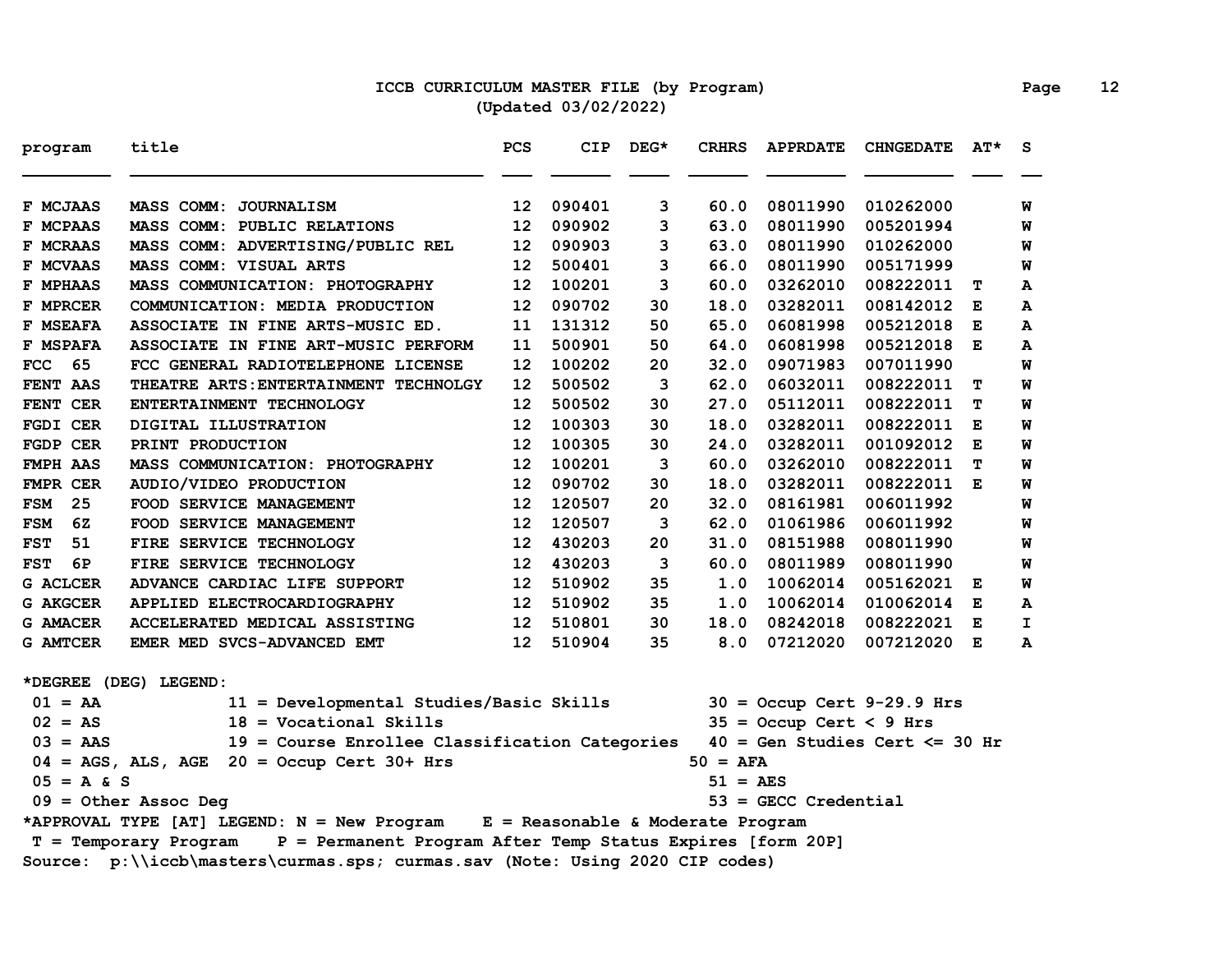### **ICCB CURRICULUM MASTER FILE (by Program) Page 13 (Updated 03/02/2022)**

| program         | title                                                                               | PCS             | CIP.   | $DEG*$ | <b>CRHRS</b>          | <b>APPRDATE</b>           | <b>CHNGEDATE</b>                  | $AT^{\star}$ | S. |
|-----------------|-------------------------------------------------------------------------------------|-----------------|--------|--------|-----------------------|---------------------------|-----------------------------------|--------------|----|
| G BOFCER        | BASIC OPERATIONS FIREFIGHTER I CERT                                                 | 12              | 430203 | 30     | 9.0                   | 02062018                  | 002062018                         | Е            | A  |
| G CMACER        | MEDICAL ASSISTING CAREER ADV.                                                       | 12              | 510801 | 35     | 4.0                   | 12112012                  | 005162021                         | Е            | W  |
| <b>G DASCER</b> | DENTAL ASSISTING                                                                    | 12              | 510601 | 20     | 41.0                  | 08011990                  | 005112001                         |              | W  |
| G DCMCER        | DIETARY MANAGER: CAREER ADVANCEMENT                                                 | 12              | 513104 | 30     | 9.0                   | 08042008                  | 010072019                         | т            | W  |
| G DHGAAS        | DENTAL HYGIENE                                                                      | 12              | 510602 | 3      | 78.5                  | 08011990                  | 005202019                         | N            | A  |
| <b>G DTPAAS</b> | DIETETIC TECHNICIAN                                                                 | 12              | 513103 | 3      | 72.0                  | 05192006                  | 005162021                         | т            | W  |
| <b>G DTPCER</b> | <b>DIETARY MANAGER</b>                                                              | 12              | 513103 | 20     | 32.0                  | 11052007                  | 005162021                         | Е            | W  |
| G EKGCER        | DYSRHYTHMIA CERTIFICATION                                                           | 12              | 510902 | 35     | 3.0                   | 10062014                  | 005162021 E                       |              | W  |
| <b>G EMAAOP</b> | EMER MED SERVICES - AMBULANCE                                                       | 12              | 510810 | 35     | 5.0                   | 08011990                  | 005171999                         |              | W  |
| <b>G EMACER</b> | EMER MED SERVICES - BASIC                                                           | 12              | 510810 | 35     | 5.0                   | 08011990                  | 005162003 N                       |              | A  |
| G EMICOC        | EMERGENCY MED TECH: INTERMEDIATE                                                    | 12              | 510904 | 35     | 7.0                   | 07101990                  | 005201993                         |              | I. |
| G EMPCER        | EMER MED SERVICES - PARAMEDIC                                                       | 12              | 510904 | 30     | 18.0                  | 08011990                  | 005152000                         |              | W  |
| G EMPCOC        | EMER MED SERVICES - PARAMEDIC                                                       | 12              | 510904 | 30     | 18.0                  | 08011990                  | 005171999                         |              | W  |
| <b>G EMTAAS</b> | EMERGENCY MED SVCS- PARAMEDIC AAS                                                   | 12              | 510904 | 3      | 66.0                  | 01302008                  | 008242020 E                       |              | A  |
| <b>G EMTCER</b> | EMS: EMERGENCY MEDICAL TECH (EMT)                                                   | 12              | 510904 | 30     | 29.0                  | 03192004                  | 008152017                         | P            | A  |
| <b>G FSTAAS</b> | FIRE SERVICE TECHNOLOGY                                                             | 12              | 430203 | 3      | 60.0                  | 08011990                  | 008232020                         | N            | I  |
| G FSTCER        | FIRE OFFICER I CERTIFICATE                                                          | 12              | 430203 | 30     | 15.0                  | 08011990                  | 008232020                         | N            | I. |
| <b>G HHAAOP</b> | HOMEMAKER-HOME HEALTH AIDE                                                          | 12              | 512602 | 35     | 3.0                   | 08011990                  | 005201993                         |              | W  |
| <b>G MASCER</b> | MEDICAL ASSISTING                                                                   | 12              | 510801 | 30     | 24.0                  | 09202002                  | 005172021 N                       |              | A  |
| <b>G MRIAOP</b> | MAGNETIC RESONANCE IMAGING                                                          | 12              | 510910 | 35     | 5.0                   | 07111990                  | 005201993                         |              | W  |
| G MRICEC        | MAGNETIC RESONANCE IMAGING                                                          | 12              | 510910 | 35     | 5.0                   | 07111990                  | 008151996                         |              | I  |
| G MSGAAS        | <b>MASSAGE THERAPY</b>                                                              | 12 <sup>2</sup> | 513501 | 3      | 60.0                  | 03202015                  | 003142017 P                       |              | A  |
| G MSGCER        | <b>MASSAGE THERAPY</b>                                                              | 12 <sub>2</sub> | 513501 | 20     | 39.0                  | 09212001                  | 005182020 P                       |              | A  |
|                 | *DEGREE (DEG) LEGEND:                                                               |                 |        |        |                       |                           |                                   |              |    |
| $01 = AA$       | 11 = Developmental Studies/Basic Skills                                             |                 |        |        |                       |                           | $30 =$ Occup Cert 9-29.9 Hrs      |              |    |
| $02 = AS$       | $18 = Vocational$ Skills                                                            |                 |        |        |                       | $35 =$ Occup Cert < 9 Hrs |                                   |              |    |
| $03 = AAS$      | 19 = Course Enrollee Classification Categories                                      |                 |        |        |                       |                           | $40 = Gen Studies Cert \le 30 hr$ |              |    |
|                 | $04 = AGS$ , ALS, AGE $20 = Occup$ Cert 30+ Hrs                                     |                 |        |        | $50 = AFA$            |                           |                                   |              |    |
| $05 = A & S$    |                                                                                     |                 |        |        | $51 = \overline{AES}$ |                           |                                   |              |    |
|                 | $09 = 0$ ther Assoc Deg                                                             |                 |        |        |                       | $53 =$ GECC Credential    |                                   |              |    |
|                 | *APPROVAL TYPE [AT] LEGEND: N = New Program E = Reasonable & Moderate Program       |                 |        |        |                       |                           |                                   |              |    |
|                 | P = Permanent Program After Temp Status Expires [form 20P]<br>T = Temporary Program |                 |        |        |                       |                           |                                   |              |    |
|                 | Source: p:\\iccb\masters\curmas.sps; curmas.sav (Note: Using 2020 CIP codes)        |                 |        |        |                       |                           |                                   |              |    |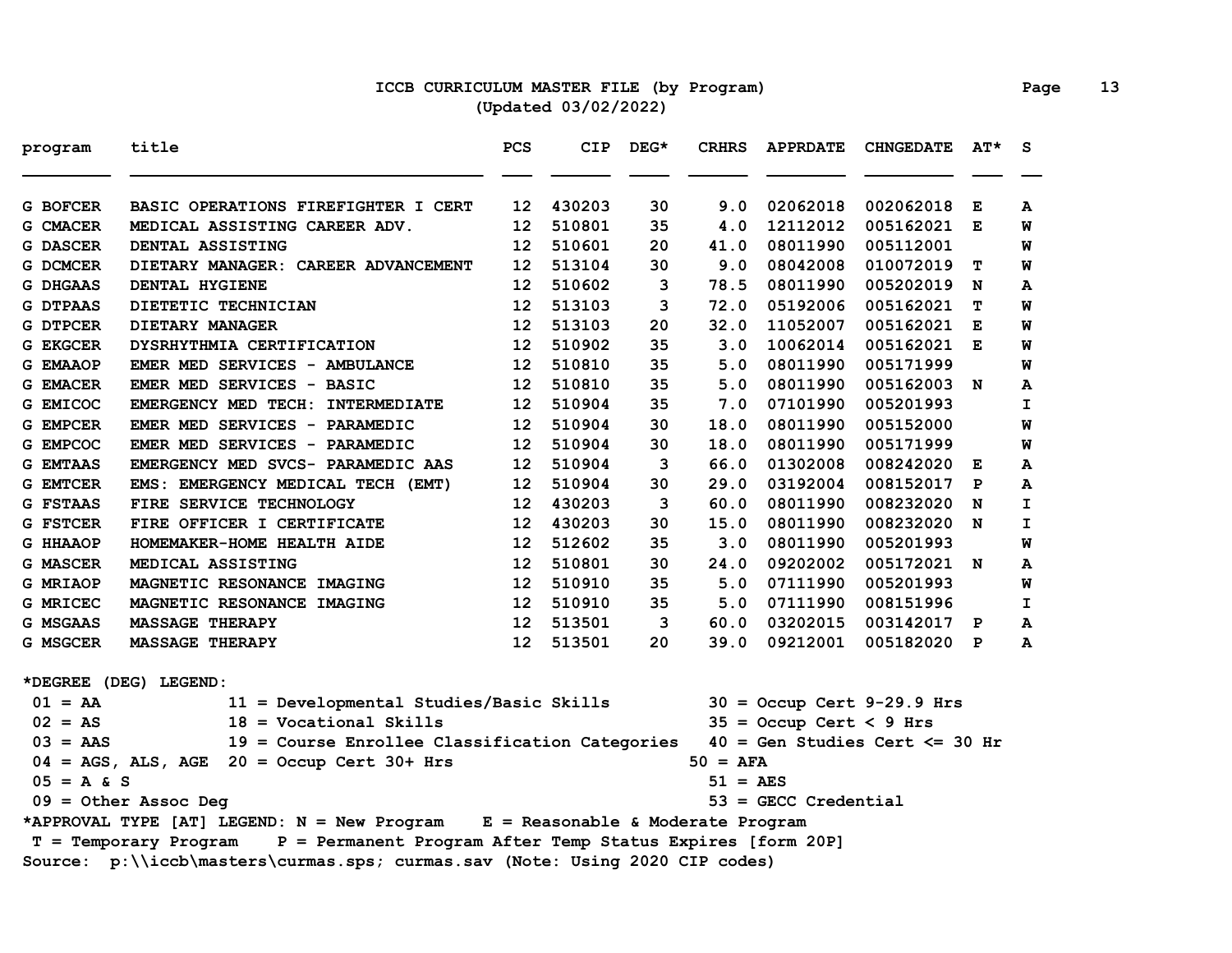### **ICCB CURRICULUM MASTER FILE (by Program) Page 14 (Updated 03/02/2022)**

| program          | title                                                                               | PCS             | <b>CIP</b> | $DEG*$ | <b>CRHRS</b>          | <b>APPRDATE</b>           | <b>CHNGEDATE</b>                  | $AT^{\star}$ | S.           |
|------------------|-------------------------------------------------------------------------------------|-----------------|------------|--------|-----------------------|---------------------------|-----------------------------------|--------------|--------------|
| <b>G MTRCER</b>  | MASSAGE THERAPY FAST TRACK CERT                                                     | 12 <sup>2</sup> | 513501     | 30     | 26.0                  | 12042017                  | 008182019                         | Е            | A            |
| <b>G NASCER</b>  | <b>NURSE ASSISTANT</b>                                                              | 12 <sup>2</sup> | 513902     | 35     | 6.0                   | 08011990                  | 007042011                         | N            | A            |
| <b>G NURAAS</b>  | <b>NURSING</b>                                                                      | 12              | 513801     | 3      | 68.0                  | 08011990                  | 006262012                         | N            | A            |
| <b>G NURCER</b>  | PRACTICAL NURSING                                                                   | 12 <sub>2</sub> | 513901     | 20     | 49.0                  | 08011990                  | 008222016                         | N            | A            |
| G OTAAAS         | OCCUPATIONAL THERAPY ASSISTANT                                                      | 12              | 510803     | 3      | 71.5                  | 08011990                  | 008152017 N                       |              | A            |
| G PHTCER         | PHARMACY TECHNOLOGY                                                                 | 12              | 510805     | 20     | 36.0                  | 08011990                  | 005201993                         |              | $\mathbf{I}$ |
| G PSGCER         | POLYSOMNOGRAPHY                                                                     | 12              | 510903     | 20     | 49.5                  | 09202002                  | 005142007 N                       |              | $\mathbf{I}$ |
| <b>G RTHCEC</b>  | RADIATION THERAPY TECHNOLOGY                                                        | 12              | 510907     | 20     | 30.0                  | 03031992                  | 012011998                         | N            | W            |
| <b>G RTTAAS</b>  | <b>RESPIRATORY CARE</b>                                                             | 12              | 510908     | 3      | 71.0                  | 08011990                  | 008242020                         | N            | A            |
| G SLPAAS         | SPEECH LANGUAGE PATHOLOGY ASSISTING                                                 | 12              | 510203     | 3      | 66.0                  | 10061998                  | 005162003                         | N            | $\mathbf{I}$ |
| <b>G SPTCER</b>  | STERILE PROCESSING TECHNICIAN                                                       | 12              | 511012     | 35     | 4.0                   | 02262016                  | 001132020                         | Е            | A            |
| <b>G SURAAS</b>  | SURGICAL TECHNOLOGY                                                                 | 12              | 510909     | 3      | 65.0                  | 07092001                  | 005202019                         | Е            | A            |
| <b>G SURCER</b>  | SURGICAL TECHNOLOGY                                                                 | 12              | 510909     | 20     | 55.0                  | 08011990                  | 005212018                         | Е            | M            |
| <b>G ULTCEC</b>  | MEDICAL SONOGRAPHY                                                                  | 12              | 510910     | 20     | 33.0                  | 07121994                  | 012011998                         | N            | W            |
| G VTTAAS         | VETERINARY TECHNOLOGY                                                               | 12 <sup>2</sup> | 018301     | 3      | 62.0                  | 08011990                  | 005162022                         | N            | A            |
| <b>G XCTCER</b>  | COMPUTED TOMOGRAPHY                                                                 | 12              | 510907     | 30     | 12.0                  | 02232009                  | 009302015                         | $\mathbf{P}$ | A            |
| G XMRCER         | MAGNETIC RESONANCE IMAGING                                                          | 12              | 510907     | 30     | 15.0                  | 05152009                  | 007202016                         | $\mathbf{P}$ | A            |
| <b>G XRAAAS</b>  | RADIOLOGIC TECHNOLOGY                                                               | 12              | 510911     | 3      | 68.0                  | 08011990                  | 006262012 N                       |              | A            |
| 8R<br><b>GSB</b> | PERSONAL DEVELOPMENT                                                                | 15              | 370101     | 40     | 16.0                  | 07151972                  | 010011990                         |              | W            |
| <b>GSC</b><br>8Q | INTELLECTUAL AND CULTURAL STUDIES                                                   | 15              | 240103     | 40     | 16.0                  | 08151972                  | 010011990                         |              | W            |
| <b>GSD</b><br>8N | HEALTH, SAFETY AND ENVIRONMENT                                                      | 15              | 340103     | 40     | 16.0                  | 08151972                  | 010011990                         |              | W            |
| 8H<br>GSE        | COMMUNITY AND CIVIC DEVELOPMENT                                                     | 15              | 330101     | 40     | 16.0                  | 08151972                  | 010011990                         |              | W            |
| 8P<br><b>GSF</b> | HOMEMAKING                                                                          | 15              | 190401     | 40     | 16.0                  | 08151972                  | 010011990                         |              | W            |
|                  | *DEGREE (DEG) LEGEND:                                                               |                 |            |        |                       |                           |                                   |              |              |
| $01 = AA$        | 11 = Developmental Studies/Basic Skills                                             |                 |            |        |                       |                           | $30 =$ Occup Cert 9-29.9 Hrs      |              |              |
| $02 = AS$        | $18 = Vocational$ Skills                                                            |                 |            |        |                       | $35 =$ Occup Cert < 9 Hrs |                                   |              |              |
| $03 = AAS$       | 19 = Course Enrollee Classification Categories                                      |                 |            |        |                       |                           | $40 = Gen Studies Cert \le 30 hr$ |              |              |
|                  | $04 = AGS$ , ALS, AGE 20 = Occup Cert 30+ Hrs                                       |                 |            |        | $50 = AFA$            |                           |                                   |              |              |
| $05 = A & S$     |                                                                                     |                 |            |        | $51 = \overline{AES}$ |                           |                                   |              |              |
|                  | $09 = 0$ ther Assoc Deg                                                             |                 |            |        |                       | $53 =$ GECC Credential    |                                   |              |              |
|                  | *APPROVAL TYPE [AT] LEGEND: N = New Program E = Reasonable & Moderate Program       |                 |            |        |                       |                           |                                   |              |              |
|                  | P = Permanent Program After Temp Status Expires [form 20P]<br>T = Temporary Program |                 |            |        |                       |                           |                                   |              |              |
|                  | Source: p:\\iccb\masters\curmas.sps; curmas.sav (Note: Using 2020 CIP codes)        |                 |            |        |                       |                           |                                   |              |              |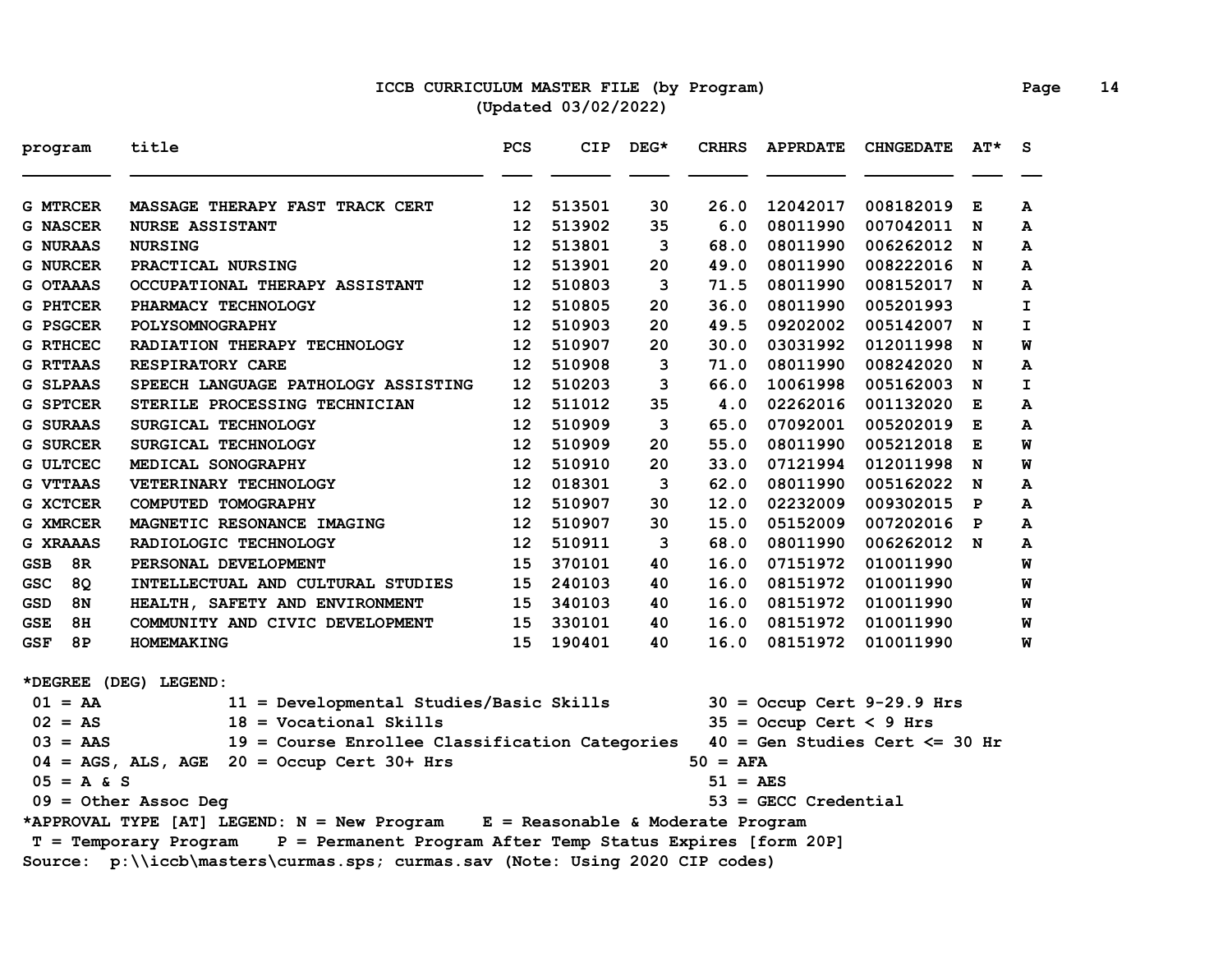## **ICCB CURRICULUM MASTER FILE (by Program) Page 15 (Updated 03/02/2022)**

| program         |              | title                                                                               | PCS               | <b>CIP</b> | $DEG*$      | <b>CRHRS</b>      | <b>APPRDATE</b>           | <b>CHNGEDATE</b>                  | $AT^{\star}$ | S |
|-----------------|--------------|-------------------------------------------------------------------------------------|-------------------|------------|-------------|-------------------|---------------------------|-----------------------------------|--------------|---|
| <b>GSG</b>      | 8M           | IMPROVING FAMILY CIRCUMSTANCES                                                      | 15.               | 190704     | 40          | 16.0              | 08151972                  | 010011990                         |              | W |
| <b>GSP</b>      | 24           | CERTIFICATE IN GENERAL STUDIES                                                      | 14                | 320101     | 11          | 30.0              | 07011989                  | 008011990 E                       |              | W |
| <b>GSP</b>      | 8A           | <b>GENERAL STUDIES</b>                                                              | 10                | 240102     | 7           | 60.0              | 08011975                  | 008011990                         |              | W |
| <b>GSP</b>      | 8K           | DEVELOP STUD, PREP STUD, BASIC SKILL                                                | 14                | 320101     | 11          | 16.0              | 08151972                  | 010011990                         |              | W |
| <b>GXCT CER</b> |              | COMPUTED TOMOGRAPHY                                                                 | 12                | 510907     | 30          | 14.0              | 02232009                  | 008222011                         | т            | W |
| <b>GXMR CER</b> |              | MAGNETIC RESONANCE IMAGING                                                          | 12                | 510907     | 30          | 17.0              | 05152009                  | 008222011                         | т            | W |
| H GAAAA         |              | <b>ASSOCIATE IN ARTS</b>                                                            | 11                | 240101     | $\mathbf 1$ | 60.0              | 08011990                  |                                   | N            | A |
| H GAACE         |              | TRANSFER COURSE ENROLLEE                                                            | 11                | 240104     | $\bullet$   | $\cdot$ 0         | 08011990                  |                                   | N            | A |
| <b>H GAACRD</b> |              | GENERAL EDUCATION CORE CURRICULUM                                                   | 11                | 240101     | 53          | 38.0              | 01292019                  | 001292019                         | E            | A |
| <b>HHA</b>      | 47           | HOMEMAKER-HOME HEALTH AIDE                                                          | 12                | 512602     | 35          | 3.0               | 02141990                  | 008011990                         |              | M |
| HIH             | AAS          | HOSPITALITY: HOTEL/MOTEL MGT                                                        | 12                | 520904     | 3           | 60.0              | 07111990                  | 003011992 N                       |              | W |
| I BPCAAS        |              | BUS DATA PROCESS: COMP PROG OPTION                                                  | 12                | 110201     | 3           | 64.0              | 08011990                  | 006011992                         |              | W |
| I BPCCER        |              | DATA PROC: COMPUTER PROGRAMMING                                                     | 12                | 110201     | 20          | 30.0              | 08011990                  | 006011992                         |              | W |
| I BPMAAS        |              | BUS DATA PROCESS: MICRO SPEC OPT                                                    | 12                | 110601     | 3           | 62.0              | 08011990                  | 006011992                         |              | W |
| I BPMCER        |              | BUSINESS DATA PROCESS: MICROCOMP OPT                                                | 12                | 110301     | 20          | 30.0              | 08011990                  | 006011992                         |              | W |
| I IPRCOC        |              | OFC INFORMATION PROC CERT COMPL                                                     | 12                | 520401     | 30          | 14.0              | 08011990                  | 006011992                         |              | W |
| I OCAAAS        |              | OFFICE CAREERS: ADMIN ASSISTANT                                                     | $12 \overline{ }$ | 520402     | 3           | 60.0              | 08011990                  | 006011992                         |              | W |
| I OCDAAS        |              | OFFICE CAREERS: DESKTOP PUBLISHING                                                  | 12                | 100303     | 3           | 60.0              | 08011990                  | 006011992                         |              | W |
| I OCIAAS        |              | OFFICE CAREERS: INFORMATION PROCESS                                                 | 12                | 521206     | 3           | 61.0              | 08011990                  | 006011992                         |              | W |
| I OCLAAS        |              | OFFICE CAREERS: LEGAL SECRETARY                                                     | 12                | 220301     | 3           | 61.0              | 08011990                  | 006011992                         |              | W |
| I OCMAAS        |              | OFFICE CAREERS: MEDICAL SECRETARY                                                   | 12 <sup>°</sup>   | 510716     | 3           | 61.0              | 08011990                  | 006011992                         |              | W |
| I OCOCER        |              | OFFICE CAREERS: OFFICE SERVICES                                                     | 12 <sup>°</sup>   | 520408     | 20          | 30.0              | 08011990                  | 006011992                         |              | W |
| I OCPCER        |              | OFFICE CAREERS: INFO PROCESSING                                                     | 12 <sup>°</sup>   | 520401     | 20          | 30.0              | 08011990                  | 006011992                         |              | W |
|                 |              | *DEGREE (DEG) LEGEND:                                                               |                   |            |             |                   |                           |                                   |              |   |
| $01 = AA$       |              | 11 = Developmental Studies/Basic Skills                                             |                   |            |             |                   |                           | $30 =$ Occup Cert 9-29.9 Hrs      |              |   |
| $02 = AS$       |              | $18 = Vocational$ Skills                                                            |                   |            |             |                   | $35 =$ Occup Cert < 9 Hrs |                                   |              |   |
| $03 = AAS$      |              | 19 = Course Enrollee Classification Categories                                      |                   |            |             |                   |                           | $40 = Gen Studies Cert \le 30 hr$ |              |   |
|                 |              | $04 = AGS$ , ALS, AGE $20 = Occup$ Cert 30+ Hrs                                     |                   |            |             | $50 = AFA$        |                           |                                   |              |   |
|                 | $05 = A & S$ |                                                                                     |                   |            |             | $51 = \text{AES}$ |                           |                                   |              |   |
|                 |              | $09 =$ Other Assoc Deg                                                              |                   |            |             |                   | $53 =$ GECC Credential    |                                   |              |   |
|                 |              | *APPROVAL TYPE [AT] LEGEND: N = New Program E = Reasonable & Moderate Program       |                   |            |             |                   |                           |                                   |              |   |
|                 |              | P = Permanent Program After Temp Status Expires [form 20P]<br>T = Temporary Program |                   |            |             |                   |                           |                                   |              |   |
|                 |              | Source: p:\\iccb\masters\curmas.sps; curmas.sav (Note: Using 2020 CIP codes)        |                   |            |             |                   |                           |                                   |              |   |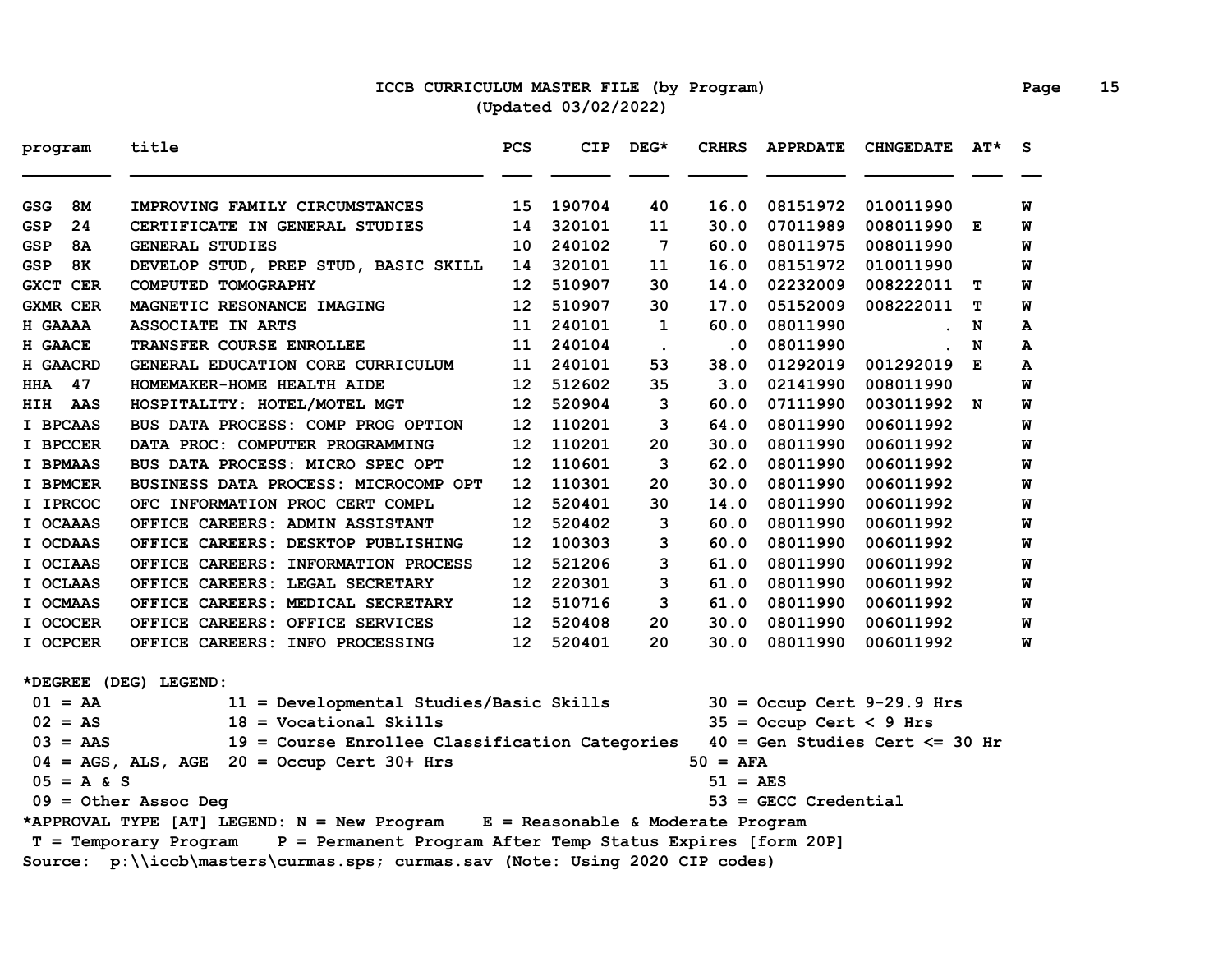### **ICCB CURRICULUM MASTER FILE (by Program) Page 16 (Updated 03/02/2022)**

| program          | title                                                                               | PCS | <b>CIP</b> | DEG*           | <b>CRHRS</b>          | <b>APPRDATE</b>           | <b>CHNGEDATE</b>                  | AT* | S |
|------------------|-------------------------------------------------------------------------------------|-----|------------|----------------|-----------------------|---------------------------|-----------------------------------|-----|---|
| I OCTCER         | OFFICE CAREERS: MEDICAL TRANSCRIPTION                                               | 12  | 510708     | 20             | 32.0                  | 08011990                  | 006011992                         |     | W |
| I TRACER         | TRAVEL AND TOURISM                                                                  | 12  | 520903     | 20             | 31.0                  | 08011990                  | 006011992                         |     | W |
| 37<br><b>INS</b> | LIFE INSURANCE                                                                      | 12  | 521701     | 20             | 33.0                  | 08291977                  | 007011990                         |     | W |
| 8X<br>IWA        | IRONWORKERS APPRENTICESHIP                                                          | 12  | 480509     | 30             | 34.0                  | 05071974                  | 012011983                         |     | W |
| <b>JSM</b><br>6W | RETAILING: JEWELRY STORE MGT OPTION                                                 | 12  | 520201     | 3              | 61.0                  | 08151987                  | 008011991                         |     | W |
| LAS<br>9A        | LIBERAL ARTS                                                                        | 11  | 240101     | 1              | 60.0                  | 08011975                  | 008201988                         |     | W |
| LEF<br>4F        | LAW ENFORCEMENT EDUCATION                                                           | 11  | 430107     | $\overline{2}$ | 60.0                  | 08011975                  | 008011982                         |     | W |
| LEF<br>7N        | LAW ENFORCEMENT                                                                     | 12  | 430107     | 3              | 60.0                  | 08011975                  | 008011982                         |     | W |
| M CGRCER         | CG: 3D GRAPHICS SOFTWARE DEVELOPMENT                                                | 12  | 110803     | 30             | 12.0                  | 10021997                  | 005152001 E                       |     | W |
| M CGRCOC         | <b>COMPUTER GRAPHICS</b>                                                            | 12  | 110803     | 35             | 8.0                   | 10021997                  | 005171999                         | Е   | M |
| M CISCER         | <b>CISCO NETWORKING</b>                                                             | 12  | 110901     | 30             | 12.0                  | 03272000                  | 005142001                         | E   | W |
| M CNAAAS         | COMPUTER NETWORKING: SYSTEMS ADMIN                                                  | 12  | 111001     | 3              | 63.0                  | 07071992                  | 005142001                         | N   | W |
| M CNACER         | COMPUTER NETWORKING: NETWORK TECHNI                                                 | 12  | 110901     | 20             | 31.0                  | 07071992                  | 005152000                         | N   | W |
| M CNTCER         | CISCO NETWORKING TECHNICIAN                                                         | 12  | 110901     | 30             | 24.0                  | 03272000                  | 005142001                         | E   | W |
| M LINCER         | LINUX SYSTEM ADMINISTRATION                                                         | 12  | 111001     | 30             | 14.0                  | 06082000                  | 005142001                         | Е   | W |
| <b>M MSNCER</b>  | MICROSOFT SYSTEM ENGINEER                                                           | 12  | 110901     | 20             | 42.0                  | 03272000                  | 005142001                         | E   | W |
| M NETCER         | COMPUTER NETWORKING                                                                 | 12  | 110901     | 30             | 23.0                  | 10021997                  | 005152001                         | Е   | W |
| M NETCOC         | COMPUTER NETWORKING                                                                 | 12  | 110901     | 30             | 16.0                  | 10021997                  | 005171999                         | Е   | W |
| M OOSCER         | CSC: OBJECT-ORIENTED SOFTWARE DEV                                                   | 12  | 110201     | 30             | 16.0                  | 10021997                  | 005142001                         | Е   | W |
| M OOSCOC         | CSC: OBJECT-ORIENTED SOFTWARE DEV                                                   | 12  | 110201     | 30             | 16.0                  | 10021997                  | 005171999                         | Е   | W |
| <b>M VCGAAS</b>  | VISUALIZATION COMPUTER GRAPHICS SPEC                                                | 12  | 110803     | 3              | 62.0                  | 07091991                  | 008151997 N                       |     | W |
| M VCGCER         | VISUALIZ COMPUT GRAPHICS SPEC                                                       | 12  | 110803     | 20             | 34.0                  | 08011990                  | 008151993                         |     | W |
| <b>M VGAAAS</b>  | CG: 3D COMPUTER ANIMATION                                                           | 12  | 100304     | 3              | 65.0                  | 08221997                  | 005162001 E                       |     | W |
|                  | *DEGREE (DEG) LEGEND:                                                               |     |            |                |                       |                           |                                   |     |   |
| $01 = AA$        | 11 = Developmental Studies/Basic Skills                                             |     |            |                |                       |                           | $30 =$ Occup Cert 9-29.9 Hrs      |     |   |
| $02 = AS$        | $18 = Vocational Skills$                                                            |     |            |                |                       | $35 =$ Occup Cert < 9 Hrs |                                   |     |   |
| $03 = AAS$       | 19 = Course Enrollee Classification Categories                                      |     |            |                |                       |                           | $40 = Gen Studies Cert \le 30 hr$ |     |   |
|                  | $04 = AGS$ , ALS, AGE $20 = Occup$ Cert 30+ Hrs                                     |     |            |                | $50 = AFA$            |                           |                                   |     |   |
| $05 = A & S$     |                                                                                     |     |            |                | $51 = \overline{AES}$ |                           |                                   |     |   |
|                  | $09 = 0$ ther Assoc Deg                                                             |     |            |                |                       | $53 =$ GECC Credential    |                                   |     |   |
|                  | *APPROVAL TYPE [AT] LEGEND: N = New Program E = Reasonable & Moderate Program       |     |            |                |                       |                           |                                   |     |   |
|                  | P = Permanent Program After Temp Status Expires [form 20P]<br>T = Temporary Program |     |            |                |                       |                           |                                   |     |   |
|                  | Source: p:\\iccb\masters\curmas.sps; curmas.sav (Note: Using 2020 CIP codes)        |     |            |                |                       |                           |                                   |     |   |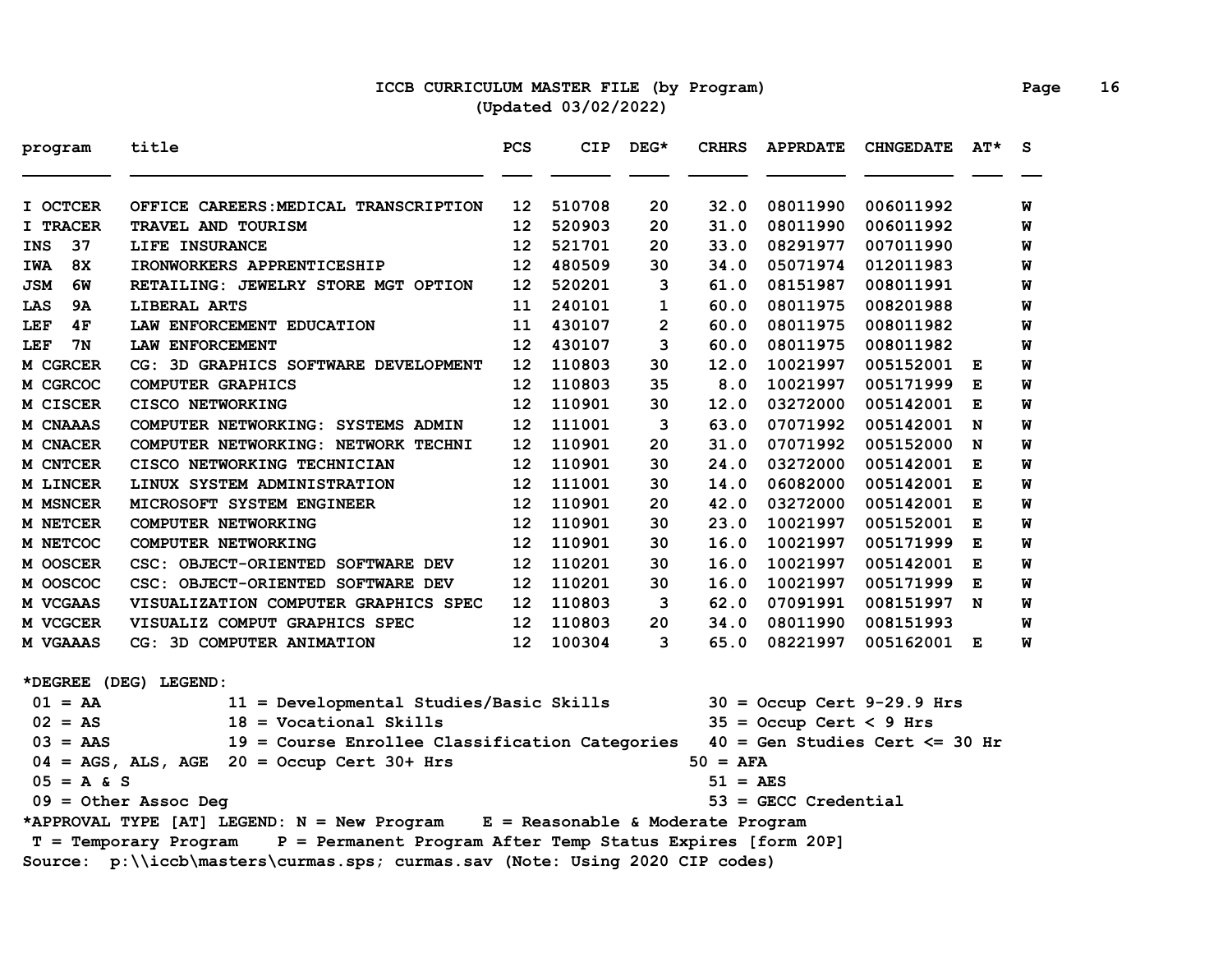# **ICCB CURRICULUM MASTER FILE (by Program) Page 17 (Updated 03/02/2022)**

| program                  | title                                                                               | PCS             | <b>CIP</b> | $DEG*$         | <b>CRHRS</b> | <b>APPRDATE</b>           | <b>CHNGEDATE</b>                  | $AT^{\star}$ | S.           |
|--------------------------|-------------------------------------------------------------------------------------|-----------------|------------|----------------|--------------|---------------------------|-----------------------------------|--------------|--------------|
| M VGPAAS                 | CG: GRAPHICS PROGRAMMING                                                            | 12              | 110803     | 3              | 65.0         | 07091991                  | 005162001                         | N            | W            |
| M VGWAAS                 | CG: ALIAS WAVEFRONT-MAYA 3D ANIM SOFT                                               | 12              | 110803     | 30             | 9.0          | 01122001                  | 005142001                         | Е            | W            |
| <b>M VWPAAS</b>          | VCGS: WEB PROGRAMMER                                                                | 12              | 110801     | 3              | 69.0         | 01281998                  | 005142001                         | Е            | W            |
| <b>M WSAAAS</b>          | CS: WEB SERVER ADMINISTRATOR                                                        | 12              | 111004     | 3              | 62.0         | 04011998                  | 005142001                         | Е            | W            |
| <b>M WSDAAS</b>          | CS: WEBSITE DESIGN                                                                  | 12              | 110801     | 3              | 62.0         | 04011998                  | 005142001                         | Е            | W            |
| M WSMCER                 | CS: WEB SITE DESIGN & MGT                                                           | 12              | 111004     | 30             | 10.0         | 03022000                  | 005142001                         | E            | W            |
| <b>M WSPAAS</b>          | CS: WEB APPLICATION DEVELOPER                                                       | 12              | 110801     | 3              | 67.0         | 04011998                  | 005152001                         | E            | W            |
| <b>M WVPAAS</b>          | <b>VCGS: WEB PROGRAMMER</b>                                                         | 12 <sup>2</sup> | 110801     | 3              | 69.0         | 01281998                  | 005121998 E                       |              | W            |
| <b>MEL</b><br>44         | MICROELECTRONICS FABRICATION                                                        | 12 <sub>1</sub> | 151201     | 20             | 33.0         | 06011989                  | 005191995                         |              | W            |
| 7L<br>MEL                | MICROELECTRONICS FABRICATION TECH.                                                  | 12              | 151201     | 3              | 63.0         | 06011989                  | 005191995                         |              | W            |
| <b>MET</b><br>50         | MACHINE TOOL OPERATIONS                                                             | 12              | 480501     | 20             | 39.0         | 08151987                  | 007131990                         |              | I            |
| <b>MET</b><br>7H         | MECHANICAL TECHNOLOGY                                                               | 12              | 150805     | 3              | 64.0         | 08151985                  | 005201990                         |              | M            |
| <b>MFO</b><br><b>CER</b> | MANUFACTURING OPERATIONS CERTIFICATE                                                | 12              | 150613     | 20             | 35.0         | 07101990                  | 011011990 N                       |              | W            |
| 67<br><b>MGT</b>         | MATERIALS MANAGEMENT                                                                | 12              | 520203     | 20             | 31.0         | 08151986                  | 008011990                         |              | W            |
| <b>MGT</b><br>6G         | <b>MANAGEMENT</b>                                                                   | 12              | 520201     | 3              | 60.0         | 08011975                  | 008011990                         | Е            | W            |
| 6C<br><b>MKT</b>         | <b>MARKETING</b>                                                                    | 12              | 521804     | 3              | 61.0         | 08151987                  | 008011990                         |              | W            |
| <b>MKT</b><br>6R         | <b>RETAILING</b>                                                                    | 12              | 521803     | 3              | 63.0         | 02141990                  | 008011990                         |              | W            |
| <b>MPT</b><br>7J         | MICRO-PRECISION TECHNOLOGY                                                          | 12 <sup>2</sup> | 150811     | 3              | 67.0         | 05201990                  | 008011990                         |              | W            |
| MRI<br>AOP               | MAGNETIC RESONANCE IMAGING                                                          | 12              | 510910     | 35             | 5.0          | 07111990                  | 010251990 N                       |              | W            |
| <b>8S</b><br><b>MTA</b>  | BRICKLAYER APPRENTICESHIP                                                           | 12 <sub>1</sub> | 460101     | 30             | 35.0         | 05071974                  | 012011983                         |              | W            |
| <b>CER</b><br><b>MTD</b> | TRANSPORTATION MANAGEMENT CERT.                                                     | 12 <sup>1</sup> | 521801     | 20             | 31.0         | 03131990                  | 008011990 E                       |              | W            |
| 1D<br>MUS                | <b>MUSIC</b>                                                                        | 11              | 500901     | 1              | 60.0         | 08201975                  | 008201988                         |              | W            |
| N ASGAS                  | ASSOCIATE IN SCIENCE                                                                | 11              | 300101     | $\overline{2}$ | 60.0         | 08011990                  |                                   | . N          | $\mathbf{A}$ |
|                          | *DEGREE (DEG) LEGEND:                                                               |                 |            |                |              |                           |                                   |              |              |
| $01 = AA$                | 11 = Developmental Studies/Basic Skills                                             |                 |            |                |              |                           | $30 =$ Occup Cert 9-29.9 Hrs      |              |              |
| $02 = AS$                | $18 = Vocational$ Skills                                                            |                 |            |                |              | $35 =$ Occup Cert < 9 Hrs |                                   |              |              |
| $03 = AAS$               | 19 = Course Enrollee Classification Categories                                      |                 |            |                |              |                           | $40 = Gen Studies Cert \le 30 hr$ |              |              |
|                          | $04 = AGS$ , ALS, AGE $20 = Occup$ Cert 30+ Hrs                                     |                 |            |                | $50 = AFA$   |                           |                                   |              |              |
| $05 = A & S$             |                                                                                     |                 |            |                | 51 = AES     |                           |                                   |              |              |
|                          | $09 = 0$ ther Assoc Deg                                                             |                 |            |                |              | $53 =$ GECC Credential    |                                   |              |              |
|                          | *APPROVAL TYPE [AT] LEGEND: N = New Program E = Reasonable & Moderate Program       |                 |            |                |              |                           |                                   |              |              |
|                          | P = Permanent Program After Temp Status Expires [form 20P]<br>T = Temporary Program |                 |            |                |              |                           |                                   |              |              |
|                          | Source: p:\\iccb\masters\curmas.sps; curmas.sav (Note: Using 2020 CIP codes)        |                 |            |                |              |                           |                                   |              |              |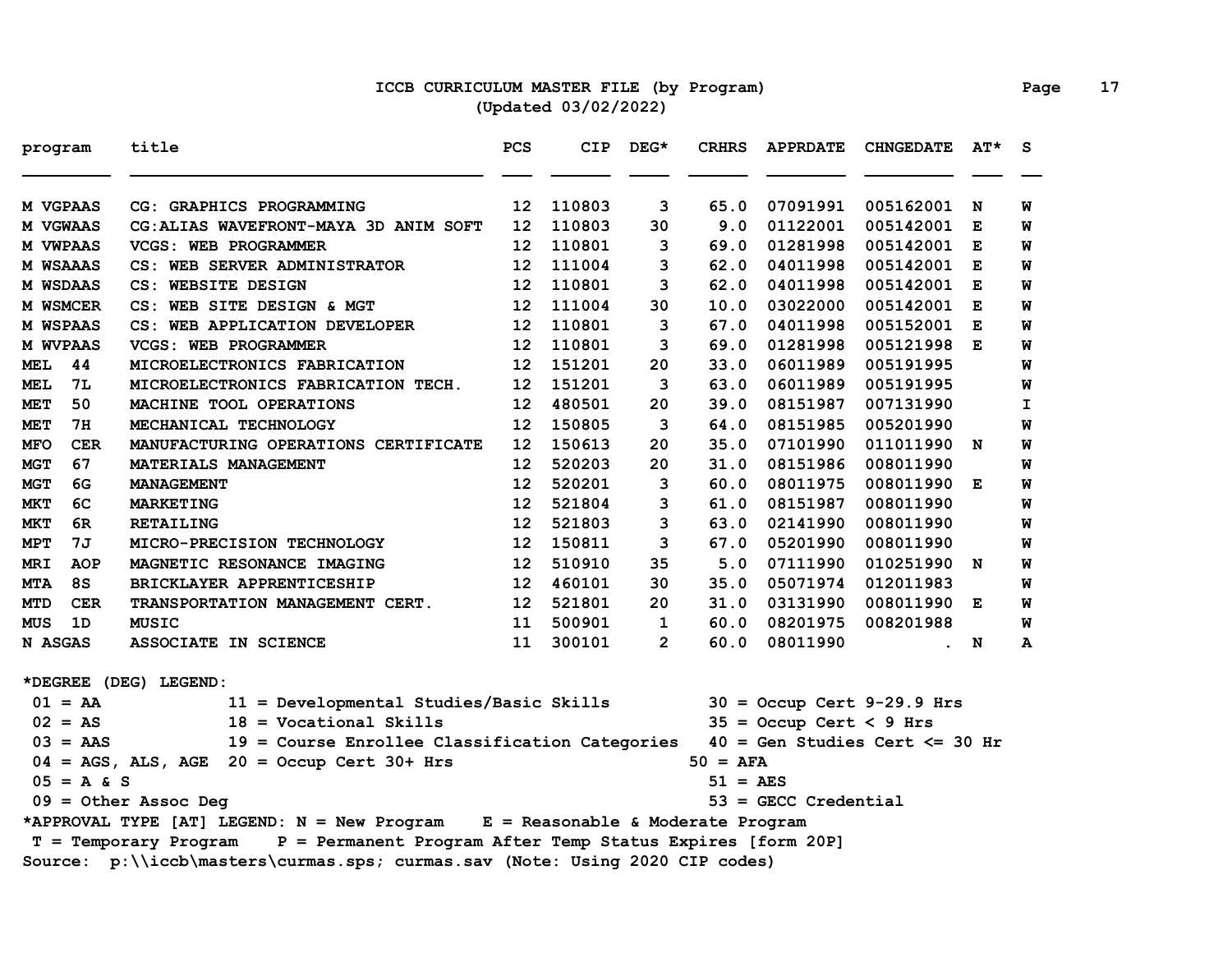### **ICCB CURRICULUM MASTER FILE (by Program) Page 18 (Updated 03/02/2022)**

| program          | title                                                                         | PCS              | <b>CIP</b> | $DEG*$ | <b>CRHRS</b>                | <b>APPRDATE</b>           | <b>CHNGEDATE</b>                  | $AT^{\star}$ | S. |
|------------------|-------------------------------------------------------------------------------|------------------|------------|--------|-----------------------------|---------------------------|-----------------------------------|--------------|----|
| N FTRCER         | PERSONAL FITNESS TRAINING                                                     | 12 <sup>2</sup>  | 310501     | 30     | 26.0                        | 05112007                  | 008152017                         | $\mathbf{P}$ | A  |
| N FXTCER         | ACCEL. PERSONAL FITNESS TRAINING                                              | 12               | 310501     | 30     | 9.0                         | 01052010                  | 005172021                         | E            | A  |
| 18<br><b>NAS</b> | <b>NURSE ASSISTANT</b>                                                        | 12               | 511614     | 35     | 6.0                         | 02141990                  | 008011990                         |              | W  |
| NFXT CER         | ACCEL. PERSONAL FITNESS TRAINING                                              | 12               | 310501     | 30     | 11.0                        | 01052010                  | 008222011 E                       |              | W  |
| NUR 5A           | <b>NURSING</b>                                                                | 12               | 511601     | 3      | 67.0                        | 08011975                  | 008011990                         |              | W  |
| OCCUP0199        | VOCATIONAL AGRI COURSE ENROLLEES                                              | 12               | 019999     | 19     | . 0                         | 07011982                  | 008011990                         | N            | A  |
| OCCUP0699        | <b>BUSINESS COURSE ENROLLEES</b>                                              | 12 <sup>2</sup>  | 529999     | 19     | . 0                         | 06151987                  | 006011992 N                       |              | A  |
| OCCUP0799        | OFFICE COURSE ENROLLEES                                                       | 12 <sup>2</sup>  | 529999     | 19     | . 0                         | 07011982                  | 006011992 N                       |              | А  |
| OCCUP0899        | VOC MARKETING COURSE ENROLLEES                                                | 12 <sub>1</sub>  | 521899     | 19     | . 0                         | 07011982                  | 008011990                         | N            | A  |
| OCCUP1099        | MEDIA COURSE ENROLLEES                                                        | 12               | 109999     | 19     | . 0                         | 06151987                  | 009011990                         | N            | А  |
| OCCUP1599        | ENGINEERING TECH COURSE ENROLLEES                                             | 12 <sup>12</sup> | 159999     | 19     | . 0                         | 09011990                  |                                   | N            | A  |
| OCCUP1799        | HEALTH VOCATIONS COURSE ENROLLEES                                             | 12               | 519999     | 19     | . 0                         | 07011982                  | 006011992                         | N            | А  |
| OCCUP2001        | VOC HOME ECON COURSE ENROLLEES                                                | 12 <sup>2</sup>  | 199999     | 19     | . 0                         | 07011982                  | 008011990                         | N            | A  |
| OCCUP2101        | TECH AND INDUS VOC COURSE ENROLLEES                                           | 12 <sup>12</sup> | 159999     | 19     | . 0                         | 07011982                  | 008011990                         | N            | A  |
| OCCUP3199        | RECREATION COURSE ENROLLEES                                                   | 12               | 319999     | 19     | $\cdot$ 0                   | 06151987                  | 008011990                         | N            | A  |
| OCCUP4199        | <b>SCIENCE TECHNOLOGY COURSE ENROLLEES</b>                                    | 12               | 419999     | 19     | $\cdot$ 0                   | 06151987                  | 008011990                         | N            | A  |
| OCCUP4399        | PROTECTIVE SERVICE COURSE ENROLLEES                                           | 12               | 439999     | 19     | . 0                         | 06151987                  | 008011990                         | N            | A  |
| OCCUP4499        | PUBLIC/SOCIAL SERV COURSE ENROLLEES                                           | 12               | 449999     | 19     | $\cdot$ 0                   | 07011982                  | 008011990                         | N            | A  |
| OCCUP4699        | CONSTRUCTION TRADES COURSE ENROLLEES                                          | 12               | 469999     | 19     | . 0                         | 06151987                  | 008011990                         | N            | A  |
| OCCUP4799        | MECHANICS/REPAIRERS COURSE ENROLLEES                                          | 12               | 479999     | 19     | $\cdot$ 0                   | 06151987                  | 008011990                         | N            | A  |
| OCCUP4899        | PRECISION PRODUCTION CRSE ENROLLEES                                           | 12               | 489999     | 19     | $\overline{\phantom{a}}$ .0 | 06151987                  | 008011990                         | N            | A  |
| OCCUP4999        | TRANSPORTATION COURSE ENROLLEES                                               | 12               | 499999     | 19     | . 0                         | 06151987                  | 008011990 N                       |              | A  |
| OFC 22           | OFFICE CAREERS: OFFICE SERVICES                                               | 12 <sup>1</sup>  | 520408     | 20     | 30.0                        | 02141990                  | 008011990                         |              | W  |
|                  | *DEGREE (DEG) LEGEND:                                                         |                  |            |        |                             |                           |                                   |              |    |
| $01 = AA$        | 11 = Developmental Studies/Basic Skills                                       |                  |            |        |                             |                           | $30 =$ Occup Cert 9-29.9 Hrs      |              |    |
| $02 = AS$        | $18 = Vocational$ Skills                                                      |                  |            |        |                             | $35 =$ Occup Cert < 9 Hrs |                                   |              |    |
| $03 = AAS$       | 19 = Course Enrollee Classification Categories                                |                  |            |        |                             |                           | $40 = Gen Studies Cert \le 30 hr$ |              |    |
|                  | $04 = AGS$ , ALS, AGE $20 = Occup$ Cert 30+ Hrs                               |                  |            |        | $50 = AFA$                  |                           |                                   |              |    |
| $05 = A & S$     |                                                                               |                  |            |        | 51 = AES                    |                           |                                   |              |    |
|                  | $09 = 0$ ther Assoc Deg                                                       |                  |            |        |                             | $53 =$ GECC Credential    |                                   |              |    |
|                  | *APPROVAL TYPE [AT] LEGEND: N = New Program E = Reasonable & Moderate Program |                  |            |        |                             |                           |                                   |              |    |
|                  |                                                                               |                  |            |        |                             |                           |                                   |              |    |
|                  | Source: p:\\iccb\masters\curmas.sps; curmas.sav (Note: Using 2020 CIP codes)  |                  |            |        |                             |                           |                                   |              |    |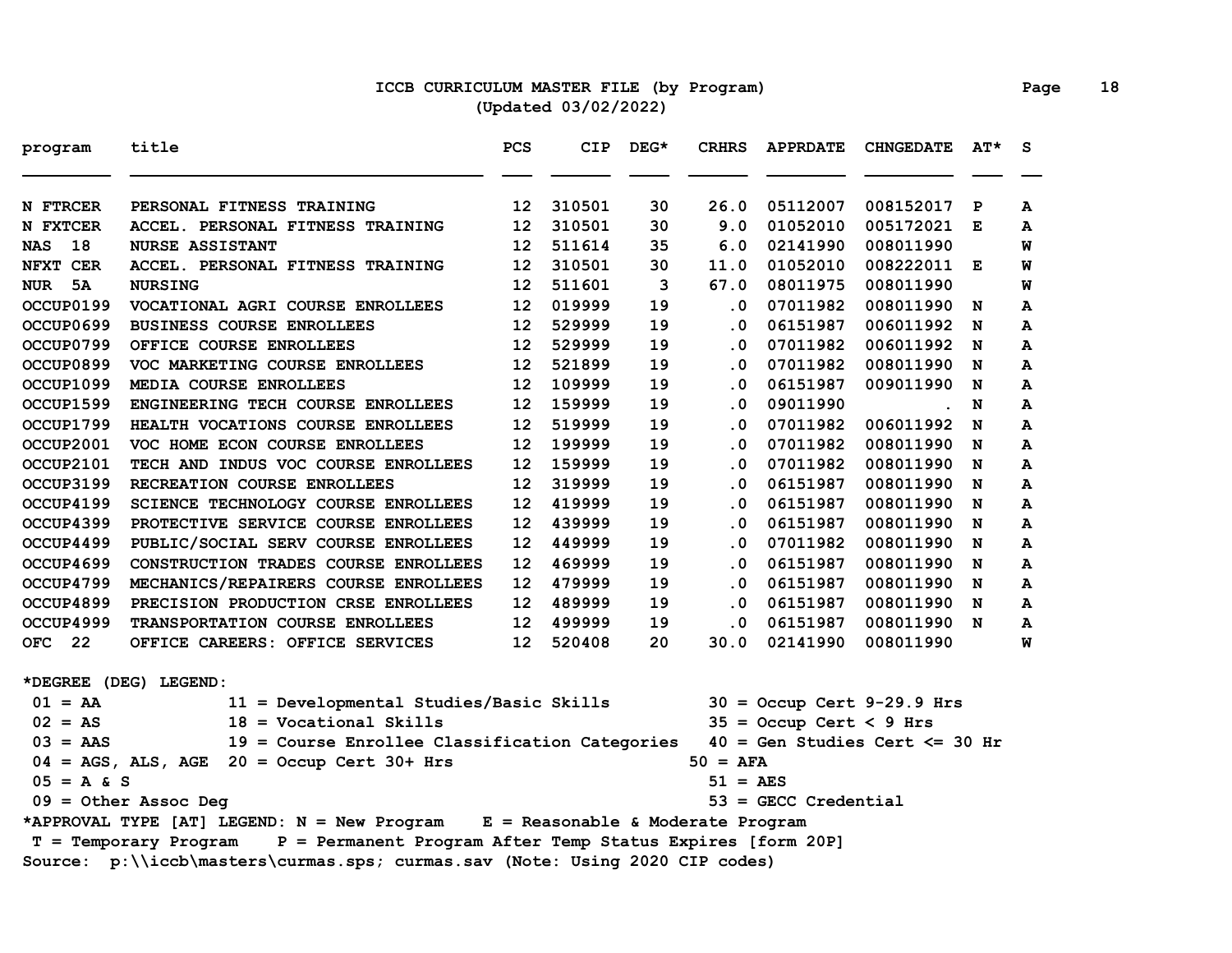# **ICCB CURRICULUM MASTER FILE (by Program) Page 19 (Updated 03/02/2022)**

| program    |              | title                                                                               | PCS              | <b>CIP</b> | DEG*                 | <b>CRHRS</b> | <b>APPRDATE</b>           | <b>CHNGEDATE</b>                  | $AT^{\star}$ | S |
|------------|--------------|-------------------------------------------------------------------------------------|------------------|------------|----------------------|--------------|---------------------------|-----------------------------------|--------------|---|
| <b>OFC</b> | 49           | OFFICE CAREERS: MEDICAL TRANSCRIPTION                                               | 12               | 510708     | 20                   | 32.0         | 05201990                  | 008011990                         |              | W |
| <b>OFC</b> | 64           | OFFICE CAREERS: INFO PROCESSING                                                     | 12 <sub>1</sub>  | 520401     | 20                   | 30.0         | 08151987                  | 008011990                         |              | W |
| <b>OFC</b> | 6D           | OFFICE CAREERS: ADMIN ASSISTANT                                                     | 12               | 520402     | 3                    | 60.0         | 05201990                  | 008011990                         |              | W |
| <b>OFC</b> | 6E           | OFFICE CAREERS: MEDICAL SECRETARY                                                   | 12 <sup>1</sup>  | 510716     | 3                    | 61.0         | 05201990                  | 008011990                         |              | W |
| <b>OFC</b> | 6F           | OFFICE CAREERS: LEGAL SECRETARY                                                     | 12 <sup>1</sup>  | 220301     | 3                    | 61.0         | 05201990                  | 008011990                         |              | W |
| <b>OFC</b> | 6Y           | OFFICE CAREERS: INFORMATION PROCESS                                                 | 12               | 521206     | 3                    | 61.0         | 05201990                  | 008011990                         |              | W |
| <b>OFC</b> | 7U           | OFFICE CAREERS: DESKTOP PUBLISHING                                                  | 12 <sup>1</sup>  | 100303     | 3                    | 60.0         | 07011989                  | 008011990 E                       |              | W |
| <b>OFC</b> | 86           | PROFICIENCY: MICROCOMPUTER                                                          | 12 <sup>°</sup>  | 520401     | 35                   | 6.0          | 06291983                  | 008151987                         |              | W |
| <b>OFC</b> | 87           | PROFICIENCY/VIS SCREEN WPR EQUIPMENT                                                | 12 <sup>12</sup> | 520401     | 35                   | 6.0          | 11291983                  | 008151987                         |              | W |
| <b>OFC</b> | 88           | PROFICIENCY: IBM DISPLAYWRITER                                                      | 12 <sub>1</sub>  | 520401     | 35                   | 6.0          | 11291983                  | 008151987                         |              | W |
| <b>OFC</b> | 89           | OFC INFORMATION PROC CERT COMPL                                                     | 12               | 520401     | 30                   | 14.0         | 02141990                  | 008011990                         |              | W |
| <b>OTA</b> | 50           | OCCUPATIONAL THERAPY ASSISTANT                                                      | 12 <sup>2</sup>  | 510803     | 3                    | 65.0         | 03051985                  | 008011990 N                       |              | W |
| <b>PEC</b> | 4C           | PHYSICAL EDUCATION                                                                  | 11               | 131314     | $\overline{2}$       | 60.0         | 08011975                  | 008201988                         |              | W |
| PHT        | 20           | PHARMACY TECHNOLOGY                                                                 | 12 <sup>2</sup>  | 510805     | 20                   | 36.0         | 02141990                  | 008011990                         |              | W |
| <b>PNG</b> | 14           | PRACTICAL NURSING                                                                   | 12               | 511613     | 20                   | 35.0         | 02141990                  | 008011990                         |              | W |
| PRP        | 8В           | PREPAREDNESS PROGRAM                                                                | 15               | 370101     | 11                   | 19.0         | 08011975                  | 008011990                         |              | W |
|            | PUBL SERV    | <b>CURRICULUM FOR 1.3 COURSES</b>                                                   | 13               | 449999     | $\ddot{\phantom{a}}$ | $\cdot$ 0    | 08011987                  | 008011990 N                       |              | A |
|            | R NASAOP     | <b>NURSE ASSISTANT</b>                                                              | 12 <sup>1</sup>  | 511614     | 35                   | 6.0          | 08011990                  | 005171999                         |              | W |
|            | R NASCER     | PRACTICAL NURSING                                                                   | 12               | 511613     | 20                   | 43.0         | 08011990                  | 005171999                         |              | W |
|            | R NURAAS     | <b>NURSING</b>                                                                      | 12               | 511601     | 3                    | 70.0         | 08011990                  | 005171999                         |              | W |
|            | R PNGCER     | PRACTICAL NURSING                                                                   | 12 <sup>1</sup>  | 511613     | 20                   | 43.0         | 08011990                  | 009011998                         |              | W |
| <b>REC</b> | 7ĸ           | RECREATION LEADERSHIP                                                               | 12               | 310301     | 3                    | 60.0         | 08011975                  | 007011990                         |              | W |
| <b>REC</b> | 7M           | RECREATION AREAS AND FACILITIES SPE                                                 | 12 <sup>°</sup>  | 310301     | 3                    | 64.0         | 01011986                  | 007011990                         |              | W |
|            |              | *DEGREE (DEG) LEGEND:                                                               |                  |            |                      |              |                           |                                   |              |   |
|            | $01 = AA$    | 11 = Developmental Studies/Basic Skills                                             |                  |            |                      |              |                           | $30 =$ Occup Cert 9-29.9 Hrs      |              |   |
|            | $02 = AS$    | $18 = Vocational$ Skills                                                            |                  |            |                      |              | $35 =$ Occup Cert < 9 Hrs |                                   |              |   |
|            | $03 = AAS$   | 19 = Course Enrollee Classification Categories                                      |                  |            |                      |              |                           | $40 = Gen Studies Cert \le 30 hr$ |              |   |
|            |              | $04 = AGS$ , ALS, AGE 20 = Occup Cert 30+ Hrs                                       |                  |            |                      | $50 = AFA$   |                           |                                   |              |   |
|            | $05 = A & S$ |                                                                                     |                  |            |                      | 51 = AES     |                           |                                   |              |   |
|            |              | $09 = 0$ ther Assoc Deg                                                             |                  |            |                      |              | $53 =$ GECC Credential    |                                   |              |   |
|            |              | *APPROVAL TYPE [AT] LEGEND: N = New Program E = Reasonable & Moderate Program       |                  |            |                      |              |                           |                                   |              |   |
|            |              | P = Permanent Program After Temp Status Expires [form 20P]<br>T = Temporary Program |                  |            |                      |              |                           |                                   |              |   |
|            |              | Source: p:\\iccb\masters\curmas.sps; curmas.sav (Note: Using 2020 CIP codes)        |                  |            |                      |              |                           |                                   |              |   |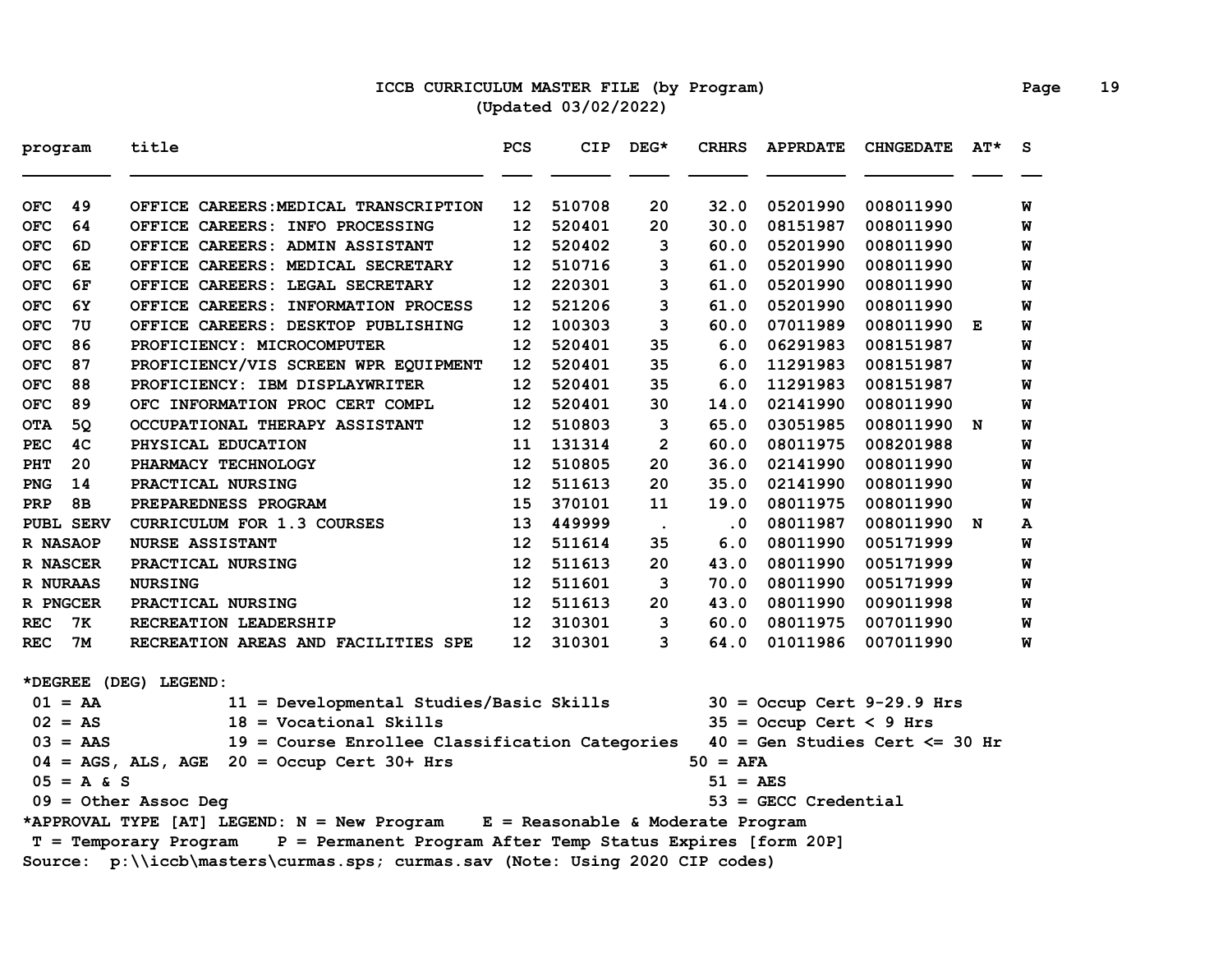### **ICCB CURRICULUM MASTER FILE (by Program) Page 20 (Updated 03/02/2022)**

| program                  | title                                                                               | <b>PCS</b>      | <b>CIP</b> | DEG*           | <b>CRHRS</b> | <b>APPRDATE</b>           | <b>CHNGEDATE</b>                  | AT* | s  |
|--------------------------|-------------------------------------------------------------------------------------|-----------------|------------|----------------|--------------|---------------------------|-----------------------------------|-----|----|
| 06<br><b>RES</b>         | <b>REAL ESTATE</b>                                                                  | 12              | 521501     | 20             | 31.0         | 08151986                  | 008011990                         |     | W  |
| 6L<br><b>RES</b>         | <b>REAL ESTATE</b>                                                                  | 12              | 521501     | 3              | 61.0         | 06011989                  | 008011990                         |     | W  |
| 16<br><b>RTT</b>         | RESPIRATORY THERAPY TECHNICIAN                                                      | 12              | 510908     | 20             | 38.0         | 08011975                  | 012311982                         |     | W  |
| <b>RTT</b><br>5E         | RESPIRATORY CARE                                                                    | 12              | 510908     | 3              | 70.0         | 06051987                  | 008011990                         |     | W  |
| S CDACER                 | CHILD DEVELOPMENT: CDA PREPARATION                                                  | 12              | 190709     | 30             | 12.0         | 01191993                  | 005202019                         | Е   | I  |
| S CDACOC                 | CHILD DEVELOPMENT: CDA PREPARATION                                                  | 12              | 190709     | 30             | 10.0         | 01191993                  | 005171999                         | Е   | W  |
| S CDECER                 | CHILD DEVELOPMENT CERTIFICATE                                                       | 12              | 190709     | 20             | 31.0         | 05122011                  | 005202019                         | E   | I  |
| S CHDAAS                 | CHILD DEVELOPMENT                                                                   | 12              | 190709     | 3              | 60.0         | 08011990                  | 005202019                         |     | I  |
| S CHDCER                 | <b>NANNY TRAINING</b>                                                               | 12              | 190709     | 20             | 32.0         | 01281991                  | 004141993                         | Е   | W  |
| S CJSAAS                 | CRIMINAL JUSTICE                                                                    | 12              | 430107     | 3              | 60.0         | 08011990                  | 005162003                         | N   | А  |
| S FSTAAS                 | FIRE SERVICE TECHNOLOGY                                                             | 12              | 430203     | 3              | 60.0         | 08011990                  | 008202018                         | N   | W  |
| <b>S FSTCER</b>          | FIRE SERVICE TECHNOLOGY                                                             | 12              | 430203     | 20             | 32.0         | 08011990                  | 008202018                         | N   | W  |
| S HSTAAS                 | <b>HUMAN SERVICES</b>                                                               | 12              | 440701     | 3              | 60.0         | 07071998                  | 005142007                         | N   | I. |
| S MTLCER                 | MENTAL HEALTH                                                                       | 12              | 511508     | 35             | 5.0          | 04072021                  | 004072021                         | N   | A  |
| S NANCER                 | CHILD DEVELOPMENT: NANNY TRAINING                                                   | 12              | 190709     | 20             | 32.0         | 01281991                  | 010012000                         | Е   | W  |
| S PROAAS                 | PARAPROFESSIONAL EDUCATOR                                                           | 12              | 131501     | 3              | 62.0         | 02012005                  | 003012018                         | N   | I  |
| <b>SCHD CER</b>          | CHILD DEVELOPMENT CERTIFICATE                                                       | 12              | 190709     | 20             | 31.0         | 05122011                  | 001092012                         | E   | W  |
| 3A<br>SCI                | MATHEMATICS-PHYSICAL SCIENCE                                                        | 11              | 300101     | $\overline{2}$ | 60.0         | 08011975                  | 008201988                         |     | W  |
| 3H<br>SCI                | MATHEMATICS-COMPUTER SCIENCE                                                        | 11              | 110701     | $\overline{2}$ | 60.0         | 01301985                  | 008201988                         |     | W  |
| <b>SRV</b><br><b>CER</b> | LAND SURVEYING TECHNICIAN                                                           | 12              | 151102     | 30             | 12.0         | 02132020                  | 005202020 E                       |     | W  |
| 12<br>SUR                | SURGICAL TECHNOLOGY                                                                 | 12 <sup>°</sup> | 510909     | 20             | 36.0         | 05201990                  | 008011990                         |     | W  |
| <b>T ASPCER</b>          | DIGITAL MEDIA: WEB PROGRAMMER                                                       | 12 <sup>°</sup> | 110801     | 30             | 16.0         | 03132001                  | 001102021 E                       |     | W  |
| <b>T BKPCER</b>          | BOOKKEEPING OFFICE ASSISTANT                                                        | 12              | 520402     | 30             | 15.0         | 03152012                  | 005222017 E                       |     | A  |
|                          | *DEGREE (DEG) LEGEND:                                                               |                 |            |                |              |                           |                                   |     |    |
| $01 = AA$                | 11 = Developmental Studies/Basic Skills                                             |                 |            |                |              |                           | $30 =$ Occup Cert 9-29.9 Hrs      |     |    |
| $02 = AS$                | $18 = Vocational$ Skills                                                            |                 |            |                |              | $35 =$ Occup Cert < 9 Hrs |                                   |     |    |
| $03 = AAS$               | 19 = Course Enrollee Classification Categories                                      |                 |            |                |              |                           | $40 = Gen Studies Cert \le 30 hr$ |     |    |
|                          | $04 = AGS$ , ALS, AGE $20 = Occup$ Cert 30+ Hrs                                     |                 |            |                | $50 = AFA$   |                           |                                   |     |    |
| $05 = A & S$             |                                                                                     |                 |            |                | $51 = AES$   |                           |                                   |     |    |
|                          | $09 =$ Other Assoc Deg                                                              |                 |            |                |              | $53 =$ GECC Credential    |                                   |     |    |
|                          | *APPROVAL TYPE [AT] LEGEND: N = New Program E = Reasonable & Moderate Program       |                 |            |                |              |                           |                                   |     |    |
|                          | P = Permanent Program After Temp Status Expires [form 20P]<br>T = Temporary Program |                 |            |                |              |                           |                                   |     |    |
|                          | Source: p:\\iccb\masters\curmas.sps; curmas.sav (Note: Using 2020 CIP codes)        |                 |            |                |              |                           |                                   |     |    |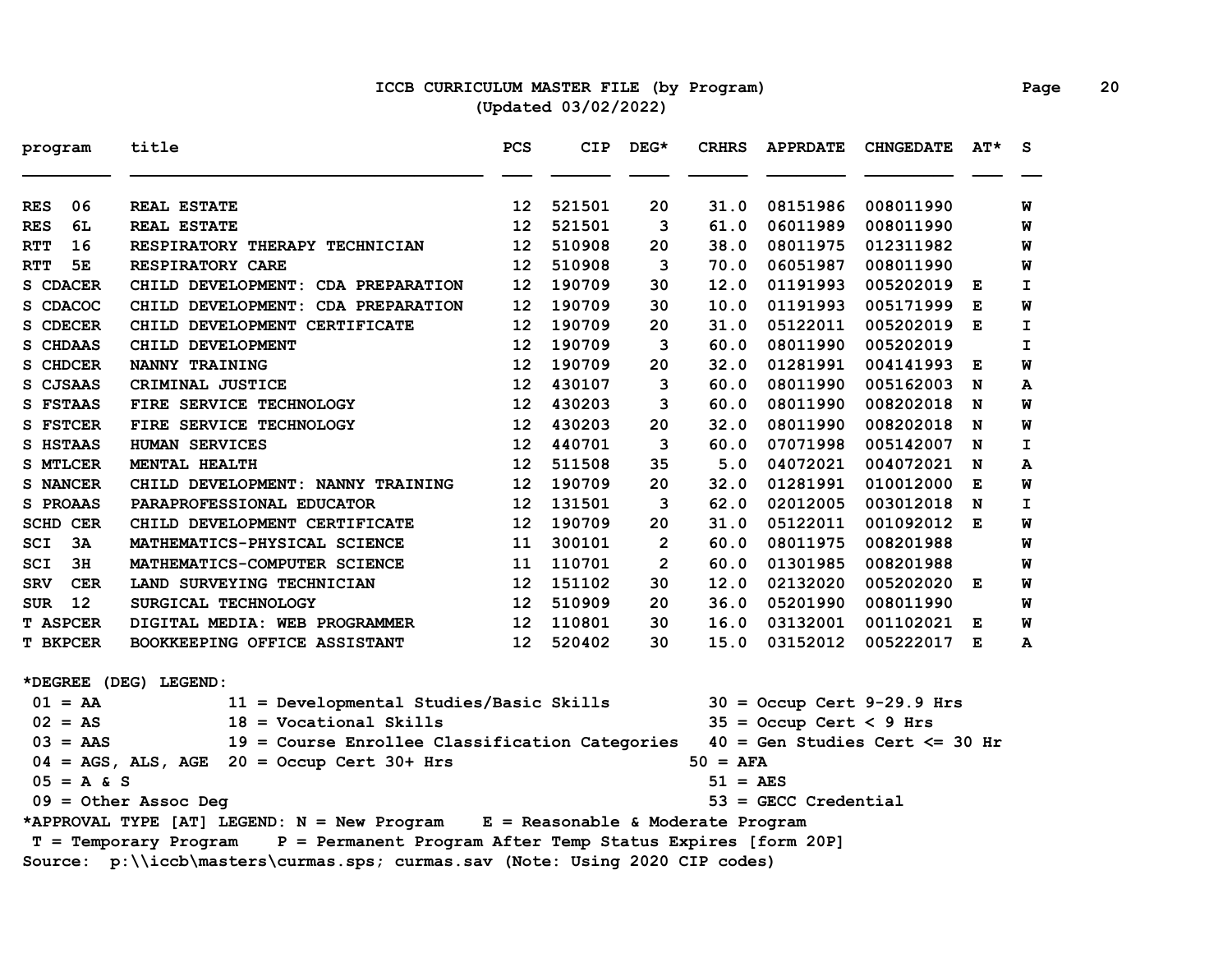### **ICCB CURRICULUM MASTER FILE (by Program) Page 21 (Updated 03/02/2022)**

| program         | title                                                                               | PCS               | CIP.   | $DEG*$ | <b>CRHRS</b>          | <b>APPRDATE</b>           | <b>CHNGEDATE</b>                  | $AT^{\star}$ | S.           |
|-----------------|-------------------------------------------------------------------------------------|-------------------|--------|--------|-----------------------|---------------------------|-----------------------------------|--------------|--------------|
| T CGICER        | CS: APACHE-CGI WEB PROGRAMMER                                                       | 12                | 110803 | 30     | 16.0                  | 03132001                  | 005152006                         | Е            | W            |
| T CGRCER        | DIGITAL MEDIA: 3D SOFTWARE DEV                                                      | 12                | 110803 | 30     | 12.0                  | 10021997                  | 005172020                         | E            | I.           |
| T CIBCER        | <b>COMPUTERS IN BUSINESS</b>                                                        | 12                | 520401 | 35     | 6.0                   | 05232019                  | 005232019                         | Е            | A            |
| T CISCER        | <b>CISCO NETWORKING</b>                                                             | $12 \overline{ }$ | 110901 | 30     | 15.0                  | 03272000                  | 002172015                         | Е            | A            |
| T CMSAAS        | MICROCOMPUTER SUPPORT SPECIALIST                                                    | 12                | 110601 | 3      | 63.0                  | 08011990                  | 005192019                         |              | W            |
| <b>T CNAAAS</b> | NETWORK ADMINISTRATION AND SUPPORT                                                  | 12                | 111001 | 3      | 67.0                  | 07071992                  | 005202019                         | N            | A            |
| <b>T CNPCER</b> | CISCO PROF NETWORKING                                                               | 12                | 110901 | 30     | 14.0                  | 05012001                  | 005152006                         | Е            | W            |
| <b>T CNTCER</b> | NETWORKING TECHNICIAN                                                               | 12                | 110901 | 30     | 29.0                  | 03272000                  | 005152006                         | E            | W            |
| <b>T CPLAAS</b> | DATA SYSTEMS AND DEVELOPMENT                                                        | 12                | 110202 | 3      | 63.0                  | 08011990                  | 005202019                         | N            | A            |
| T CPMAAS        | CIS: PROGRAMMING MICROCOMPUTER                                                      | 12                | 110601 | 3      | 63.0                  | 02221995                  | 005162003                         | Е            | W            |
| T CSMCER        | <b>MICROCOMPUTER</b>                                                                | 12                | 110202 | 20     | 33.0                  | 08011990                  | 001132019                         |              | W            |
| T CSSAAS        | CIS: MICROCOM SUPPORT SPEC-SOFTWARE                                                 | 12                | 110202 | 3      | 63.0                  | 01272000                  | 005162003                         | Е            | M            |
| <b>T DGMAAS</b> | DIGITAL MEDIA                                                                       | 12                | 090702 | 3      | 63.0                  | 04011998                  | 005182020                         | Е            | А            |
| <b>T ECMAAS</b> | CIS: E-COMMERCE                                                                     | 12                | 520208 | 3      | 61.0                  | 05142001                  | 005142007                         | Е            | $\mathbf{I}$ |
| <b>T GOGCER</b> | <b>GOOGLE IT SUPPORT PROFESSIONAL</b>                                               | 12                | 111006 | 35     | 6.0                   | 02132020                  | 002132020                         | E            | A            |
| <b>T GPRCER</b> | GENERAL PROGRAMMING                                                                 | 12                | 110201 | 30     | 14.0                  | 04152015                  | 005202019                         | Е            | A            |
| <b>T GRACER</b> | GRAPHICS APPLICATIONS                                                               | 12                | 110201 | 30     | 19.0                  | 04202015                  | 009072017                         | Е            | W            |
| <b>T IADAAS</b> | INTERACTIVE DESIGN                                                                  | 12                | 100304 | 3      | 60.0                  | 01222016                  | 008192019                         | т            | I            |
| <b>T IADCER</b> | INTERACTIVE DESIGN                                                                  | 12                | 100304 | 30     | 20.0                  | 04222016                  | 008192019                         | т            | I            |
| <b>T IPRCER</b> | OFFICE ASSISTANT                                                                    | 12                | 520401 | 30     | 16.0                  | 08011990                  | 008032017                         | N            | A            |
| <b>T LINCER</b> | LINUX ADMINISTRATION                                                                | 12                | 111001 | 30     | 9.0                   | 06082000                  | 001162018                         | Е            | A            |
| <b>T MOBCER</b> | MOBILE DEVELOPMENT                                                                  | 12 <sup>2</sup>   | 110202 | 30     | 10.0                  | 04202015                  | 005152022 E                       |              | I.           |
| <b>T MSACER</b> | MICROSOFT ADMINISTRATION                                                            | $12 \overline{ }$ | 111001 | 30     | 10.0                  | 01162003                  | 008152017 E                       |              | A            |
|                 | *DEGREE (DEG) LEGEND:                                                               |                   |        |        |                       |                           |                                   |              |              |
| $01 = AA$       | 11 = Developmental Studies/Basic Skills                                             |                   |        |        |                       |                           | $30 =$ Occup Cert 9-29.9 Hrs      |              |              |
| $02 = AS$       | $18 = Vocational$ Skills                                                            |                   |        |        |                       | $35 =$ Occup Cert < 9 Hrs |                                   |              |              |
| $03 = AAS$      | 19 = Course Enrollee Classification Categories                                      |                   |        |        |                       |                           | $40 = Gen Studies Cert \le 30 hr$ |              |              |
|                 | $04 = AGS$ , ALS, AGE $20 = Occup$ Cert 30+ Hrs                                     |                   |        |        | $50 = AFA$            |                           |                                   |              |              |
| $05 = A & S$    |                                                                                     |                   |        |        | $51 = \overline{AES}$ |                           |                                   |              |              |
|                 | $09 = 0$ ther Assoc Deg                                                             |                   |        |        |                       | $53 =$ GECC Credential    |                                   |              |              |
|                 | *APPROVAL TYPE [AT] LEGEND: N = New Program E = Reasonable & Moderate Program       |                   |        |        |                       |                           |                                   |              |              |
|                 | P = Permanent Program After Temp Status Expires [form 20P]<br>T = Temporary Program |                   |        |        |                       |                           |                                   |              |              |
|                 | Source: p:\\iccb\masters\curmas.sps; curmas.sav (Note: Using 2020 CIP codes)        |                   |        |        |                       |                           |                                   |              |              |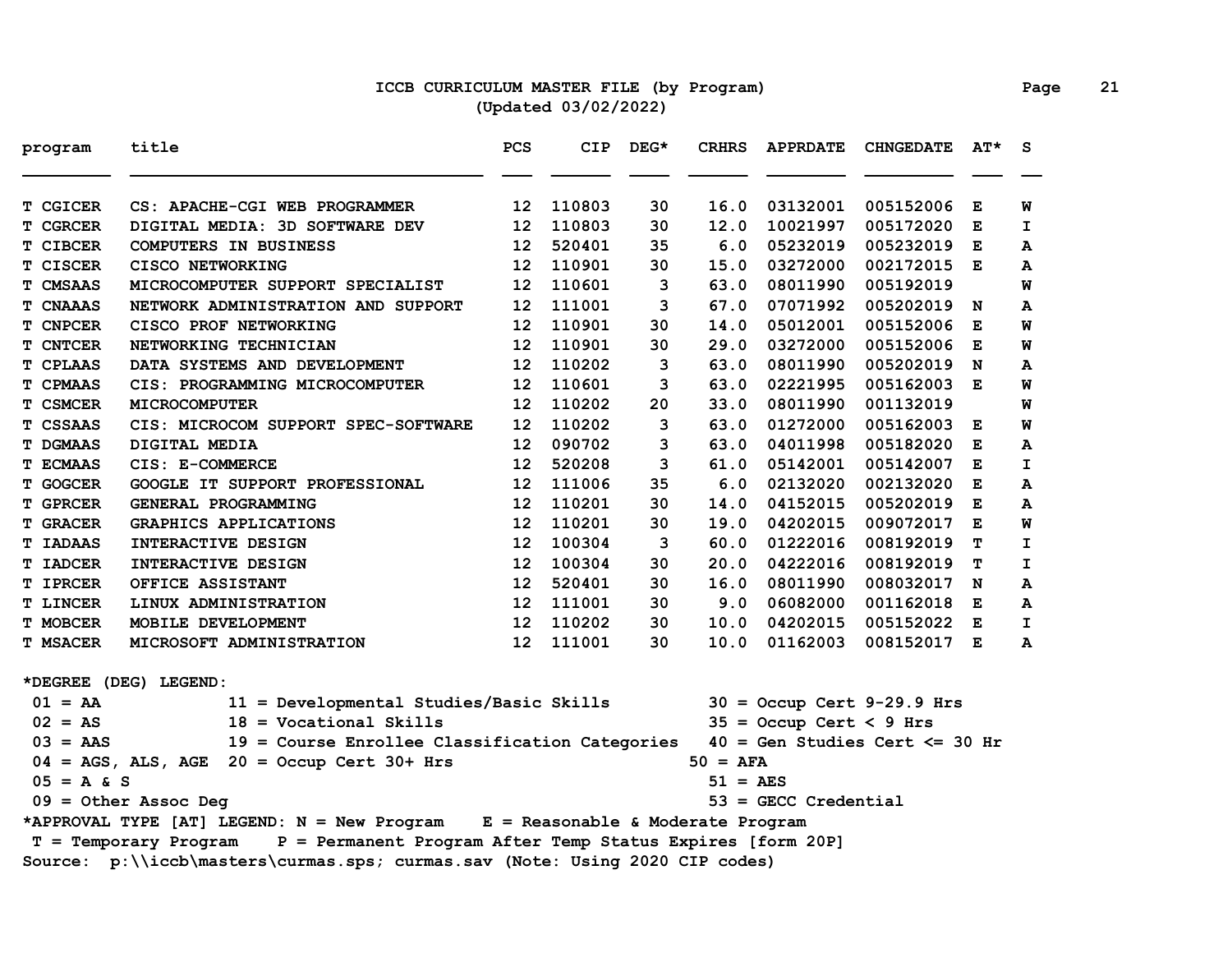### **ICCB CURRICULUM MASTER FILE (by Program) Page 22 (Updated 03/02/2022)**

| program                  | title                                                                               | PCS               | <b>CIP</b> | DEG* | <b>CRHRS</b>          | <b>APPRDATE</b>           | <b>CHNGEDATE</b>                  | $AT^{\star}$ | S            |
|--------------------------|-------------------------------------------------------------------------------------|-------------------|------------|------|-----------------------|---------------------------|-----------------------------------|--------------|--------------|
| <b>T MSDCER</b>          | MICROSOFT CERT SOLUTION DEV (MSCD)                                                  | 12                | 110203     | 30   | 25.0                  | 05012001                  | 003012002                         | Е            | I.           |
| <b>T MSNCER</b>          | MICROSOFT SYS ENGINEER NETWORKING                                                   | 12                | 110901     | 30   | 27.0                  | 03272000                  | 005152022                         | Е            | $\mathbf{I}$ |
| <b>T MSOCER</b>          | <b>APPLICATION SPECIALIST</b>                                                       | 12                | 520407     | 30   | 14.0                  | 12062000                  | 008142012                         | Е            | A            |
| <b>T NETCER</b>          | NETWORK ADMINISTRATION                                                              | 12                | 110901     | 20   | 32.0                  | 10021997                  | 005202019                         | E            | W            |
| <b>T NSSCER</b>          | NETWORK SECURITY SPECIALIST                                                         | 12                | 110901     | 30   | 24.0                  | 05192003                  | 005152022                         | Е            | $\mathbf{I}$ |
| T OCAAAS                 | BUSINESS ADMINISTRATIVE TECHNOLOGY                                                  | 12                | 520402     | 3    | 60.0                  | 08011990                  | 005202019                         | N            | А            |
| T OCPCER                 | OFFICE SPECIALIST                                                                   | 12                | 520401     | 20   | 30.0                  | 08011990                  | 008152017 N                       |              | A            |
| T OCTCER                 | MEDICAL TRANSCRIPTIONIST                                                            | 12                | 510708     | 30   | 29.5                  | 08011990                  | 007122017                         |              | W            |
| <b>T ODBCER</b>          | ORACLE DBA PROGRAMMING                                                              | 12                | 110802     | 30   | 17.0                  | 01162003                  | 008142012                         | E            | $\mathbf I$  |
| T OOSCER                 | OBJECT-ORIENTED PROGRAMMING                                                         | 12                | 110201     | 30   | 17.0                  | 10021997                  | 005152022                         | Е            | I.           |
| T PCFCER                 | COMPUTER FOUNDATIONS CERTIFICATE                                                    | 12                | 110201     | 30   | 19.0                  | 01122015                  | 001132020                         | Е            | А            |
| <b>T SDVCER</b>          | DATABASE FOUNDATION                                                                 | 12                | 110802     | 30   | 20.0                  | 04152015                  | 005182020                         | Е            | А            |
| <b>T VGAAAS</b>          | 3D COMPUTER ANIMATION                                                               | 12                | 100304     | 3    | 62.0                  | 08221997                  | 005142007                         | Е            | $\mathbf{I}$ |
| <b>T VGPAAS</b>          | 3D GRAPHICS PROGRAMMING                                                             | 12                | 100304     | 3    | 61.0                  | 07091991                  | 005142007                         | N            | I.           |
| T VGWCER                 | DIGITAL MEDIA: 3D COMP ANIM SOFT                                                    | 12                | 110803     | 30   | 12.0                  | 01122001                  | 005142007                         | Е            | A            |
| <b>T WAPCER</b>          | <b>WEB DEVELOPMENT</b>                                                              | 12                | 110801     | 30   | 16.0                  | 04202015                  | 005202019                         | E            | A            |
| <b>T WSAAAS</b>          | WEB DEVELOPMENT AND MANAGEMENT                                                      | $12 \overline{ }$ | 110802     | 3    | 64.0                  | 04011998                  | 005152006                         | E            | W            |
| <b>T WSDAAS</b>          | CS: WEB SITE CREATION & MAINT.                                                      | 12                | 110801     | 3    | 64.0                  | 04011998                  | 005142007                         | Е            | I.           |
| <b>T WSMCER</b>          | DIGITAL MEDIA: BASIC WEBSITE & MGMT                                                 | 12                | 111004     | 30   | 13.0                  | 03022000                  | 005152022                         | Е            | I            |
| <b>T WSPAAS</b>          | CS: WEB APPLICATION DEVELOPER                                                       | 12                | 110801     | 3    | 63.0                  | 04011998                  | 005142007 E                       |              | $\mathbf I$  |
| 23<br>TCH                | <b>TEACHER AIDE</b>                                                                 | 12                | 131501     | 20   | 30.0                  | 08011975                  | 008011984                         |              | W            |
| 5M<br>THR                | THERAPEUTIC RECREATION                                                              | $12 \overline{ }$ | 512699     | 3    | 60.0                  | 08151987                  | 007011990                         |              | W            |
| <b>TIA</b><br><b>CER</b> | INTERACTIVE DESIGN                                                                  | 12                | 100304     | 30   | 24.0                  | 04222016                  | 005162016 T                       |              | W            |
|                          | *DEGREE (DEG) LEGEND:                                                               |                   |            |      |                       |                           |                                   |              |              |
| $01 = AA$                | 11 = Developmental Studies/Basic Skills                                             |                   |            |      |                       |                           | $30 =$ Occup Cert 9-29.9 Hrs      |              |              |
| $02 = AS$                | $18 = Vocational Skills$                                                            |                   |            |      |                       | $35 =$ Occup Cert < 9 Hrs |                                   |              |              |
| $03 = AAS$               | 19 = Course Enrollee Classification Categories                                      |                   |            |      |                       |                           | $40 = Gen Studies Cert \le 30 hr$ |              |              |
|                          | $04 = AGS$ , ALS, AGE $20 = Occup$ Cert 30+ Hrs                                     |                   |            |      | $50 = AFA$            |                           |                                   |              |              |
| $05 = A & S$             |                                                                                     |                   |            |      | $51 = \overline{AES}$ |                           |                                   |              |              |
|                          | $09 = 0$ ther Assoc Deg                                                             |                   |            |      |                       | $53 =$ GECC Credential    |                                   |              |              |
|                          | *APPROVAL TYPE [AT] LEGEND: N = New Program E = Reasonable & Moderate Program       |                   |            |      |                       |                           |                                   |              |              |
|                          | P = Permanent Program After Temp Status Expires [form 20P]<br>T = Temporary Program |                   |            |      |                       |                           |                                   |              |              |
|                          | Source: p:\\iccb\masters\curmas.sps; curmas.sav (Note: Using 2020 CIP codes)        |                   |            |      |                       |                           |                                   |              |              |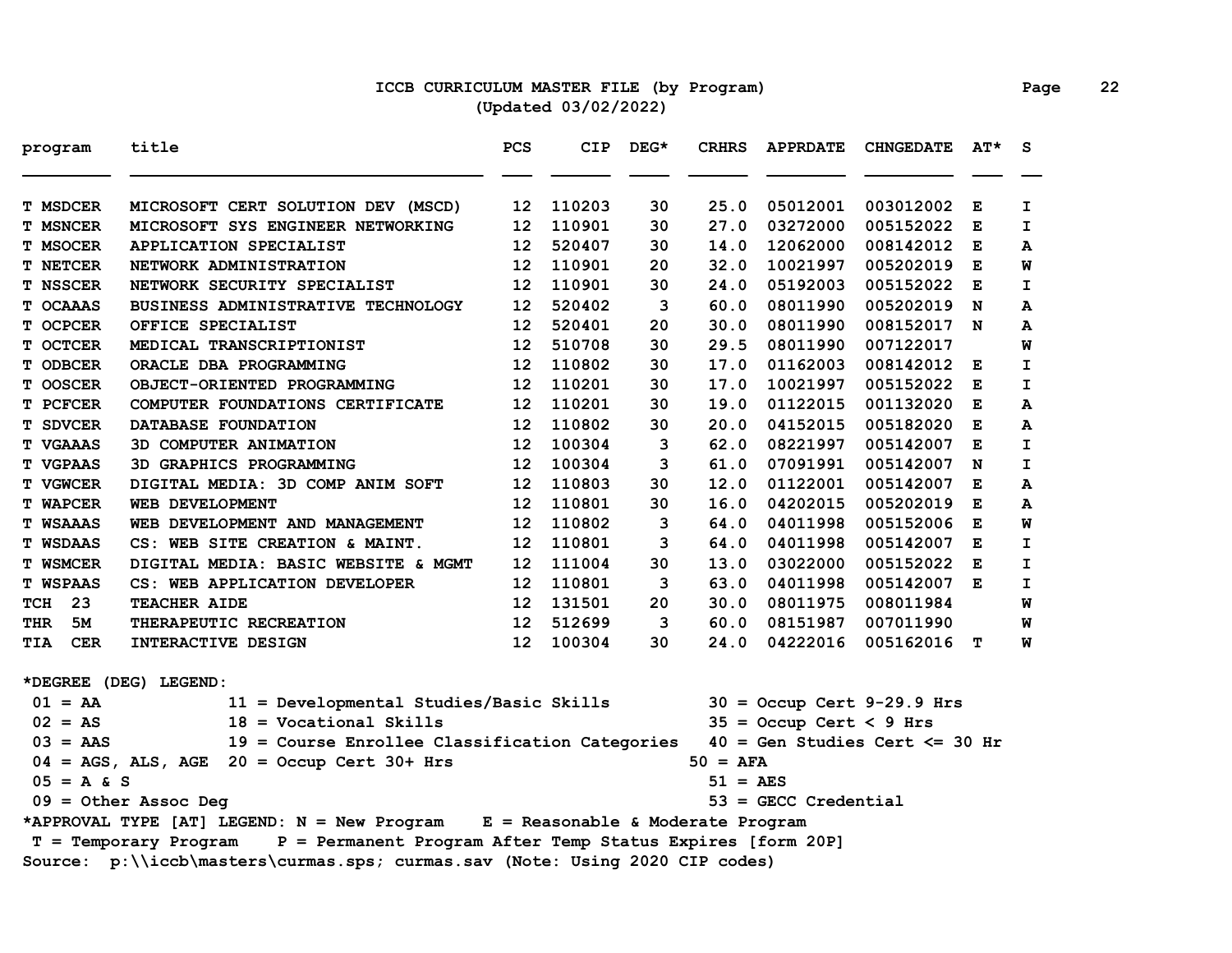### **ICCB CURRICULUM MASTER FILE (by Program) Page 23 (Updated 03/02/2022)**

| program          | title                                                                               | <b>PCS</b>      | <b>CIP</b> | $DEG*$ | <b>CRHRS</b>      | <b>APPRDATE</b>           | <b>CHNGEDATE</b>                  | $AT^{\star}$ | S.           |
|------------------|-------------------------------------------------------------------------------------|-----------------|------------|--------|-------------------|---------------------------|-----------------------------------|--------------|--------------|
| 66<br><b>TRA</b> | TRAVEL AND TOURISM                                                                  | 12 <sub>1</sub> | 520903     | 20     | 31.0              | 08151987                  | 008011990                         |              | W            |
| 62<br>TTM        | DISTRIBUTION MANAGEMENT                                                             | 12              | 521801     | 20     | 31.0              | 05201990                  | 005201993                         |              | I.           |
| 6U<br>TTM        | MATERIAL/TRANSPORT/DISTRIB MANAGE.                                                  | 12              | 521801     | 3      | 60.0              | 05201990                  | 011011990                         |              | W            |
| 68<br><b>TTT</b> | TRACTOR-TRAILER TRAINING                                                            | 12              | 490205     | 30     | 12.0              | 03051990                  | 008011990                         |              | W            |
| V ADVCER         | <b>ADVANCED UAS</b>                                                                 | 12 <sup>2</sup> | 490199     | 30     | 9.0               | 02132019                  | 002132019                         | N            | A            |
| V CMPCER         | <b>AVIATION: COMMERCIAL PILOT</b>                                                   | 12 <sup>2</sup> | 490102     | 35     | 6.0               | 10302017                  | 010302017                         | N            | A            |
| <b>V FLTAAS</b>  | <b>AVIATION: FLIGHT TECHNOLOGY</b>                                                  | 12 <sub>2</sub> | 490102     | 3      | 61.0              | 03092021                  | 003092021                         | N            | A            |
| V INRCER         | <b>AVIATION: INSTRUMENT RATING</b>                                                  | 12              | 490102     | 35     | 6.0               | 10302017                  | 010302017                         | N            | A            |
| V PRPCER         | <b>AVIATION: PRIVATE PILOT</b>                                                      | 12 <sub>1</sub> | 490102     | 35     | 6.0               | 10302017                  | 010302017                         | N            | A            |
| <b>V UASCER</b>  | UNMANNED AIRCRAFT SYSTEMS                                                           | 12              | 490199     | 35     | 6.0               | 02052018                  | 002052018                         | Е            | A            |
| <b>VOCSK1600</b> | VOC SKILLS GENERAL                                                                  | 16              | 320105     | 18     | 30.0              | 07011980                  | 008011990                         | N            | A            |
| <b>VOCSK1601</b> | VOC SKILLS IN AGRI OCC                                                              | 16              | 019999     | 18     | 30.0              | 07011980                  | 008011990                         | N            | A            |
| <b>VOCSK1604</b> | VOC SKILLS IN MARKET & DISTRIB                                                      | 16              | 521899     | 18     | 30.0              | 07011980                  | 008011990                         | N            | A            |
| <b>VOCSK1607</b> | VOC SKILLS IN HEALTH OCC                                                            | 16              | 519999     | 18     | 30.0              | 07011980                  | 006011992                         | N            | A            |
| <b>VOCSK1609</b> | VOC SKILLS IN OCC HOME EC                                                           | 16              | 199999     | 18     | 30.0              | 07011980                  | 008011990                         | N            | A            |
| <b>VOCSK1614</b> | VOC SKILLS IN BUSINESS OCC                                                          | 16              | 529999     | 18     | 30.0              | 07011980                  | 006011992                         | N            | A            |
| <b>VOCSK1616</b> | VOC SKILLS IN TECH OCC                                                              | 16              | 159999     | 18     | 30.0              | 07011980                  | 008011990                         | N            | A            |
| <b>VOCSK1617</b> | VOC SKILLS IN TRADE & INDUSTRL OCC                                                  | 16              | 489999     | 18     | 30.0              | 07011980                  | 008011990                         | N            | $\mathbf{A}$ |
| <b>VTT</b><br>5J | VETERINARY TECHNOLOGY                                                               | 12              | 510808     | 3      | 72.0              | 08151988                  | 008011990                         |              | W            |
| 35<br>WTR        | <b>WATCH REPAIR</b>                                                                 | 12 <sup>2</sup> | 470408     | 20     | 44.0              | 08011975                  | 008151983                         |              | W            |
| 80<br>WTR        | PROFICIENCY: WATCH REPAIR                                                           | 12 <sup>1</sup> | 470408     | 30     | 16.0              | 11291983                  | 006011987                         |              | W            |
| X CDLCER         | TRACTOR-TRAILER DRIVER TRAINING                                                     | 12 <sub>2</sub> | 490205     | 35     | 7.0               | 03152006                  | 001092022                         | т            | I            |
| XRA 5G           | RADIOLOGIC TECHNOLOGY                                                               | 12 <sub>2</sub> | 510911     | 3      | 70.0              | 06011990                  | 008011990                         |              | W            |
|                  | *DEGREE (DEG) LEGEND:                                                               |                 |            |        |                   |                           |                                   |              |              |
| $01 = AA$        | 11 = Developmental Studies/Basic Skills                                             |                 |            |        |                   |                           | $30 =$ Occup Cert 9-29.9 Hrs      |              |              |
| $02 = AS$        | $18 = Vocational$ Skills                                                            |                 |            |        |                   | $35 =$ Occup Cert < 9 Hrs |                                   |              |              |
| $03 = AAS$       | 19 = Course Enrollee Classification Categories                                      |                 |            |        |                   |                           | $40 = Gen Studies Cert \le 30 Hr$ |              |              |
|                  | $04 = AGS$ , ALS, AGE 20 = Occup Cert 30+ Hrs                                       |                 |            |        | $50 = AFA$        |                           |                                   |              |              |
| $05 = A & S$     |                                                                                     |                 |            |        | $51 = \text{AES}$ |                           |                                   |              |              |
|                  | $09 = 0$ ther Assoc Deg                                                             |                 |            |        |                   | $53 =$ GECC Credential    |                                   |              |              |
|                  | *APPROVAL TYPE [AT] LEGEND: N = New Program E = Reasonable & Moderate Program       |                 |            |        |                   |                           |                                   |              |              |
|                  | P = Permanent Program After Temp Status Expires [form 20P]<br>T = Temporary Program |                 |            |        |                   |                           |                                   |              |              |
|                  | Source: p:\\iccb\masters\curmas.sps; curmas.sav (Note: Using 2020 CIP codes)        |                 |            |        |                   |                           |                                   |              |              |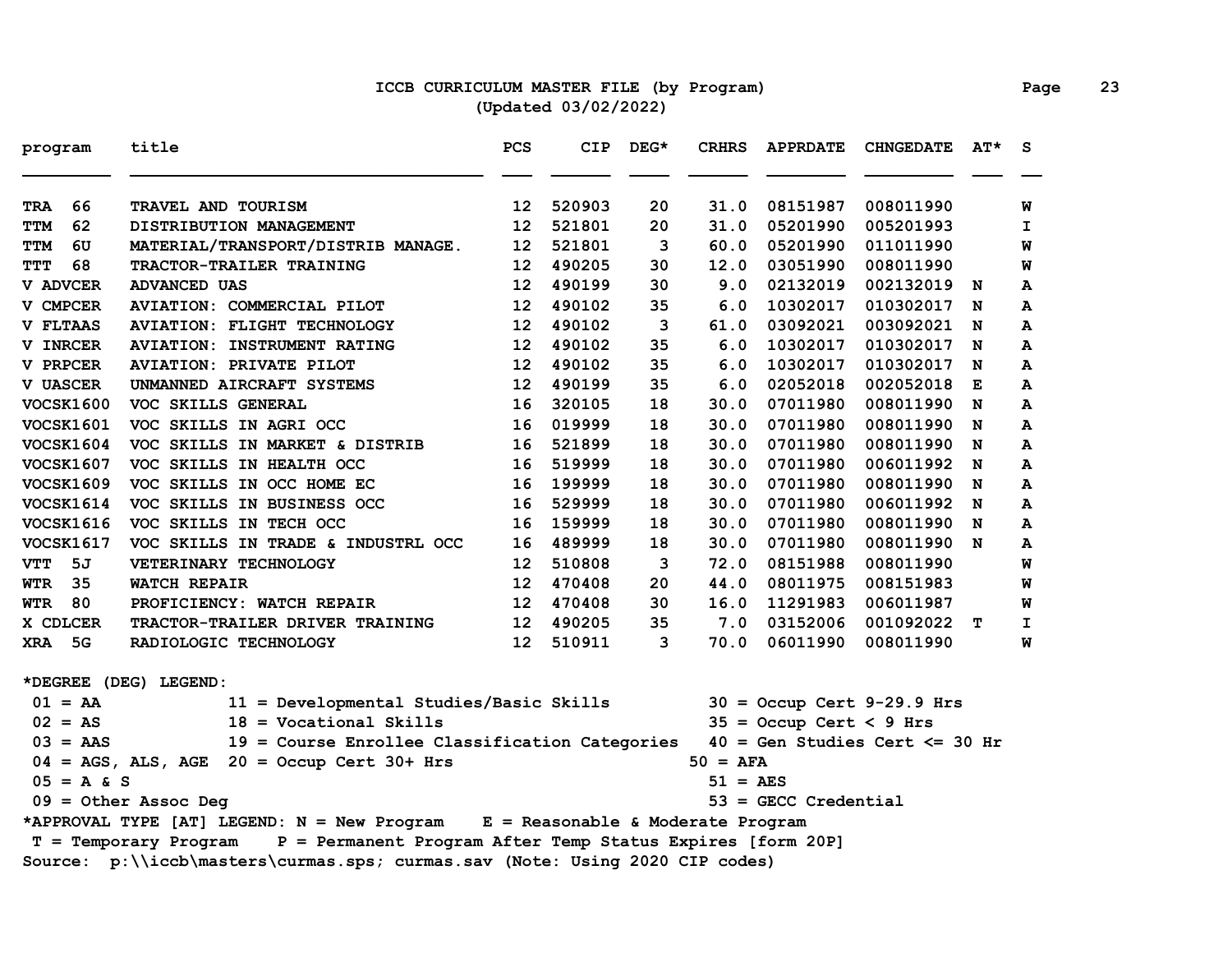### **ICCB CURRICULUM MASTER FILE (by Program) Page 24 (Updated 03/02/2022)**

| program      | title                                                                                 | <b>PCS</b> | <b>CIP</b> | $DEG*$ | <b>CRHRS</b>          | <b>APPRDATE</b>           | <b>CHNGEDATE</b>                  | AT* | S |
|--------------|---------------------------------------------------------------------------------------|------------|------------|--------|-----------------------|---------------------------|-----------------------------------|-----|---|
| Y AB1CE      | BEGINNING ABE LITERACY                                                                | 17         | 320101     | 11     | 2.0                   | 07012001                  | 007042019                         | N   | A |
| Y AB2CE      | BEGINNING BASIC EDUCATION ABE                                                         | 17         | 320101     | 11     | .5                    | 07012001                  | 007042019                         | N   | A |
| Y AB3CE      | BEGINNING BASIC EDUCATION ABE                                                         | 17         | 320101     | 11     | 1.0                   | 07011995                  | 007042019                         | N   | A |
| Y AB4CE      | HIGH INTERMEDIATE BASIC ED. ABE                                                       | 17         | 320101     | 11     | 1.0                   | 07011995                  | 007042019                         | N   | A |
| Y ABBCE      | ABE/Beginning Level                                                                   | 17         | 320112     | 11     | . 5                   | 07011995                  | 008262002 N                       |     | W |
| Y ABECE      | ADULT BASIC EDUCATION                                                                 | 17         | 320101     | 11     | 30.0                  | 08011990                  | 006301995                         |     | W |
| Y ABICE      | ABE/Intermediate Level                                                                | 17         | 320120     | 11     | . 5                   | 07011995                  | 008262002                         | N   | W |
| Y AS5CE      | LOW ADULT SECONDARY EDUCATION ASE                                                     | 18         | 320202     | 11     | 2.0                   | 07012001                  | 007042019                         | N   | A |
| Y AS6CE      | HIGH ADULT SECONDARY ED. ASE                                                          | 18         | 320202     | 11     | 2.0                   | 07011995                  | 007042019                         | N   | A |
| Y ASACE      | ASE/Advanced Level                                                                    | 18         | 320130     | 11     | .5                    | 07011995                  | 008262002 N                       |     | W |
| Y ASECE      | ADULT SECONDARY EDUCATION                                                             | 18         | 320101     | 11     | 30.0                  | 08011990                  | 006301995                         |     | W |
| Y EL1CE      | BEGINNING ESL LITERACY                                                                | 19         | 320109     | 11     | 2.0                   | 07012001                  | 007042019                         | N   | A |
| Y EL2CE      | LOW BEGINNING ESL                                                                     | 19         | 320109     | 11     | .5                    | 07011995                  | 007042019                         | N   | A |
| Y EL3CE      | LOW INTERMEDIATE ESL                                                                  | 19         | 320109     | 11     | 2.0                   | 07012001                  | 007042019                         | N   | A |
| Y EL4CE      | HIGH INTERMEDIATE ESL                                                                 | 19         | 320109     | 11     | 1.0                   | 07011995                  | 007042019                         | N   | A |
| Y EL5CE      | LOW ADVANCED ESL                                                                      | 19         | 320155     | 11     | 2.0                   | 07012001                  | 008262002                         | N   | W |
| Y EL6CE      | <b>ADVANCED ESL</b>                                                                   | 19         | 320109     | 11     | .5                    | 07011995                  | 007042019                         | N   | A |
| Y ELACE      | ESL/Advanced Level                                                                    | 19         | 320160     | 11     | .5                    | 07011995                  | 008262002                         | N   | W |
| Y ELBCE      | ESL/Beginning Level                                                                   | 19         | 320140     | 11     | .5                    | 07011995                  | 008262002                         | N   | W |
| Y ELICE      | ESL/Intermediate Level                                                                | 19         | 320150     | 11     | .5                    | 07011995                  | 008262002                         | N   | W |
| Y GSUAGS     | ASSOCIATE IN GENERAL STUDIES                                                          | 10         | 240102     | 4      | 60.0                  | 08011990                  | 005201993 N                       |     | A |
| Y GSUGSC     | CERTIFICATE IN GENERAL STUDIES                                                        | 14         | 320101     | 11     | 30.0                  | 08011990                  | 006011992                         |     | W |
| Y PRPCE      | PREPAREDNESS PROGRAM                                                                  | 15         | 370101     | 11     | 19.0                  | 08011990                  |                                   | . N | A |
|              | *DEGREE (DEG) LEGEND:                                                                 |            |            |        |                       |                           |                                   |     |   |
| $01 = AA$    | 11 = Developmental Studies/Basic Skills                                               |            |            |        |                       |                           | $30 =$ Occup Cert 9-29.9 Hrs      |     |   |
| $02 = AS$    | $18 = Vocational Skills$                                                              |            |            |        |                       | $35 =$ Occup Cert < 9 Hrs |                                   |     |   |
| $03 = AAS$   | 19 = Course Enrollee Classification Categories                                        |            |            |        |                       |                           | $40 = Gen Studies Cert \le 30 hr$ |     |   |
|              | $04 = AGS$ , ALS, AGE $20 = Occup$ Cert 30+ Hrs                                       |            |            |        | $50 = AFA$            |                           |                                   |     |   |
| $05 = A & S$ |                                                                                       |            |            |        | $51 = \overline{AES}$ |                           |                                   |     |   |
|              | $09 = 0$ ther Assoc Deg                                                               |            |            |        |                       | $53 =$ GECC Credential    |                                   |     |   |
|              | *APPROVAL TYPE [AT] LEGEND: N = New Program E = Reasonable & Moderate Program         |            |            |        |                       |                           |                                   |     |   |
|              | P = Permanent Program After Temp Status Expires [form 20P]<br>$T = Temporary Program$ |            |            |        |                       |                           |                                   |     |   |
|              | Source: p:\\iccb\masters\curmas.sps; curmas.sav (Note: Using 2020 CIP codes)          |            |            |        |                       |                           |                                   |     |   |